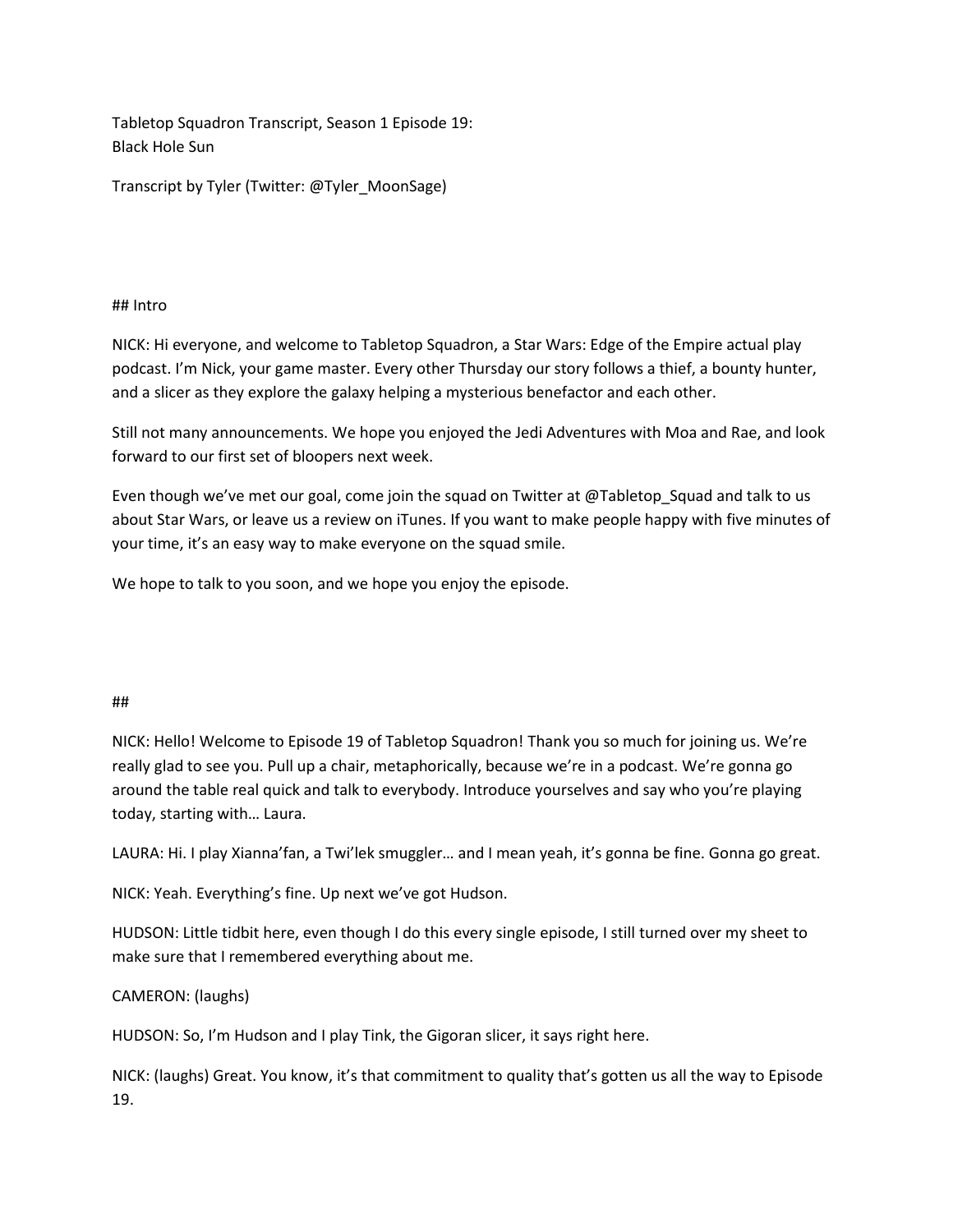HUDSON: (sarcastic) Heh!

(laughter)

LAURA: You also had me write it down on your sheet so you could actually read it.

HUDSON: You have good handwriting.

NICK: (laughing) Up next we've got Cameron.

CAMERON: Hello!

NICK: Hi.

CAMERON: I play Karma Nailo, the Nautolan bounty hunter.

NICK: Wonderful. See, like that, Hudson.

(laughter)

CAMERON: It's okay. Because Hudson brought it up, I glanced at my sheet as I was talking too.

HUDSON: There we go!

LAURA: Guys! Guys. I just now realized that there is actually a small section on our character sheets for Player Name.

CAMERON: Oh yeah. I have Cam written in it.

HUDSON: I don't have anything in mine.

LAURA: Oh, I didn't. I assumed I would recognize my own character sheet! (laughs)

CAMERON: I just wanted everyone to know that it was mine.

HUDSON: What if it gets lost when we're out and about on the city?

NICK: I've always put my name on my character sheets. Now that we've updated everybody on our handwriting situation…

CAMERON: It's important!

NICK: It's very important. Let's go ahead and do the Destiny Roll!

CAMERON: Two light side.

LAURA: One light side.

HUDSON: Two light side.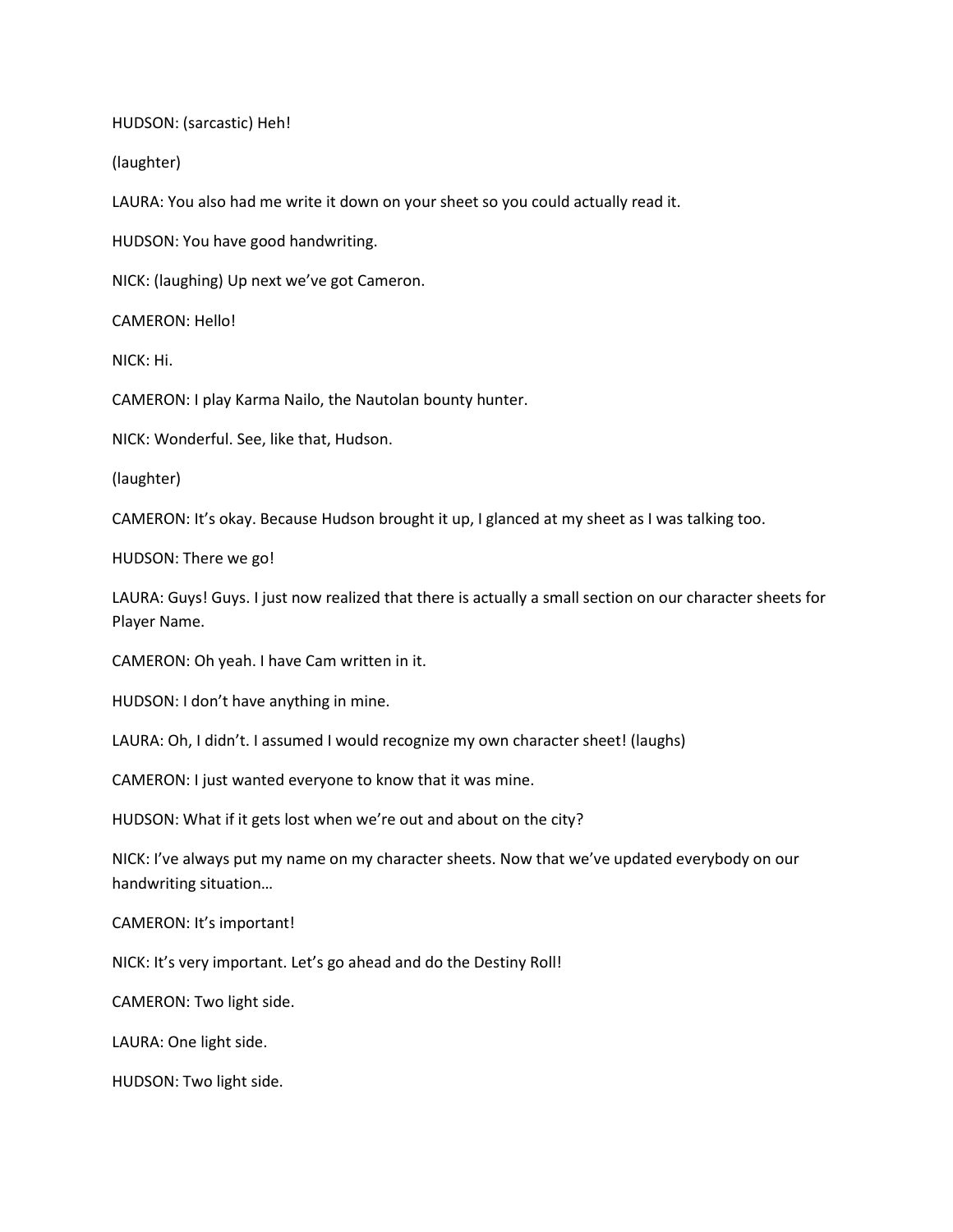LAURA: (sings magical/angelic note)

HUDSON: Whoaaa~

CAMERON: Okay. we need to actually use these this time.

LAURA: We won~!

CAMERON: We have five light side points. (smiling)

HUDSON: What could we have possibly used these for last episode?

CAMERON: We could have just like made shit occur.

HUDSON: … Okay. (laughs)

LAURA: We could have just flipped it and had any room we wanted.

CAMERON: And been like, this is a thing now, Nick.

NICK: Sentinel farts.

HUDSON: (laughs)

LAURA: We're not gonna make him fart. It would have been Tink.

HUDSON: Sentinel comes in for a deep kiss.

CAMERON: Whoa.

LAURA: I mean yeah, we should've done that.

NICK: Hey. Even with light side points you still need consent, guys. Come on.

HUDSON: What would be Tink and Sentinel shipped? That would be what?

NICK: (snorts) Tinkinel?

OTHERS: Tinkinel! (laughter)

LAURA: Um… Sink!

CAMERON: Sentinink.

NICK: Sink?

HUDSON: Sink! I just like Sink.

NICK: Alright fan artists, get at us. Sink, make it happen.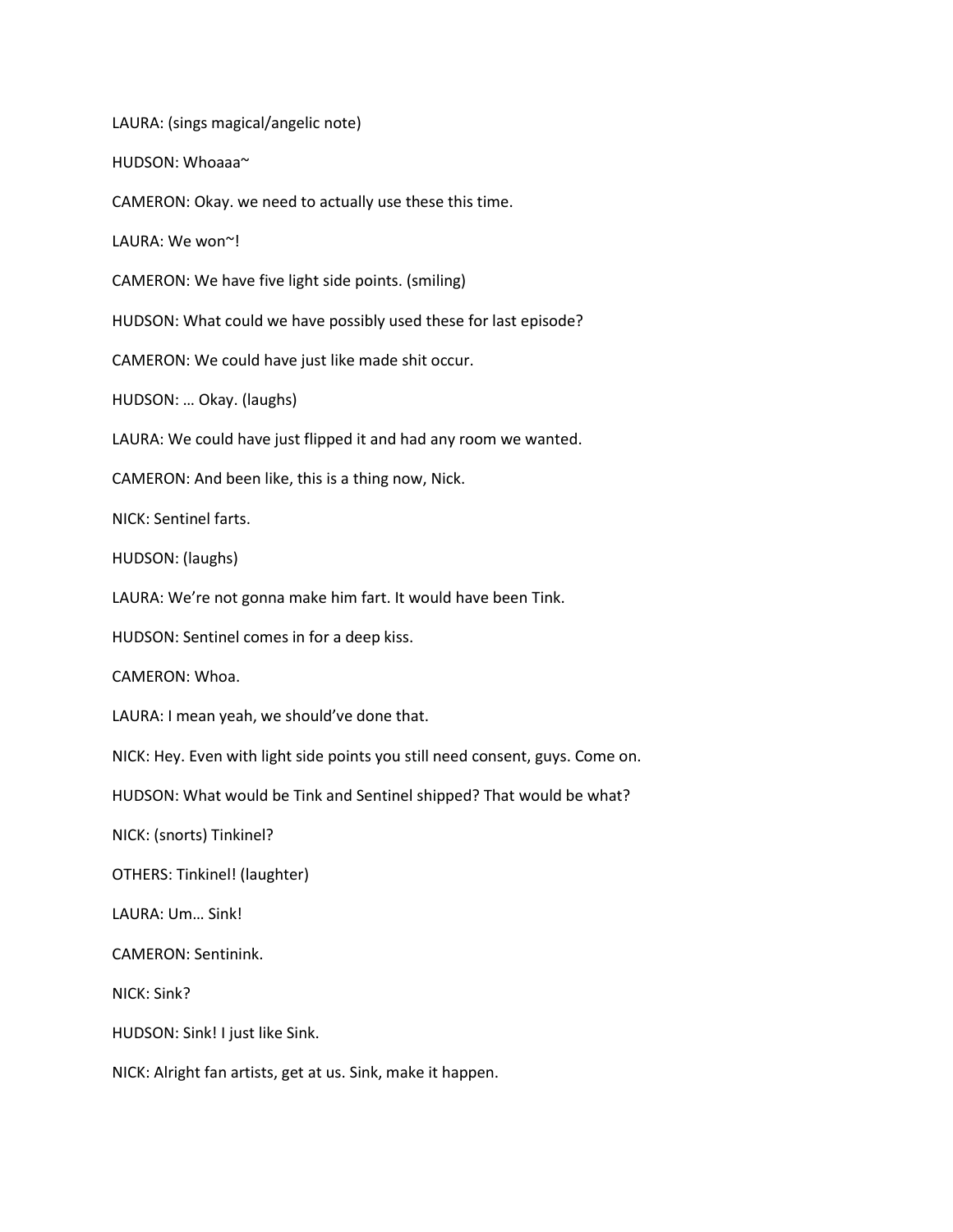CAMERON: Oh no.

### LAURA: (laughs)

NICK: Alright. Last episode, you flew away from a ball, got to know each other a little bit better, really touched base, really had a soul meeting I think. Then you went and you saw Sentinel, and he told you that he had found a murder droid, an assassin droid that you were going to need to boost your survivability, and that also Black Sun, the Star Wars crime syndicate, had also gotten a line on this assassin droid and had sent an entire enforcer squad to go and get it, so that you are in a race against the clock. You jumped to hyperspace, and that's where we ended last time.

We're gonna jump right in as the ship jumps right out of hyperspace above Engibo 5. Engibo 5 is a golden ball floating near its red giant sun. as you come in to land you see that most of the planet is covered it tall, golden grass. Gentle breezes rustle miles of the plains at a time. You scan from orbit and you can see that there are several small settlements and single homes spaced far around this quiet world. One thing especially catches your eye, some sort of heavy fortification on the equator. It's mostly underground, but the ship picks up heavy starship plating. Nothing else on the planet is built like that. Can I get a Perception check please?

CAMERON: Sure!

LAURA: Can do!

NICK: This would be from anyone in the cockpit, or being near sensors, or being on the lookout as you come out of hyperspace.

LAURA: Oh, then no.

HUDSON: I think I would be on sensors. Yeah.

CAMERON: What's the difficulty?

NICK: Average.

CAMERON: Average…

LAURA: Heh…

NICK: It's the first time we've rolled in three episodes.

HUDSON: Ooh! Two successes and three disadvantages.

LAURA: Threats.

HUDSON: Three threats! What is disadvantage from?

LAURA: Uh, D&D?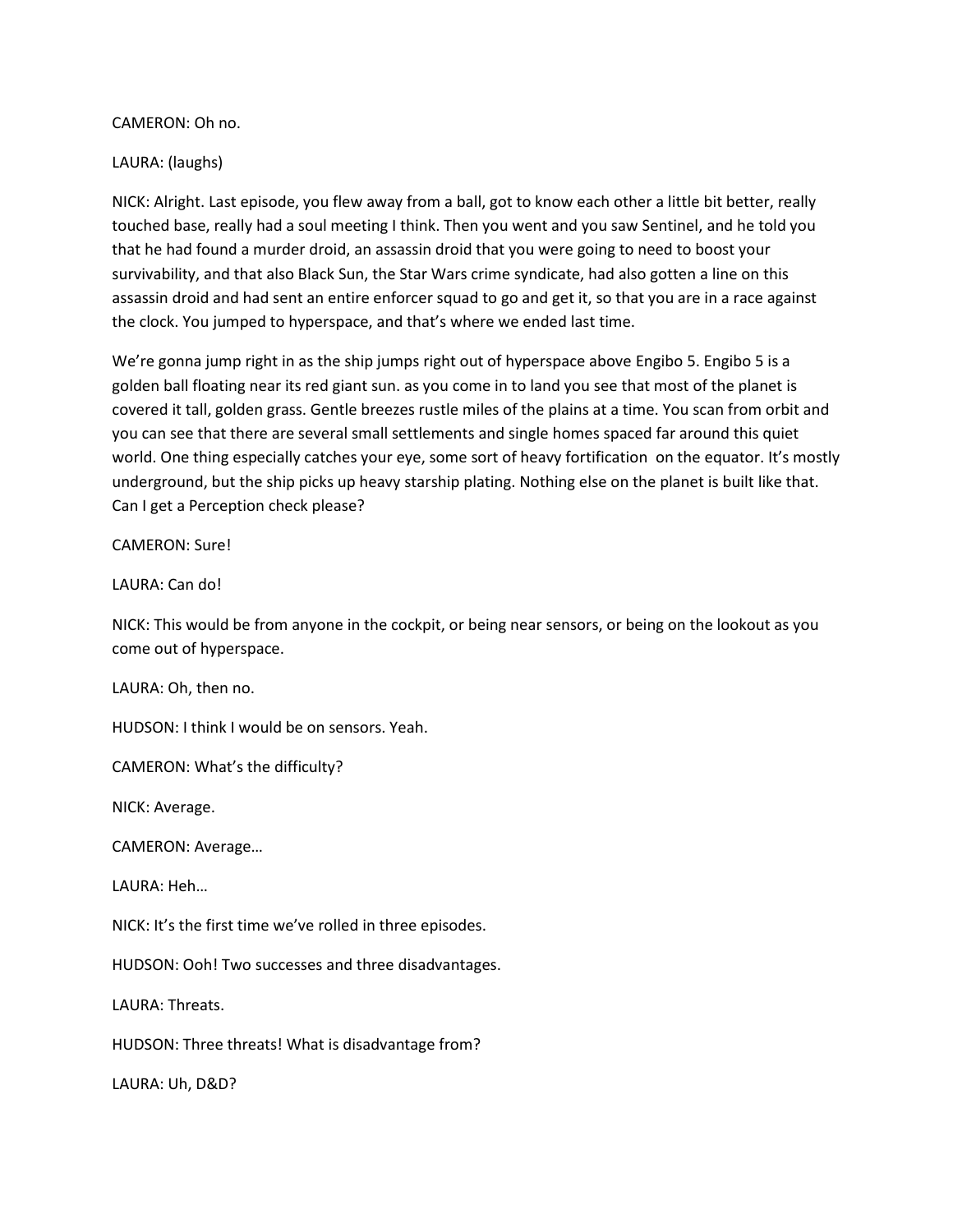HUDSON: Oh. Okay.

CAMERON: Ooh, shit! Okay… A success and a triumph!

NICK: Nice. Think about what that triumph is. Tink, where are you that you make this Perception check? You see a ship that is also going through landing procedures. They're ahead of you.

HUDSON: I'm watching a screen ear the electronics room.

NICK: Do we have a server room in this…?

LAURA: There could be a server room. Yeah.

HUDSON: I've been to it before to fix stuff…

CAMERON: The engine room!

NICK: Engine room.

LAURA: Okay. There we go.

NICK: It's more makes it go-go, less computers, but…

HUDSON: Yeah, yeah.

NICK: Okay. you get a sensor alert that shows a ship. You turn to go inform the rest of the crew and you fall prone (dramatic bass noise), so that's happening. You trip over the doorway. It has the like battleship doors in this part of the ship. The rest of it is all very nice, they're swooshy doors, this one though has the metal door with the corkscrew wheel in the middle and you trip over the bottom of it.

### HUDSON: "Oh kriff!"

LAURA: I mean, nothing really bad happens, you fell in non-combat, except Xianna saw it and starts laughing at you.

HUDSON: I just look embarrassed.

CAMERON: Aww.

#### LAURA: "Ha. You fell."

NICK: I'm gonna tell you what you see, and then Karma if you wanna tell me how you want that triumph to go let me know. You see a blockade runner, like the Tantive IV from A New Hope, Episode 4 of Star Wars. It's like a hammerhead shaped ship—wow, that's hard to say—hammer head shaped ship that is about a third rocket boosters. It is faster than you and it got here before you, so you figure it'll probably land about 20-30 minutes before you manage to set down even if you're pushing the ship. It's breaking the lower atmosphere, and then it drops off the sensors. It looks to be headed for that heavily armored fortress type thing.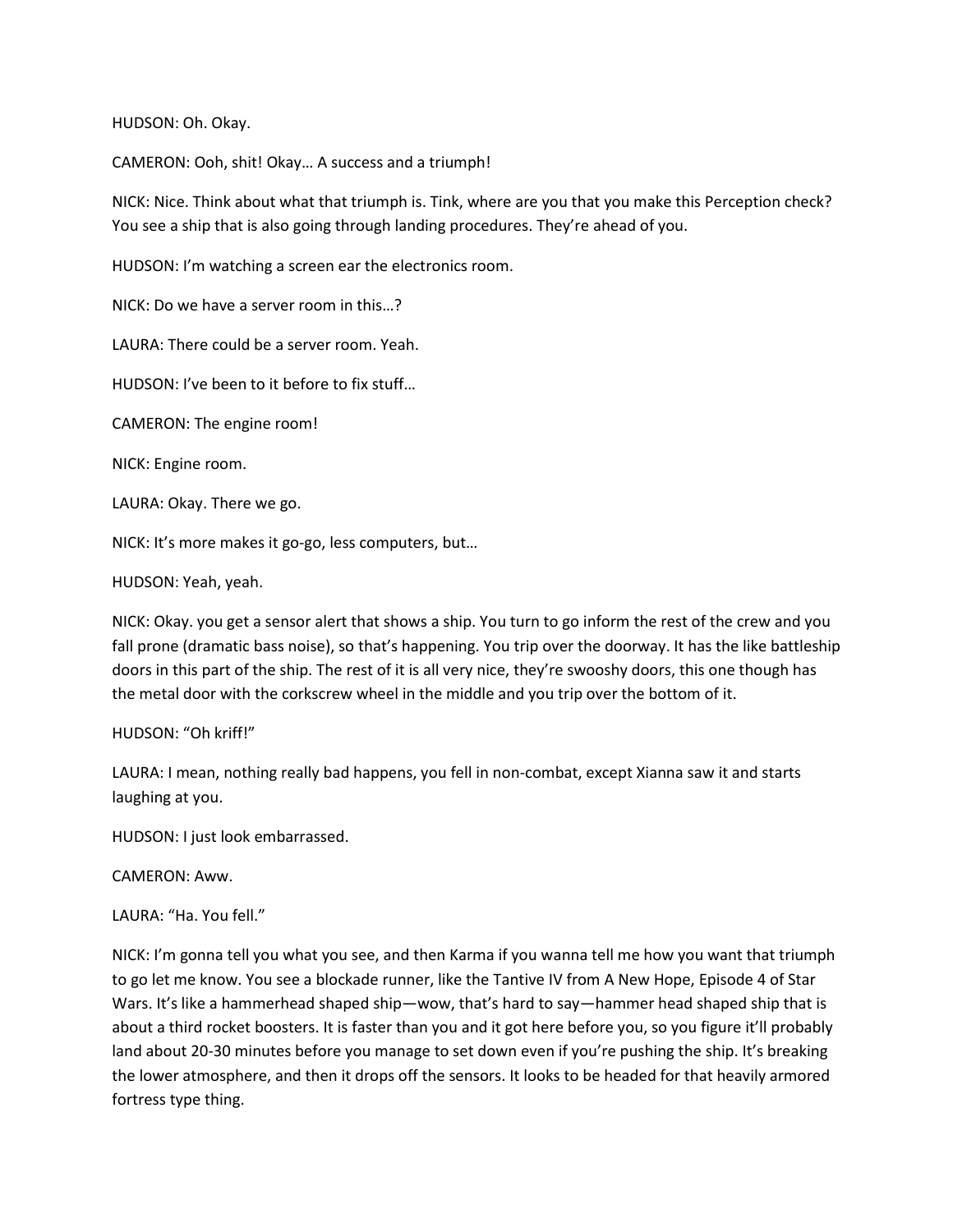CAMERON: I want them to not see us…

NICK: Sure. Done.

CAMERON: …and then monitor as they're going down to try and make it so that I'm not landing in sight of them.

NICK: Sure. With the triumph we'll say that as you get close to landing there's kind of a divot in the land that's about 50 yards away. You're able to cut the thrusters so that the sound doesn't go towards them, and you're able to drop right out of sight.

CAMERON: I want to be a surprise.

NICK: Yeah. You'll totally be a surprise. As you land in that hollow you see the grass has been flattened in a wide radius. The blockade runner has a grimacing face painted on the forward cockpit with red lightning bolts streaking over the hull. It's been obviously patched and repaired dozens of times. This is a working ship, not some diplomatic pleasure cruiser. Ahead of you is a massive set of doors sunk into the side of a rolling hill. They are closed. You do not see any people around as far as you can tell. It looks like you landed without being detected.

CAMERON: Ha-ha! "Guys, I think we landed without being detected."

LAURA: "What? Oh. Okay, cool."

HUDSON: "Looks that way."

CAMERON: "Oh, Xianna, there's another ship here."

LAURA: "Oh. I was not near a window."

CAMERON: (laughing) 'Yeah, that's why I'm telling you."

LAURA: "I know. I am just telling you why I did not see the other ship."

CAMERON: "… Okay. we can wrap up this conversation. This is fine."

HUDSON: (laughs)

LAURA: "Okay. I will get dressed."

CAMERON: "Everybody gear up!"

HUDSON: (laughing) Has that ever been said before?

CAMERON: (laughing) Nope!

LAURA: Magical Girl Transformation!

CAMERON: Yeah~!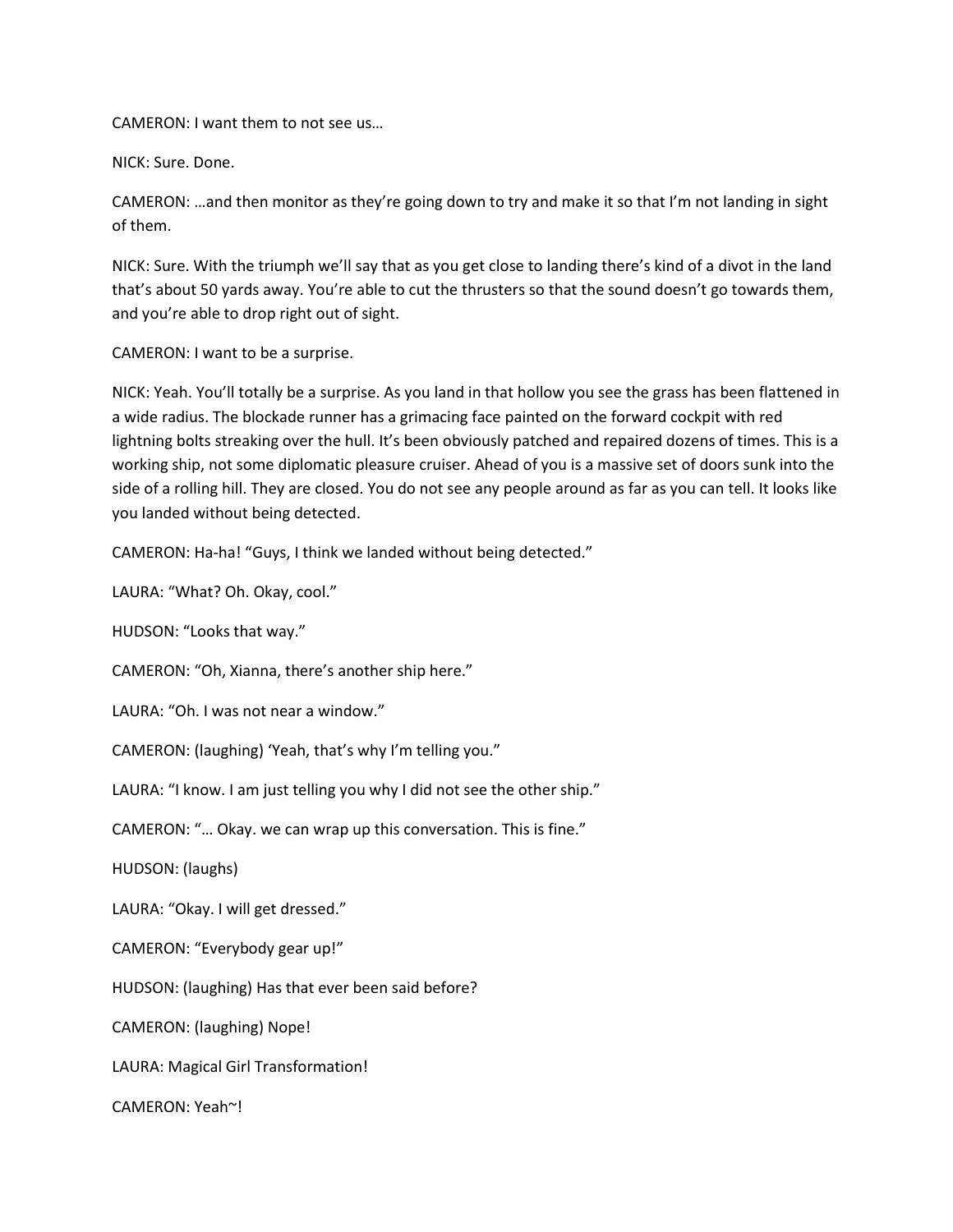NICK: We get a cool quick shot montage of gun belts being snapped into place, vibro-swords and vibroaxes being slotted, coat being thrown on and buttoned up but just enough to look cool. Is there anything specifically you all do to prepare for this situation?

CAMERON: The vibro-axe looks very shiny and clean now.

HUDSON: I thank Karma for prettying up my vibro axe. "It looks beautiful."

CAMERON: "Yeah, no problem. I sharpened it too."

HUDSON: "Oh…"

NICK: That's not how that works at all. (laughs)

CAMERON: (laughing) Yeah it is. I just said so.

LAURA: Would I know any pertinent information about this planet? Can I make an Underworld check, maybe with a boost die since we said I had been here before?

NICK: You can have the boost die, but it's not gonna be Underworld. It's going to be Outer Rim, because everything you would know about this planet doesn't actually have much to do with crime.

LAURA: Okay… What difficulty?

NICK: Average. I'd flip a dark side point to make it harder, but (halting screech).

CAMERON: Ha-ha!

LAURA: What is that? So, two failures and three advantages.

NICK: Oookay. Do whatever you want with those advantages.

LAURA: I don't know shit.

NICK: Yeah, you don't.

LAURA: Only crime stuff!

CAMERON: (laughs)

LAURA: Yeah, I just don't remember much. I was too high, it was a while ago, someone else was leading the crew I was on at that time.

NICK: Well, and you remember this planet being particularly boring, you landed in one of the larger settlements, but even that is, like, think small Western town. Not a lot there. There whole planet is these sweeping grasslands. Anybody wanna do anything else before you leave the ship?

LAURA: No. I think Xianna would just put clothes on, boots on, that's it.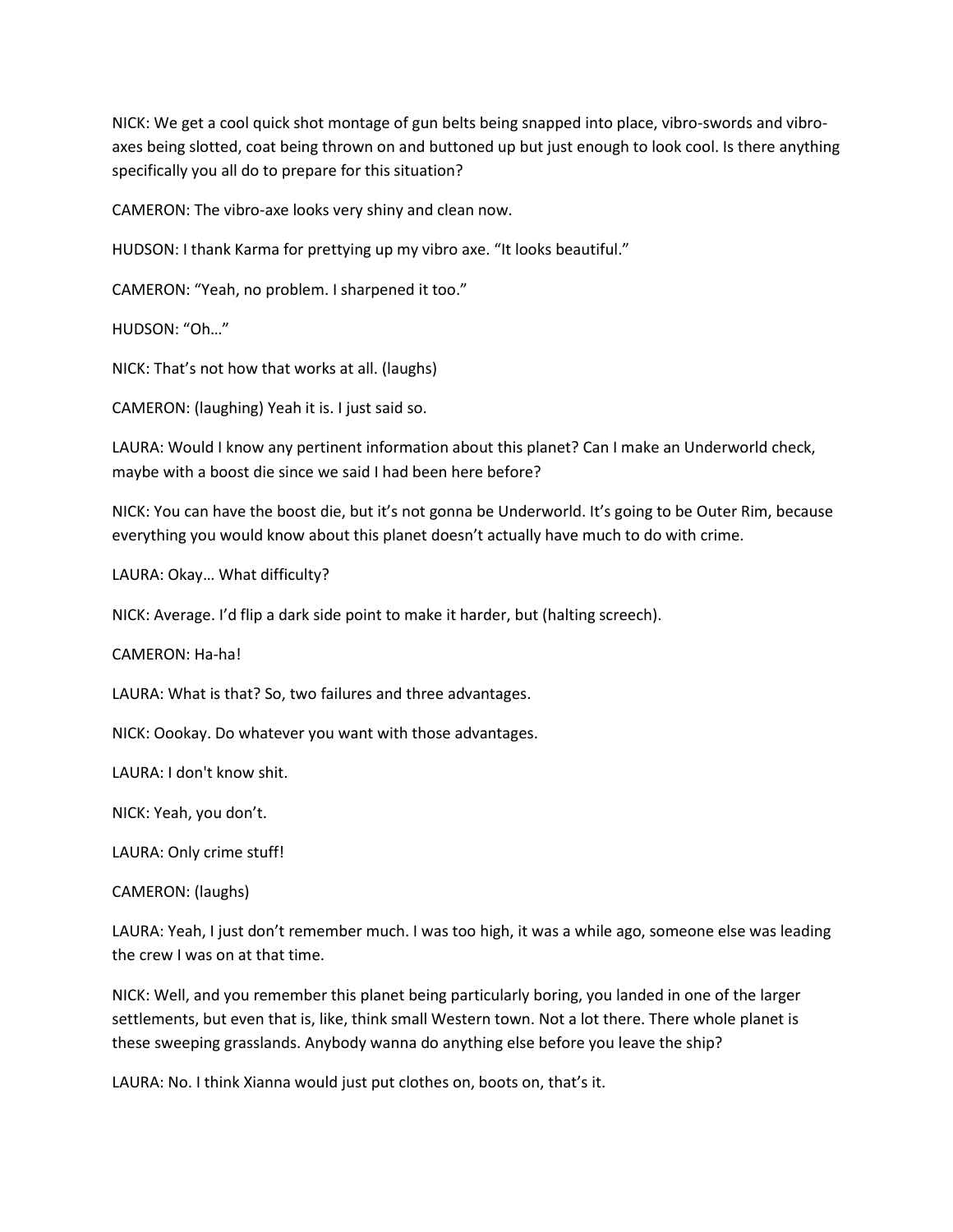NICK: So, you keep saying 'I'll put clothes on.' Are you just mostly naked on the ship usually?

LAURA: Okay. I don't know if I've ever figured out what's on underneath the coat. She definitely doesn't have pants on. It's coat that goes down to like mid thighs and then boots.

NICK: Uh…

LAURA: No, no, no. She's just usually in the hot tub. (laughs) It's either she's in the hot tub or she's in her room napping, so that's why.

NICK: I've just always pictured Xianna under the coat is wearing Lara Croft clothes, so like shorts with holsters and a tank top kind of situation.

LAURA: I'm sure there is tiny dance shorts, but then I'm picturing more of the really just standard, traditional Twi'lek wrap bra thing…

NICK: Oh… yeah.

LAURA: …that's just not practical as an actual top, and should be worn as a bra, but for some reason is a top.

HUDSON: Does it look like Leeloo Dallas Multipass? Like the wraps?

LAURA: I was imagining more of what Aayla Secura wears.

NICK: It's kind of like sports bra and lingerie had a baby.

HUDSON: Okay.

LAURA: But I would imagine Xianna would probably pick one a little bit more like the Leeloo Dallas Multipass, that has a bunch of useless straps that are just there for decoration

NICK: We can just say Twi'leks are aliens, and that kind of clothes is more comfortable for them. it makes perfect sense.

LAURA: Star Wars!

NICK & CAMERON: (half-enthused) Star Wars!

LAURA: Yay~ (musically) Practical female clothing!

CAMERON: Karma removes her headband.

NICK & HUDSON: Ohh…

LAURA: My scanner goggles are broken!

NICK & CAMERON: Oh yeah.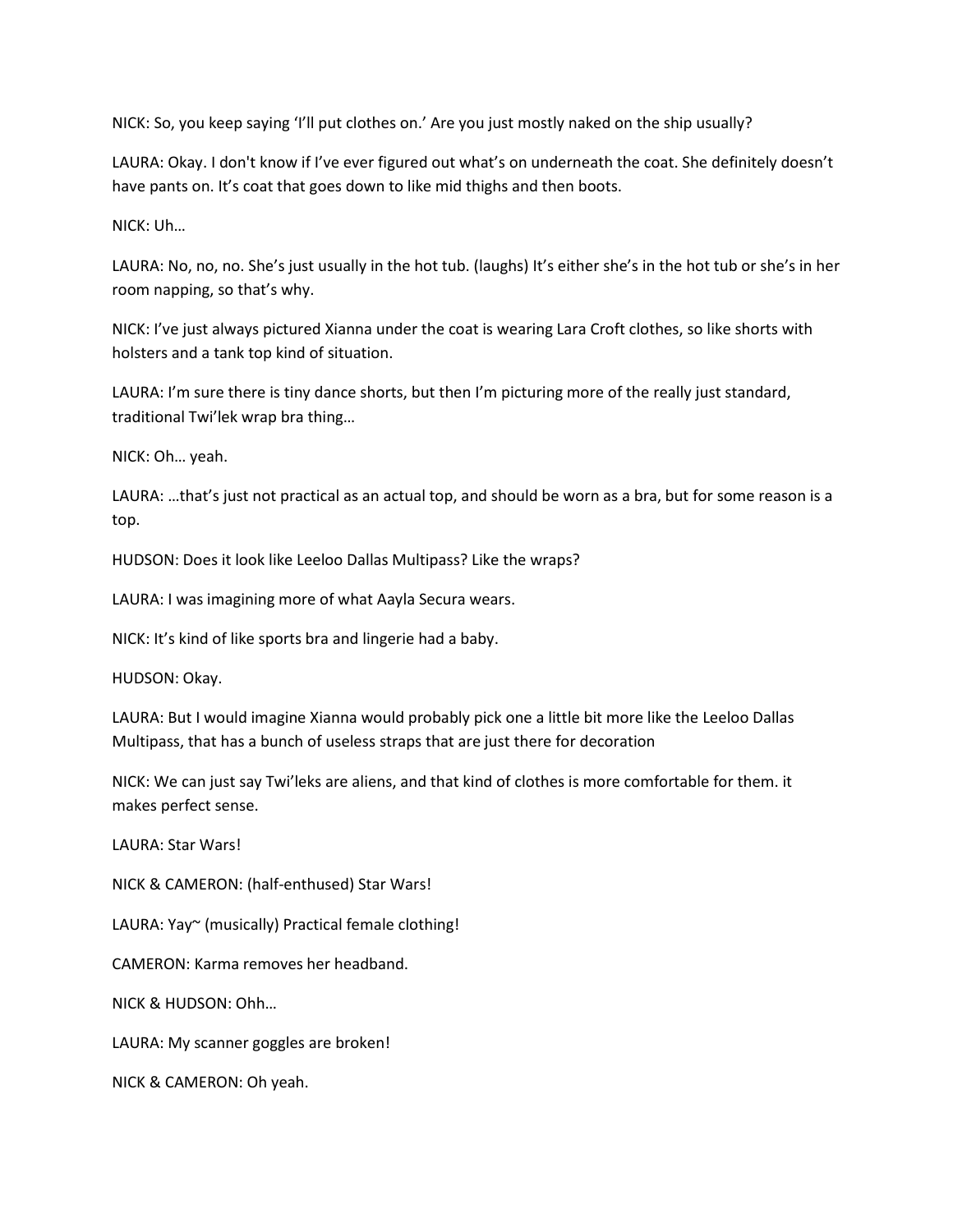NICK: It's a bummer you didn't have a bunch of downtime with a mechanic to get that fixed.

CAMERON: (laughing) Yup!

LAURA: Shit! (groans)

NICK: (laughs)

CAMERON: You were too sleepy. You slept and forgot.

LAURA: I mean, you know what, thinking about it that's just more in character, because Xianna would have stuffed them in a pocket… That's probably what she did. She stuffed them in a pocket, and then was on the down side so she was not thinking about that, and then sleeping a bunch, and so she probably didn't even remember again until she was getting dressed to get off planet here, and was like 'aww, shit.'

CAMERON: Yup. So karma's just a regular Nautolan now.

NICK: Hmm. Interesting. So, we get a shot of the ramp to the Afternoon Delight coming down. The crew exits. Nobody notices, nobody says anything, except for you see some nerfs that have already gathered under the ship and are eating grass. The first one that you notice is one that comes up behind Xianna and licks the back of her head. You see the lekku come up and then fall back down, and they look kind of slimy.

CAMERON: Eww.

LAURA: "(sighs) Eww… (groans)"

NICK: Nerfs, for people who don't know Star Wars, are like yaks with five horns basically. They're very hairy. People who herd them tend to be scruffy looking. You never see them in the movies, they just get talked about a lot, but it turns out that they just look like big old yaks. This planet, Engibo 5, is famous for their herds of nerfs.

LAURA: (smiling) It's canon that Han Solo actually herded nerfs into the Millennium Falcon, and that's why Leia calls them that.

NICK: When I researched it, the only picture is of Luke and Han in the cockpit of the Millennium Falcon surrounded by these giant yak things.

### CAMERON: (laughs)

LAURA: (laughs) Yeah. It's in the comics. Read the Star Wars comics. They get bonkers.

NICK: Yeah. So yeah, you get licked by a space cow.

CAMERON: Karma locks the ship, but not with the remote lock. She presses the button to lock it so it's quiet.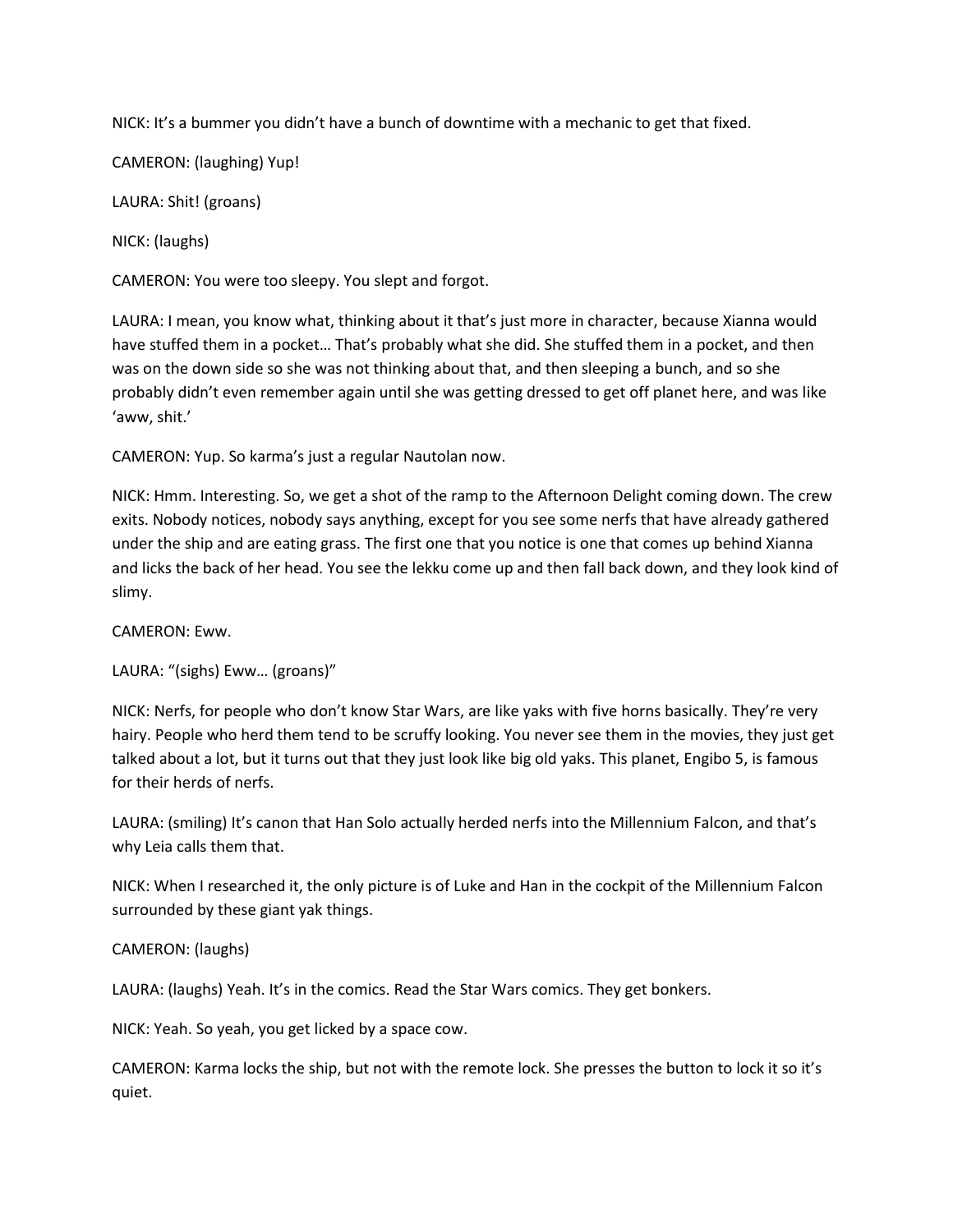NICK: So it goes… (quietly) boop-bweep. CAMERON: (whispering) It goes… boop-boop. NICK: (laughs) It does the quiet boop-boop. LAURA: Oh. Xianna's loudly going like, "Ew! Gross! Tink, come over here!" HUDSON: "Shh!" CAMERON: (whispering) "Xianna, shh!" LAURA: She starts rubbing her lekku on Tink's fur to try and get any of the slime off. (laughs) HUDSON: "Ew. No, no, no. Get off." LAURA: "What? You never-? You pissed yourself a few days ago! Like you care." HUDSON: "Uhh… No. That never happened." CAMERON: (whispering) "Xianna! Xianna, we're being sneaky right now." LAURA: "For who?" CAMERON: (smiling) "The nerfs." LAURA: "The nerfs know we are here." CAMERON: 'Remember I said there's another ship?" LAURA: "Okay. So the ship is going to hear us?" CAMERON: 'No, like the 20 bad guys who got off the ship are gonna hear." LAURA: "Ugh. Whatever. Okay, I'll be quiet. Eh…" CAMERON: "Okay. Thank you." LAURA: "You're not my mom…" (laughter) NICK: You come up over the rise, you don't see anyone, the other ship appears to be deserted, and these big doors that are going into the side of a low hill look to be closed. As you get closer you see that

CAMERON: "Tink?"

LAURA: Oh. Xianna already is up and like pressing it.

there is actually a panel placed into an alcove next to the door.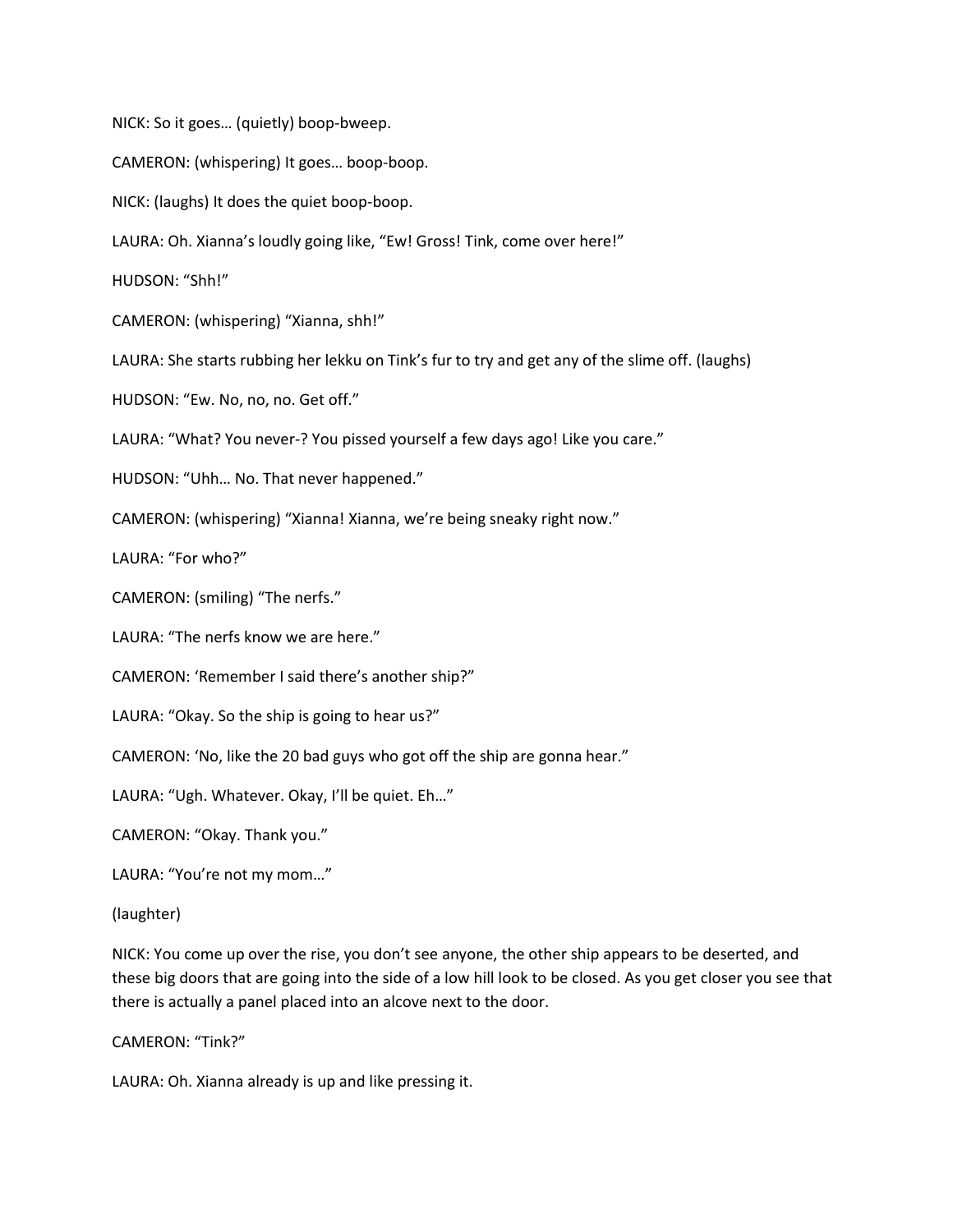NICK: Pressing it, it goes 'bee-berp,' and doesn't do anything.

LAURA: Aw.

LAURA & CAMERON: "Tink?"

HUDSON: I go and inspect it.

NICK: (laughing) Okay. What are you looking for?

HUDSON: To see if I can do anything to make it open.

NICK: Yeah. You could probably slice it or something if you wanted to.

HUDSON: Yeah, let's do that.

NICK: That would be a Computers roll.

HUDSON: Which I just upgraded, last time I was able to upgrade things.

CAMERON: Hey, hey!

LAURA: Nice~

NICK: This is gonna be easy, actually.

HUDSON: I have two successes and three advantages.

NICK: Great. I'm gonna go ahead and spend those advantages for you.

HUDSON: Great.

NICK: So, you see Tink, he goes over, he plugs his data pad into it and he presses some buttons. It goes boop-boop, and the door goes (heavy clunk, whooshing, long buzzing) and opens. It's a very thick door. It's probably three feet thick, solid durasteel. You look down and there's a trench that goes down. The doors seems to fall flush. It's like this thing was designed to survive a bombardment. Tink, with those advantages, you notice this door has been sliced. This was way easier than it should have been to get open. It was locked, but you just followed somebody else's footprints electronically and got into it, no big deal, but you do know that the slicer did not close the doors again. Something else made the doors close behind them. So, that could be concerning.

CAMERON: It was one of the yaks.

NICK & LAURA: Nerfs.

### CAMERON: (giggles)

NICK: The door opens, you get that kind of stale smell of a cave that's been closed for a really long time without a lot of air circulation. There's a little bit of dust on the ground, but you can see multiple boot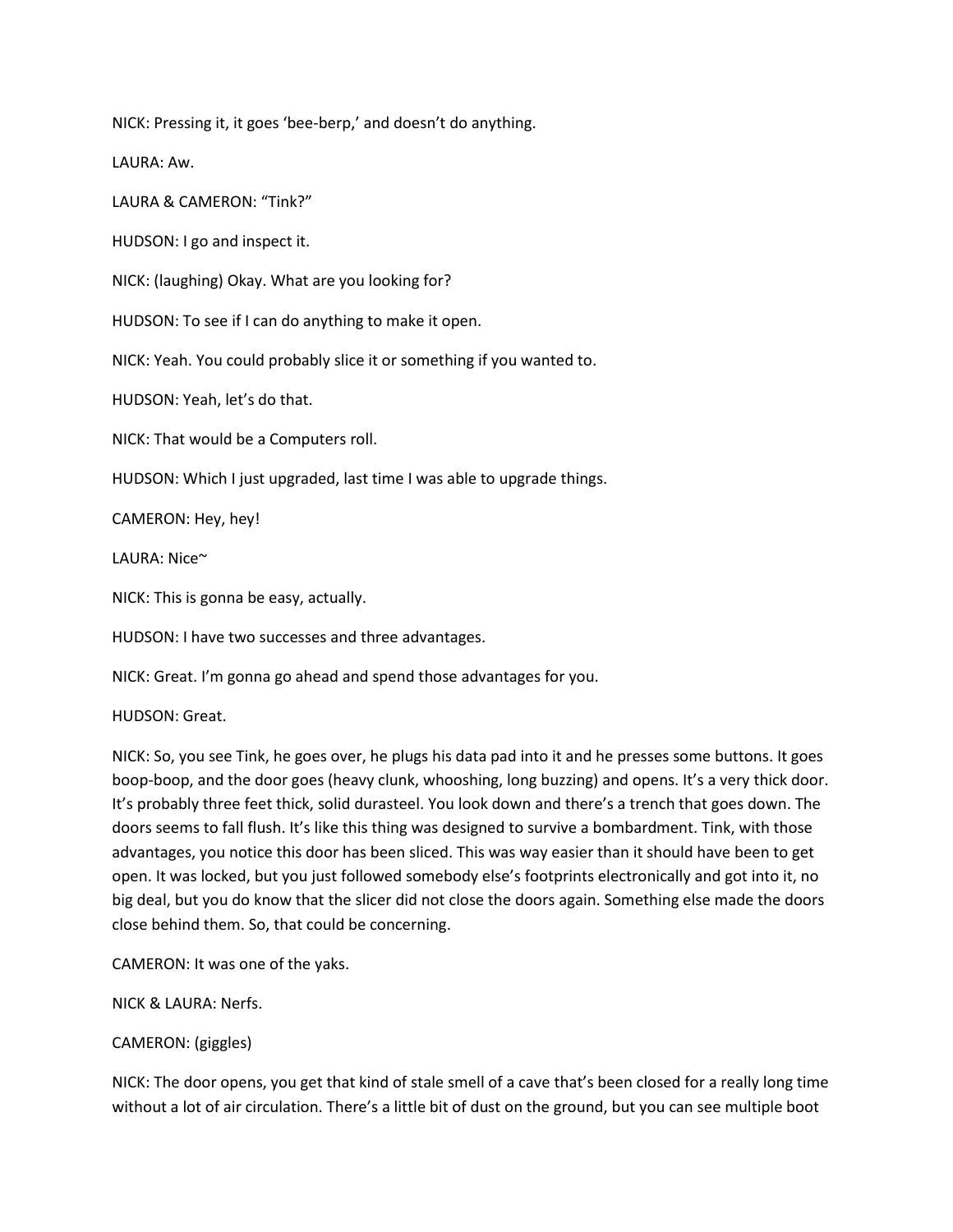prints going further in. the building gets kind of dark, and that's all you can see from here. Do you go further in?

LAURA: Can Xianna just hold her scanner goggles up to her face? It was just the strap that was broken.

NICK: Yeah. It's just a black die.

LAURA: Yeah. Okay.

NICK: You wanna do a perception?

LAURA: yeah. Is the black die for the strap being broken, or…?

NICK: We'll say… We'll do it this way, because weirdly the book doesn't have anything for broken elastic.

(chuckling)

LAURA: Yeah.

NICK: We'll say you won't get a black die for the Perception check, but if you want to use them and do anything else it will give a black die to that action, like if you're in combat or something trying to wear them.

LAURA: Yeah, if I have to hold it to my face with one hand that'll be something. I just want to hold them up for this moment and look in.

NICK: Sure.

LAURA: Difficulty is…?

NICK: Average, with two black dice for darkness, which you ignore, so then take those away.

LAURA: yeah. That would be three successes and one advantage.

NICK: Great. About 50 meters down this hallway, it's built like a bunker so you know there's lots of long stretches in case there was an explosion or some sort of burning gun fight, you see two bodies lying face down and a crater blown in one of the walls. Beyond that you can see a couple of doors, and that's it. That's about the furthest you can see with your goggles.

LAURA: "Oh. There is some sort of crater, maybe from some explosion, and two bodies."

HUDSON: "What kind of bodies?"

LAURA: "I don't know, like on the floor? Just two bodies, probably dead." Human-ish? Or at least humanoid.

NICK: Humanoid. Yeah.

LAURA: Okay, but not obviously something non-humany.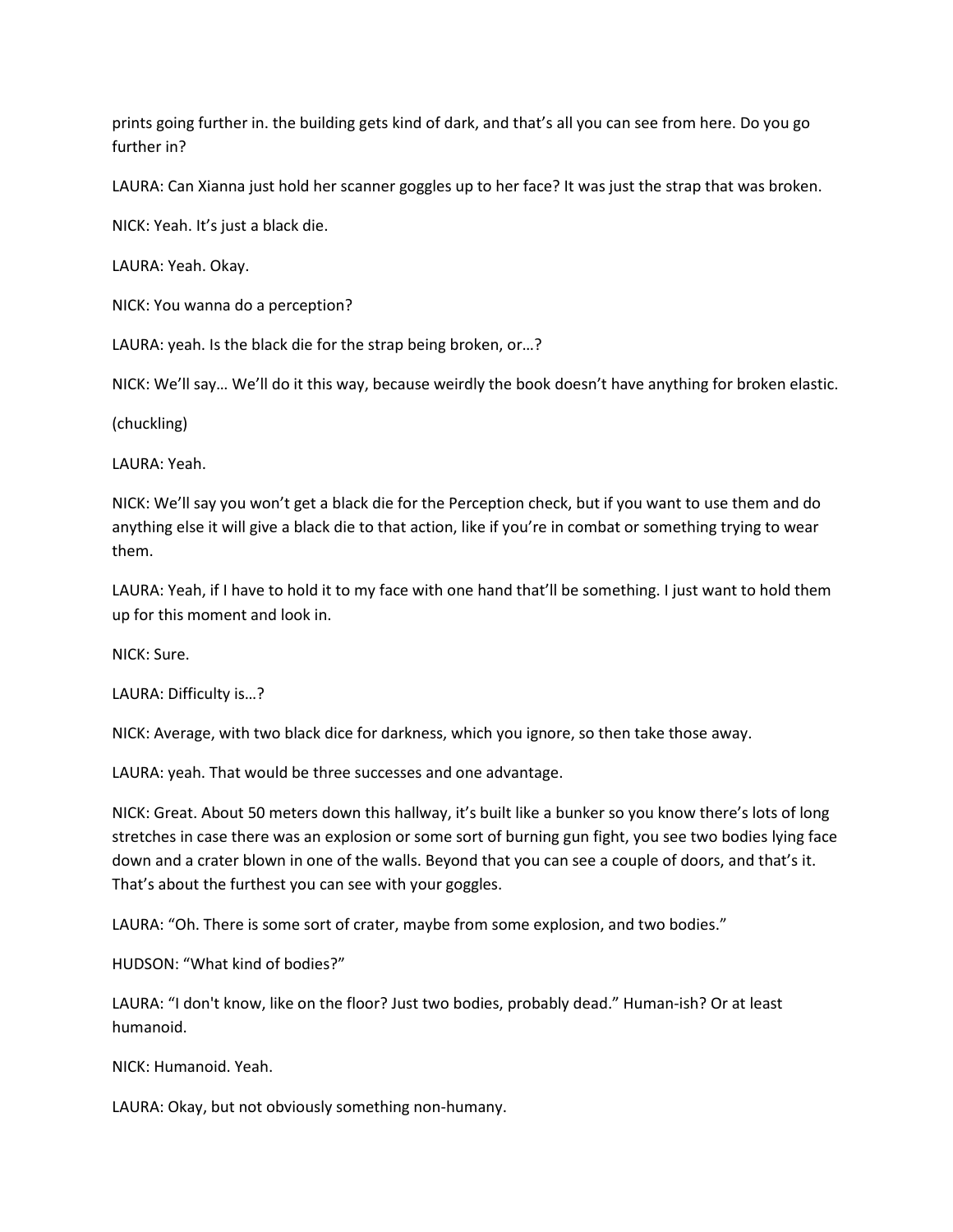NICK: You see like an ear cone sticking up out of one of them. They're lying down.

LAURA: "Um, fairly human-ish? I mean, I can't really tell from here."

HUDSON: "That's enough information."

LAURA: "So, I mean, we should be extra sneaky then. Like actually sneaky."

CAMERON: "(whispers) Okay. Let's sneak."

LAURA: "So, stick to the wall, crouch, be quiet, and look for traps. Okie?"

HUDSON: "I'm not the one who was yelling around nerfs."

(laughter)

NICK: With that, it sounds like you all want to make a Stealth check, probably?

CAMERON: Yeah.

LAURA: Yes.

HUDSON: What's the difficulty?

NICK: This one's gonna be average.

HUDSON: Two advantages.

NICK: Mm.

CAMERON: Karma got two successes and an advantage.

NICK: Great.

LAURA: One success, a triumph with its success, and one advantage.

NICK: Okay. I have a thing for y'all's advantages we'll use in a minute. Xianna and karma, you're able to blend into the shadows and traipse down the hallway without any problems. Tink, you're not super quiet but you're not super loud, you're just kinda following, making some noise, kicking stuff, running into some things, but you're not yelling or anything. You make it to the bodies. There is a Human and a Rodian. One of them is face down, the Human is face down on the ground, and then the Rodian has been clearly smashed into a wall. There's a red splatter of blood into a crater that was obviously made by the body, and on the opposite wall it looks like there's a crater that's been blown in the wall like there was a mine or something there, some sort of booby trap that took at least that one out.

HUDSON: I check for signs of life.

NICK: (laughs) Okay. The Rodian's super dead. You roll it over and you see most of the face is missing from where it smooshed into the wall. It's real gross. It makes a shlorpy noise. You roll the Human over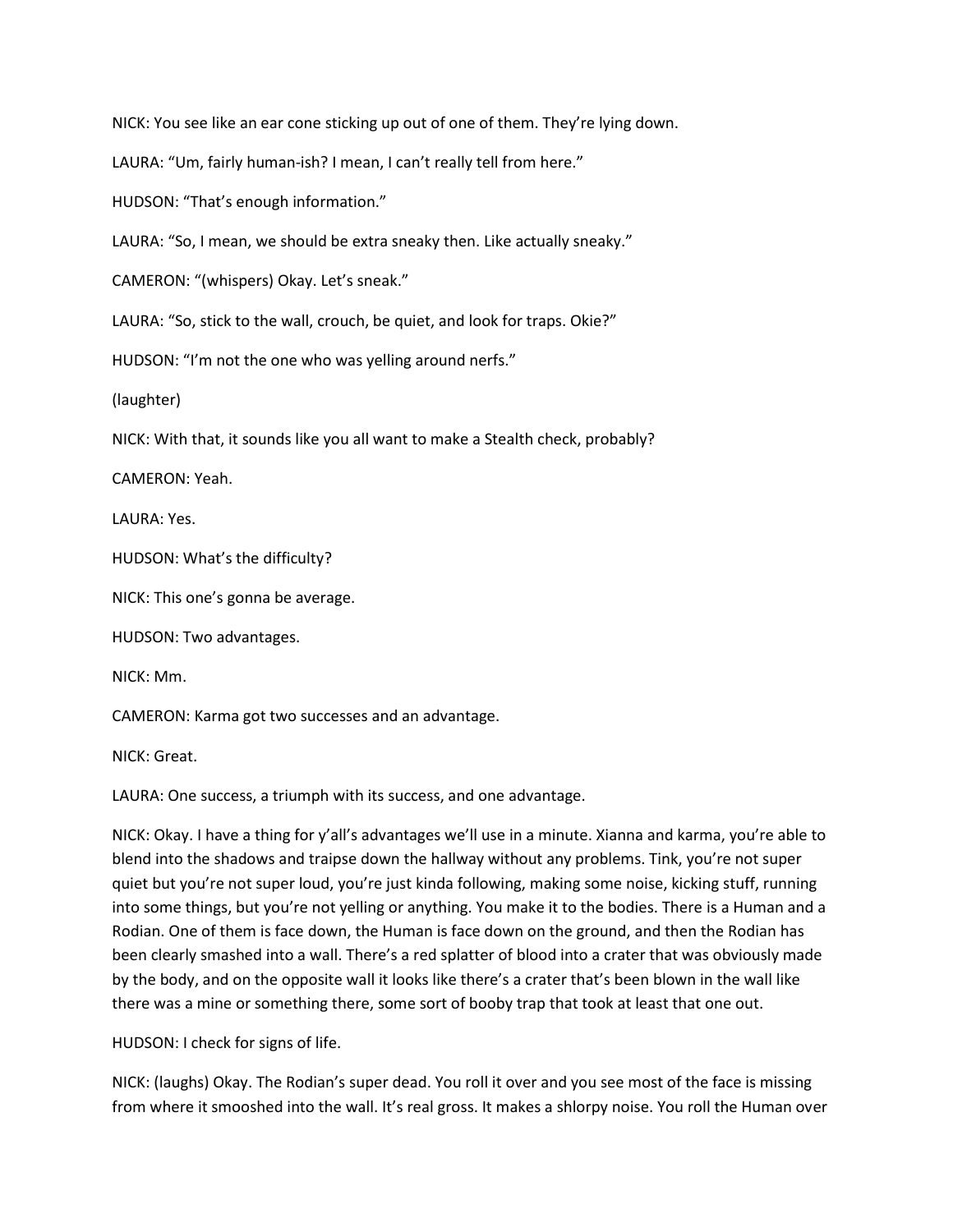and you see that it's a Human man with dark hair, and his torso is just completely riddled with blaster bolts.

HUDSON: You don't need all that in there. I check for a pulse.

NICK: (smiling) Okay. Make me a Medicine check.

LAURA: "(whispering) Tink! What are you doing? They are dead."

HUDSON: "(whispering) I'm the doctor here."

LAURA: "You do not need to check them."

HUDSON: "(angrily) I'm the doctor here!"

LAURA: "They are obviously dead!"

HUDSON: "Shh!"

LAURA: "you get back here right this moment."

HUDSON: What's the difficulty?

NICK: (smiling) Easy.

LAURA: 'I will leave you in this hallway!" (laughs)

CAMERON: It would be so funny if you weren't successful.

(laughter)

LAURA: He's not! Wow.

HUDSON: (laughing) Five advantages.

LAURA: (laughing) Jesus. What?!

CAMERON: (laughing) Oh no…

HUDSON: Everything… I don't know what they are, but I have so much other good stuff happening.

NICK: Yeah. You're able to stop the bleeding. The pulse is faint, but you're pretty sure you can feel one. Yeah, you have this patient. Are you gonna leave them here? You're not sure if he's stable yet.

HUDSON: You don't leave anyone behind.

CAMERON: Oh god.

NICK: (laughs)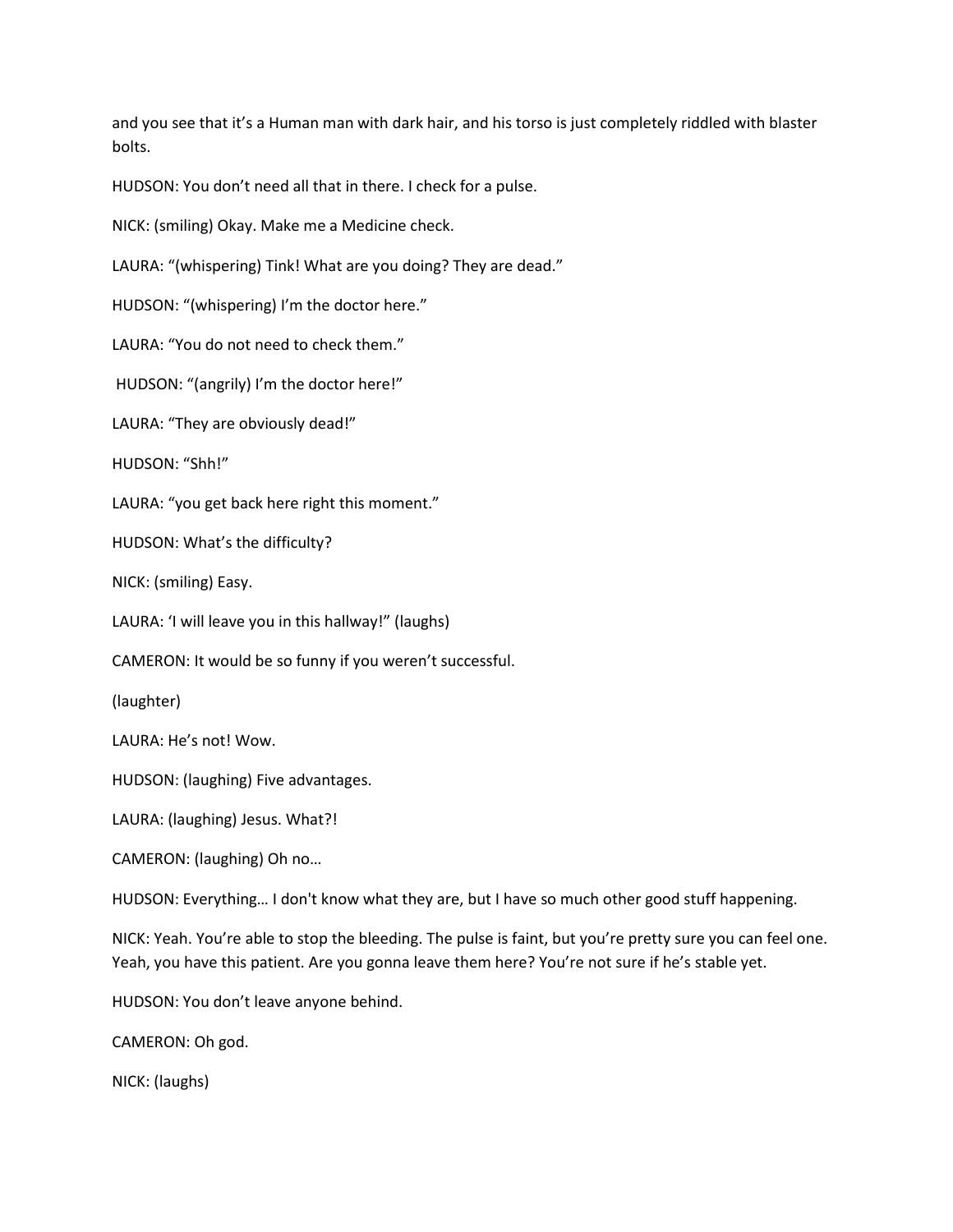LAURA: (through gritted teeth) "Tink! That man is obviously dead. Get, back, here!"

HUDSON: "I feel a pulse. I feel a pulse. I'm bringing him with."

LAURA: "No you do not!"

HUDSON: "I'm bringing him with."

LAURA: 'He has no chest anymore! (laughs) He is so dead! Tink, do not make me go over there."

HUDSON: I pick him up and I start carrying him along. "No. I fixed the bleeding. Let's go."

CAMERON: While they're having this argument, since I guess Tink picked up the Human, Karma goes over and checks the Rodian for an ID badge or something.

NICK: They're wearing orange jumpsuits with brown vests over them. on the vest you can see, it's like the only part of the Human that's not been obliterated, the Black Sun symbol. Besides that there's no ID.

CAMERON: Okay. I'm gonna rip the patch off, and I'll walk over to the Human and take the Human's patch too. I'm just gonna start collecting Black Sun patches to turn in for bounties.

NICK: Hey! Good idea. You take those. Yeah. Y'all wanna move on? You're carrying your new Human friend.

CAMERON: Our new pet.

LAURA: Xianna's just shaking her head and just continuing to argue with Tink in whispers as we move forward.

HUDSON: Yeah.

NICK: Okay. So, as you continue on from there, there is a section of wall on your right that has been hit with some very heavy blaster fire. You can see a lot of dents and scorches on it. It looks like somebody just really laid into it. Off to your left you see a swooshy door that has been propped open. It looks like it was sliced and then someone jammed something into the track.

HUDSON: Okay… I've had a general purpose scanner this whole time. Sure.

CAMERON: (laughs)

LAURA: You ever wanna use that? (laughs)

NICK: What does that do?

LAURA: It says what it does right there.

HUDSON: Motion sensor, lifeform tracking, up to 0.5 kilometers. Metal detection and intercepting standard frequency com transmissions, up to 1.5 kilometers.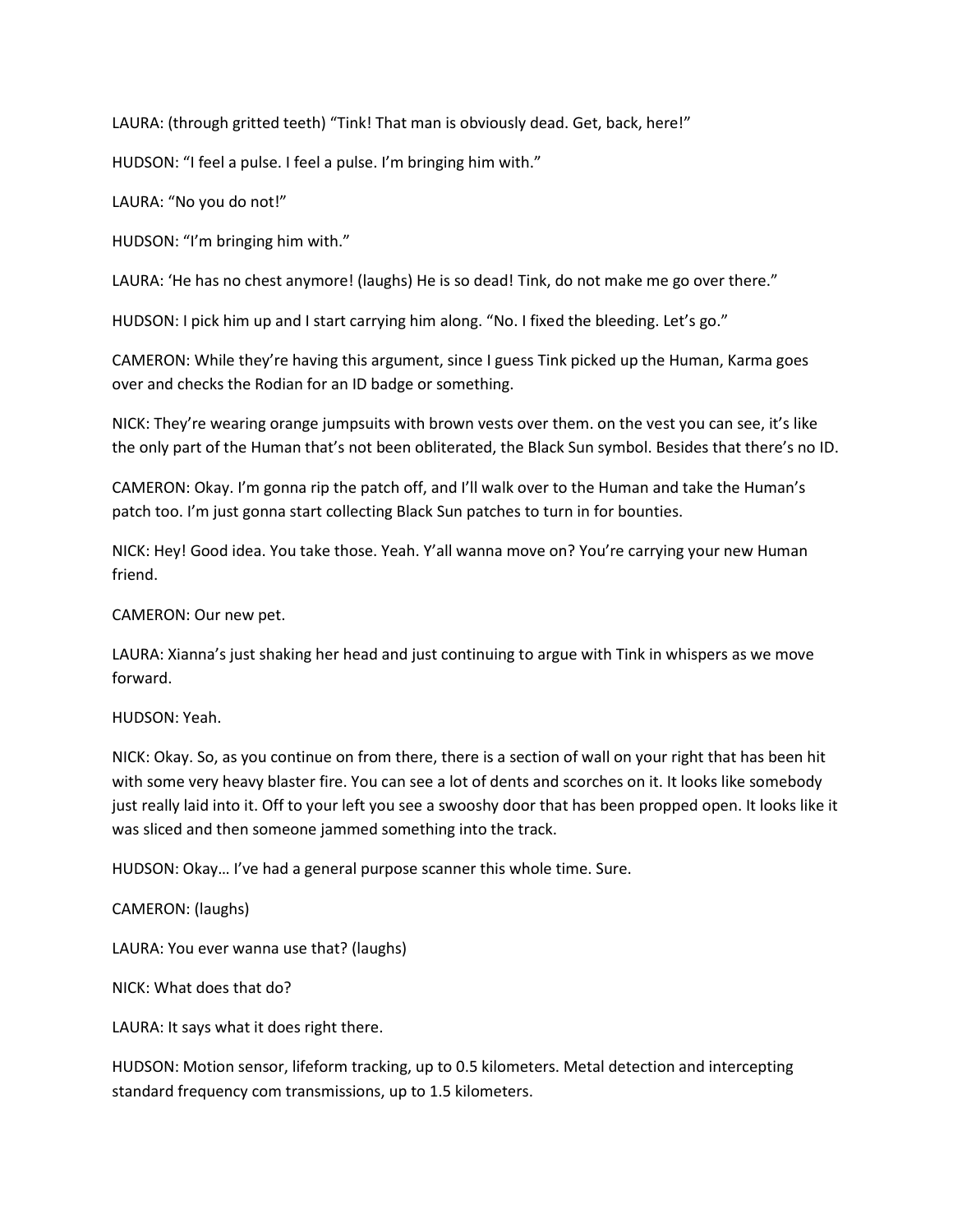NICK: That's super useful.

CAMERON: We've had this the whole time?!

NICK: (laughs)

HUDSON: I'll remember that this time.

CAMERON: Do you wanna scan for life signs?

HUDSON: Lifeform tracking… I guess it would be able to, but I already checked and it's alive.

CAMERON: No, no, we're not worried about your dude.

HUDSON: Oh.

NICK: Just the building in general?

CAMERON: We're worried about the other 18 people.

LAURA: I imagine this happens, Tink walks a little bit ahead of Xianna, and Xianna's like, "Tink… What is-Is that a scanner in your…"

CAMERON: (laughing) Sticking out of his backpack.

LAURA: "…in your little backpack?"

HUDSON: "Yeah. It's just a general purpose scanner."

LAURA: "We should use that! Does it not pick up lifeform sensor or something?"

HUDSON: "Ah. Yes, that is one of its many features."

LAURA: "(huffs) So use it~"

HUDSON: "Great. Great. Hold on." I take it out and I use it.

NICK: Sure. You find about nine lifeforms further into the area. You're not sure exactly where, because you're in a metal-lined underground bunker. It does mess with the sensor a little bit, but you can see a good pile of blips, looks to be about nine of them further in.

HUDSON: "There's about nine figures further in to this hallway."

CAMERON: "Okay. Keep us appraised."

LAURA: "Yes. That is useful."

HUDSON: "Alright. I mean, I'm dealing with, you know, this person right now, and the general purpose scanner, there's a lot going on…"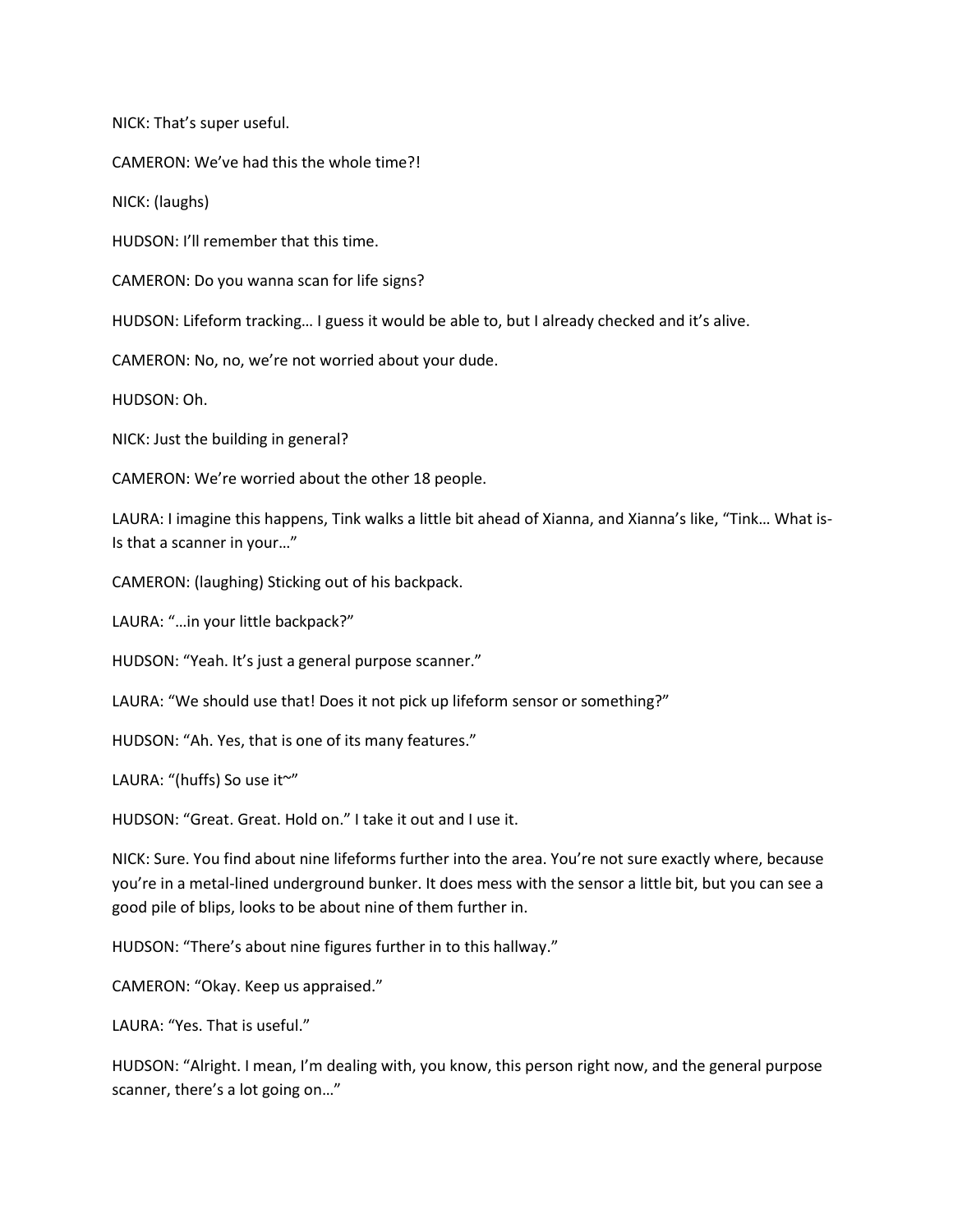LAURA: "He is so dead."

CAMERON: "I'm not concerned about this person."

LAURA: "So dead."

NICK: I'm picturing this sensor as like the heartbeat scanner from Aliens. That's what I think it looks like.

LAURA: Okay. Yeah.

NICK: It looks like a store scanner with little BBs.

LAURA: Yeah. I would imagine it's that really standard Star Wars 70s-ish tech, so it's not a digital readout screen, it is just…

NICK: Lights.

LAURA: ...a few lights that light up on a little grid or something, so it's not super informative.

NICK: Yep. Anyway, so you see the blaster fire on the walls. You can continue onward and you see a door that looks like they sliced it open electronically and then wedged something into it so it would stay open. In that room you see another body laying down, kind of around the corner, and then it looks to be some sort of lab. You can go and look in there, or you can continue onward.

CAMERON: I wanna get that badge.

NICK: Okay.

CAMERON: "I gotta go check out this body."

LAURA: "Okay. Tink, you stay at the door, you keep watch, and then we will go in and get the badge I guess."

HUDSON: "So, if this guy comes back to life, he's our new squad mate, right??

LAURA: "Sure, why not. Uh-huh."

CAMERON: "Mm-hmm."

HUDSON: Alright. I'll make sure that he's kept safe, and I protect you guys too."

CAMERON: "Great. Thanks."

LAURA: "Got it. Okie."

CAMERON: Sneak, sneak, sneak.

LAURA: And, sneak.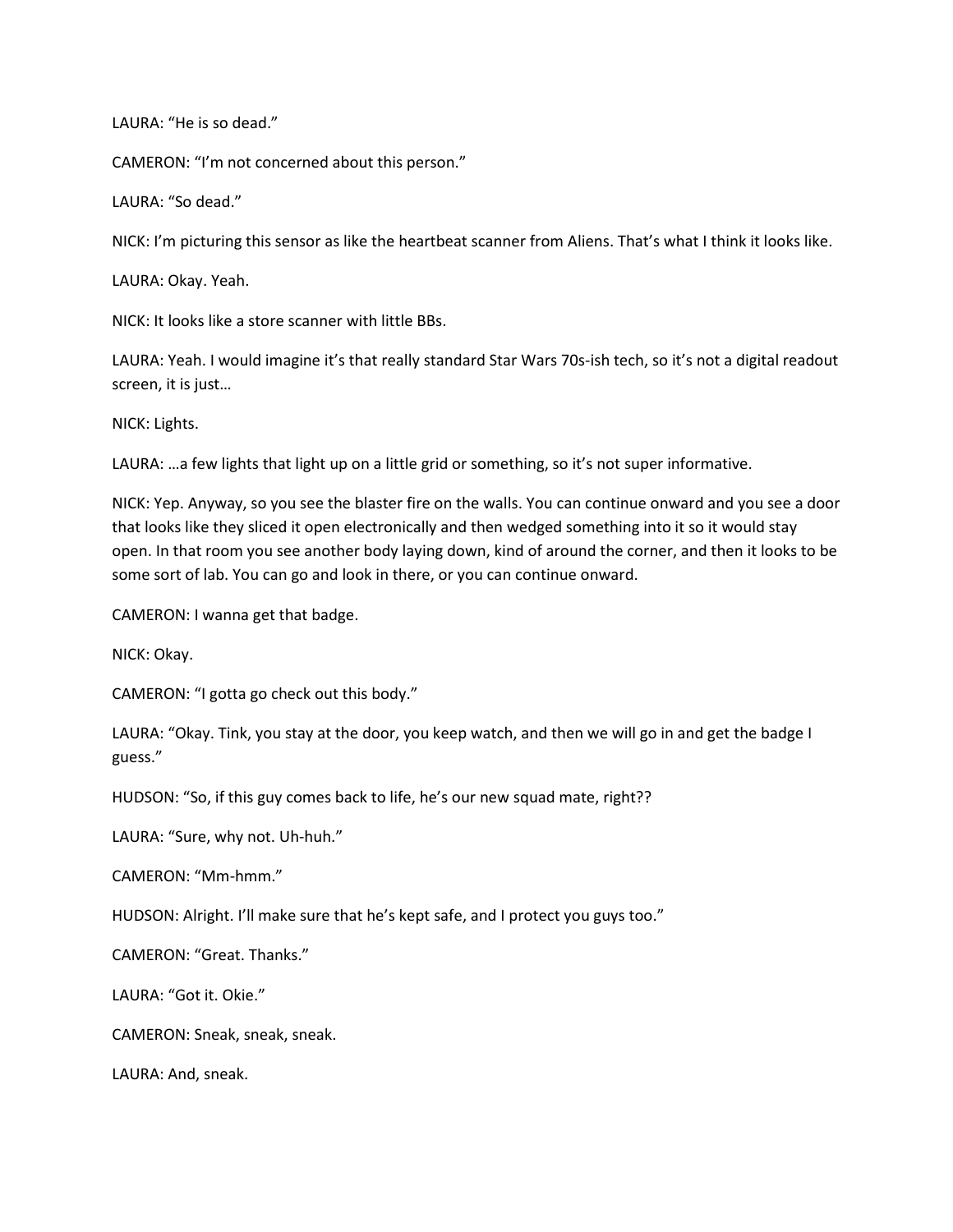NICK: Yeah. As you enter through the doorway you see that the body is actually sliced in half. It looks fully cauterized, so the part of the body that you saw was torso to head and the legs are on the other side of the door. It is another Black Sun operative. I'm gonna go ahead and spend all those advantages you had earlier to just tell you, hey, this room is trapped. There's traps in it.

CAMERON: Whaaat? Oh shiiit.

NICK: We'll say, Karma, off of your advantages and probably Xianna, this looks to be some sort of motion detecting laser situation.

CAMERON: This looks to be a murder room.

NICK: Could be, yeah. Actually, when you look at it, it looks like a robotics lab. (laughs)

CAMERON: "A murder room."

LAURA: "Is a murder room. Yes. Okie."

CAMERON: So, for traps, do we make Perception checks as we go?

NICK: yeah, or Skulduggery. Probably Skulduggery for traps.

CAMERON: Oh. That's not that much worse than my Perception.

LAURA: (musically) What is my thing for Skulduggery...? Skulduggery... What do I have in Coordination...?

CAMERON: What was the difficulty check?

NICK: This one's gonna be hard.

CAMERON: Err, okay. Can I have—So this isn't exactly what my talent does, but I want to argue for a blue die for it.

NICK: Okay.

CAMERON: Okay. For my Expert Tracker talent, I can remove black dice from checks to find tracks or track targets. I want to try and track the cut in half person's path through the room to try and help me identify where the trap sprung.

NICK: Okay. I buy that, except that removes black dice.

CAMERON: yes, I know. I'm saying it doesn't exactly fit, (laughs) but I'm looking for traps, and I'm trying to use the fact that I'm an Expert Tracker to do that.

NICK: Yeah, sure. If the blue die is your only success I'm gonna throw a monkey wrench in there, but otherwise go ahead.

CAMERON: (deep breath) Okay… It's not my only success.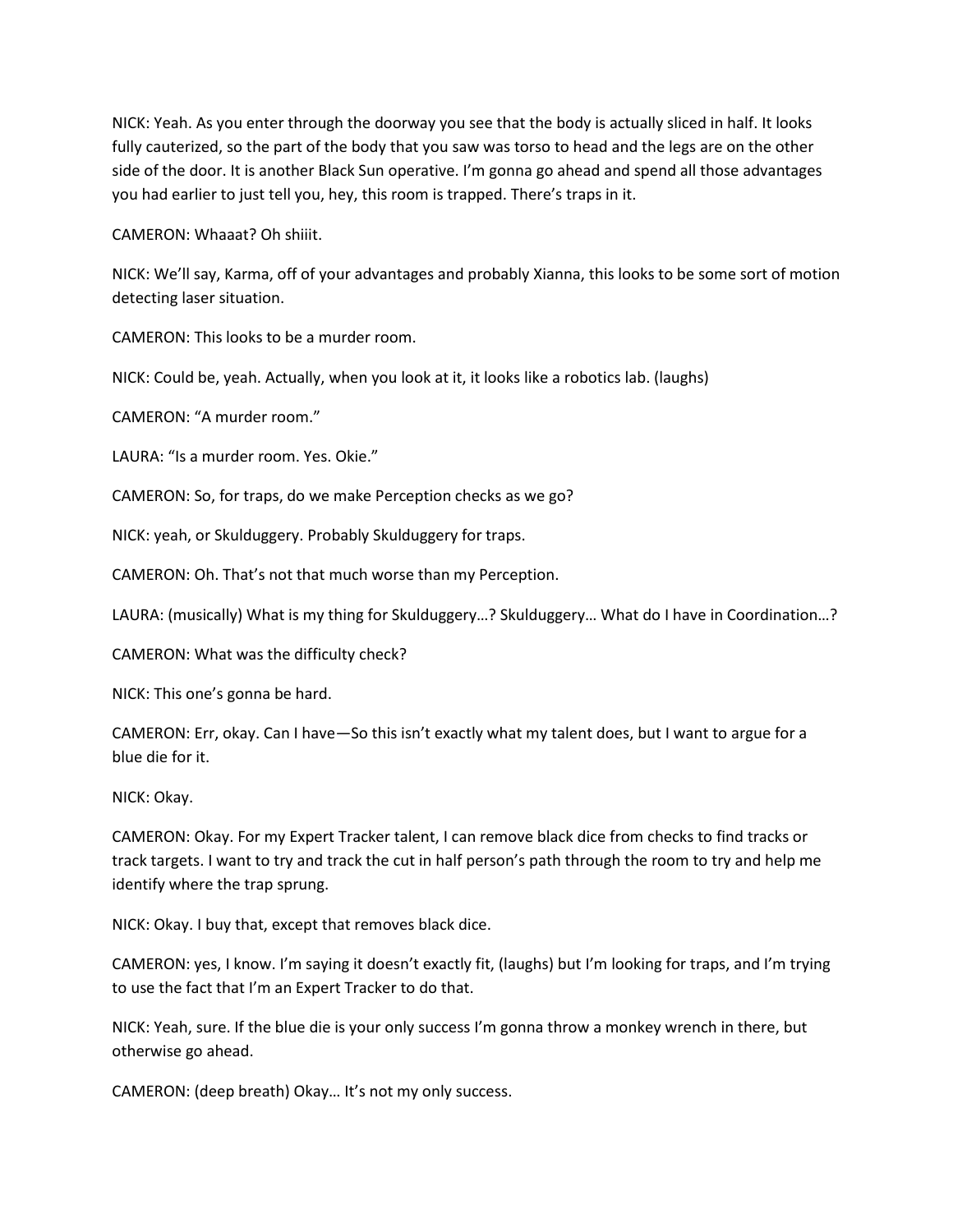NICK: Okie-dokie. For our listeners at home, that's absolutely not how that works, but I'm doing it anyway. Eh.

LAURA: Ooh. One success.

CAMERON: One success, one threat.

NICK: You're able to see that the laser emitter isn't in the walls like you expected. It's a small box that's actually sitting on one of these work stations. In this laboratory there's a bunch of cybernetic parts in a rack along the wall, and you can see a kind of pillbox looking head sitting in a glass locked case up against another wall. There's a computer terminal, and there is a small box with a laser emitter sitting on one of these work benches. There's four work benches. It appears to be slowly tracking back and forth. It looks to be some sort of high powered weapon of sorts. You found it. Good job.

CAMERON: "(whispering) It's that box."

LAURA: "(whispering) Yes, it is that box. So, yes? You wanted the patch off the body?"

CAMERON: "I do. Yeah." I want to try to get to where I'm behind its field of vision when it tracks to the other side, if it's tracking back and forth.

NICK: Okay. it's tracking back and forth. As you enter the room, the body is probably about two meters inside the room, and as you enter… I'm gonna need a Coordination check.

CAMERON: Ooh. Okay.

NICK: This one's gonna be hard.

CAMERON: That's okay. I have two blue dice on my Coordination checks.

NICK: Due to your Stalker talent!

CAMERON: Yup. I'm sure it'll be fine.

LAURA: (musically) It'll be fine.

CAMERON: yeah! Ys, wait… Ha-ha! One success. (laughs)

NICK: As you enter the room, you reach for the patch, you're able to grab it, and then you see that laser emitter is a motion sensor, and the motion sensor must be in the box somewhere not on the laser emitter part, because as soon as you enter the arc where the body was cut in half it snaps to you and shoots a purple laser beam at you. It's about as thick as your forearm. You snap your hand back and it blows a hole in the corpse, and it smells really bad. As you scramble backwards, using your threat from earlier, it actually fires again at you and goes over your head and hits the computer terminal, and the computer terminal catches on fire and shuts down. So, yup, but you got the patch. Good job.

CAMERON: Ah-ha!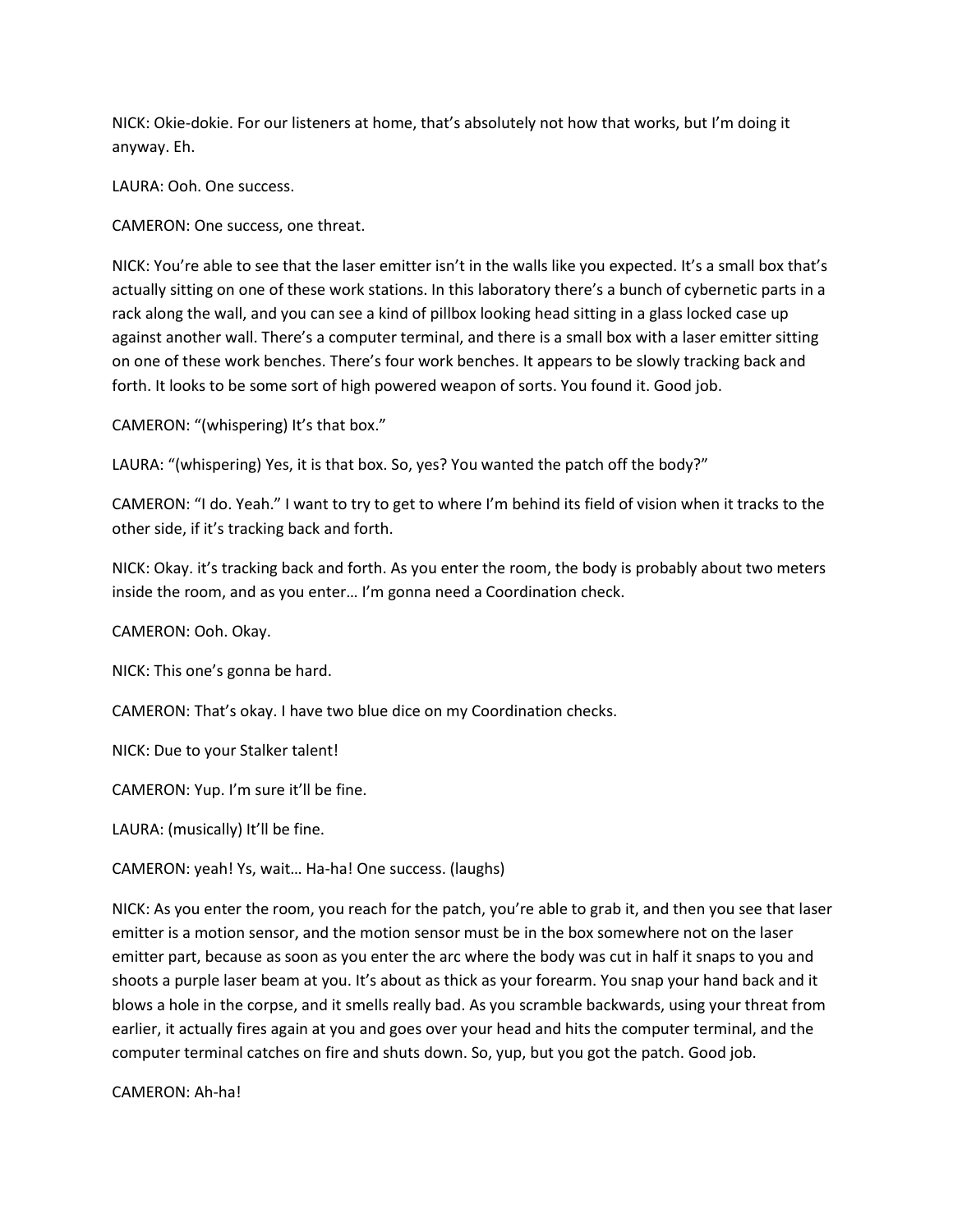LAURA: "Okie. Let's get out of here… Let's go! Okie!"

NICK: Tink, from where you're sitting you hear them kind of crawl and then you hear a really loud BZZT, BZZZT, and then they come walking out. Karma is crouching pretty low on her way out of the room.

HUDSON: "What? What happened?"

CAMERON: "There's a laser."

LAURA: "There was a laser."

HUDSON: "Oh. Oh… You know, I really should have mentioned that I actually have a mode for motion sensors on my general purpose scanner. It could have been useful, maybe. This has a lot of features."

CAMERON: "But…"

LAURA: "I don't think that's how that works…"

HUDSON: Wait. Did they not go through a motion sensor?

CAMERON: No, we did, but…

NICK: It senses motion.

CAMERON: Does your motion sensor sense motion sensors?

LAURA: It's motion sensor / lifeform tracking.

HUDSON: Oh!

(laughter)

NICK: It senses motion.

LAURA: It doesn't sense motion sensors. It senses motion! (laughs)

HUDSON: (laughing) I thought it sensed motion sensors and I got really excited.

NICK: Actually, nope, canon. His senses motion sensors. He got the weird off-brand one from Tatooine.

HUDSON: (laughs)

NICK: Yeah. That's official. That is now what that does.

CAMERON: You should walk in front with that then.

HUDSON: (laughing) The problem is now it doesn't actually sense motion.

NICK: (laughing) yup.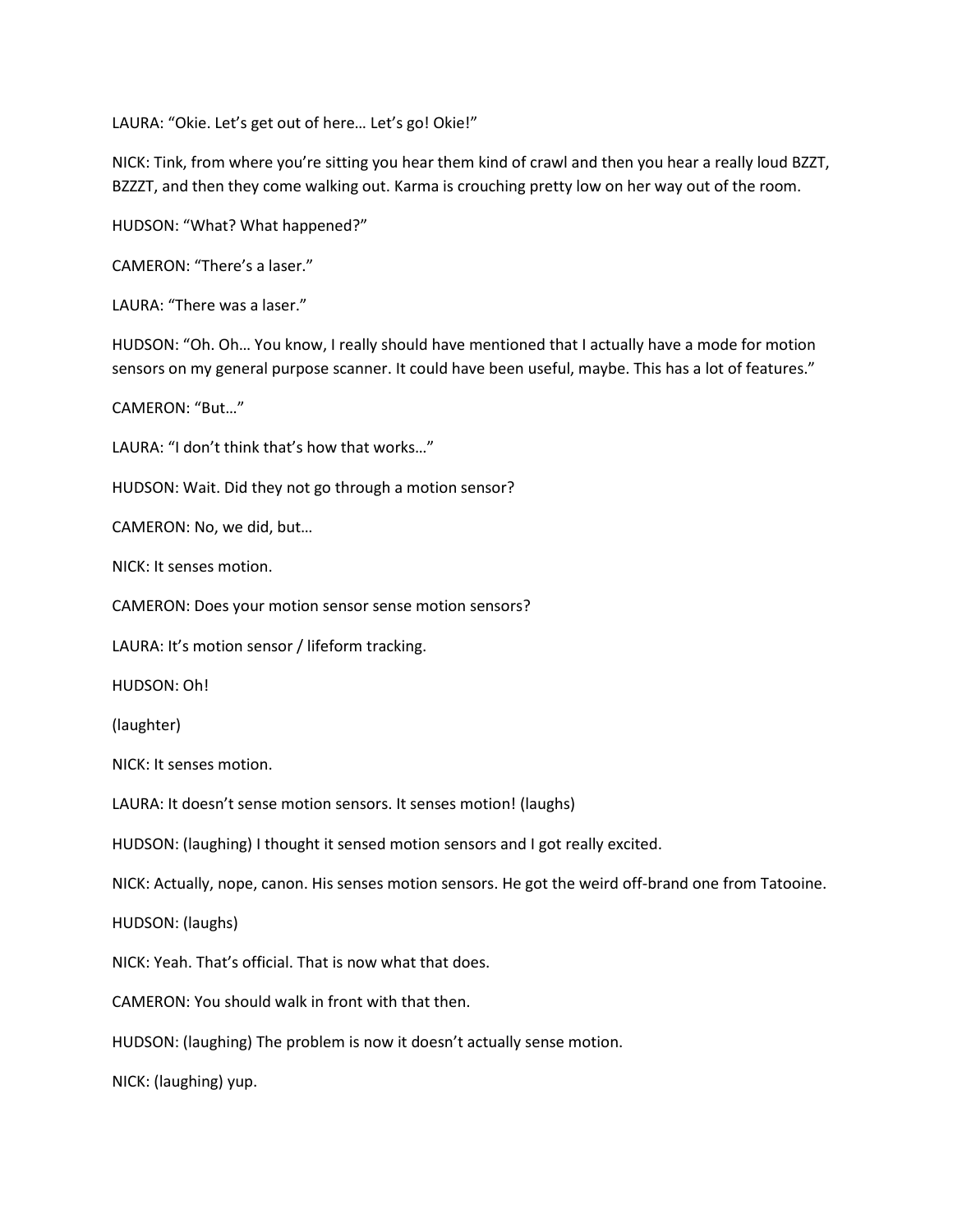HUDSON: It just senses motion sensors. (laughs) That's so much less useful.

NICK: (laughs)

CAMERON: (laughing) It still senses life signs though, so that's okay.

LAURA: It senses life signs, but it doesn't tell you exactly where they are. It just tells you like a number, but it will sense motion sensors.

NICK: I love that so much.

CAMERON: Gosh.

NICK: Whatever electromagnetic pulse comes off of those, yours senses it.

HUDSON: Yup.

LAURA: I mean, it's written on his character sheet now.

NICK: Yeah. I can't wait until you walk into somewhere with technology. That's gonna go great. It's just gonna shut down.

LAURA: Okay. We continue down the hallway.

NICK: Great! So, as you continue down the hall you come to a small alcove. There is another Black Sun member. He has his back up against the wall. He's a male Twi'lek, looks like he was gut shot, there's a wound and he's got one arm wrapped around it, and he's leaning back, maybe unconscious, maybe dead. It looks like he took cover there and his compatriots left him. Looking into the alcove you can see some security monitors and what looks like some janitor stuff. It's like a security monitor / janitor closet situation.

CAMERON: "Alright. The dude who was cut in half makes sense: lasers; all the people being shot are confusing and concerning me."

LAURA: "No, no, no. So like, someone came in here with the exact same intent we have, just ahead of us, so they are killing the Black Sun members they encounter."

HUDSON: "What if it's someTHING?"

CAMERON: "I thought they WERE the Black Sun members?"

LAURA: "No, no, no. Somebody else."

CAMERON: "There's multiple groups in here?!" (laughs)

LAURA: "So, from what I think is happening, another group came in here and is killing the Black Sun members they encounter. I'm going to call them the B Team. The B Team is the ones who are sneaking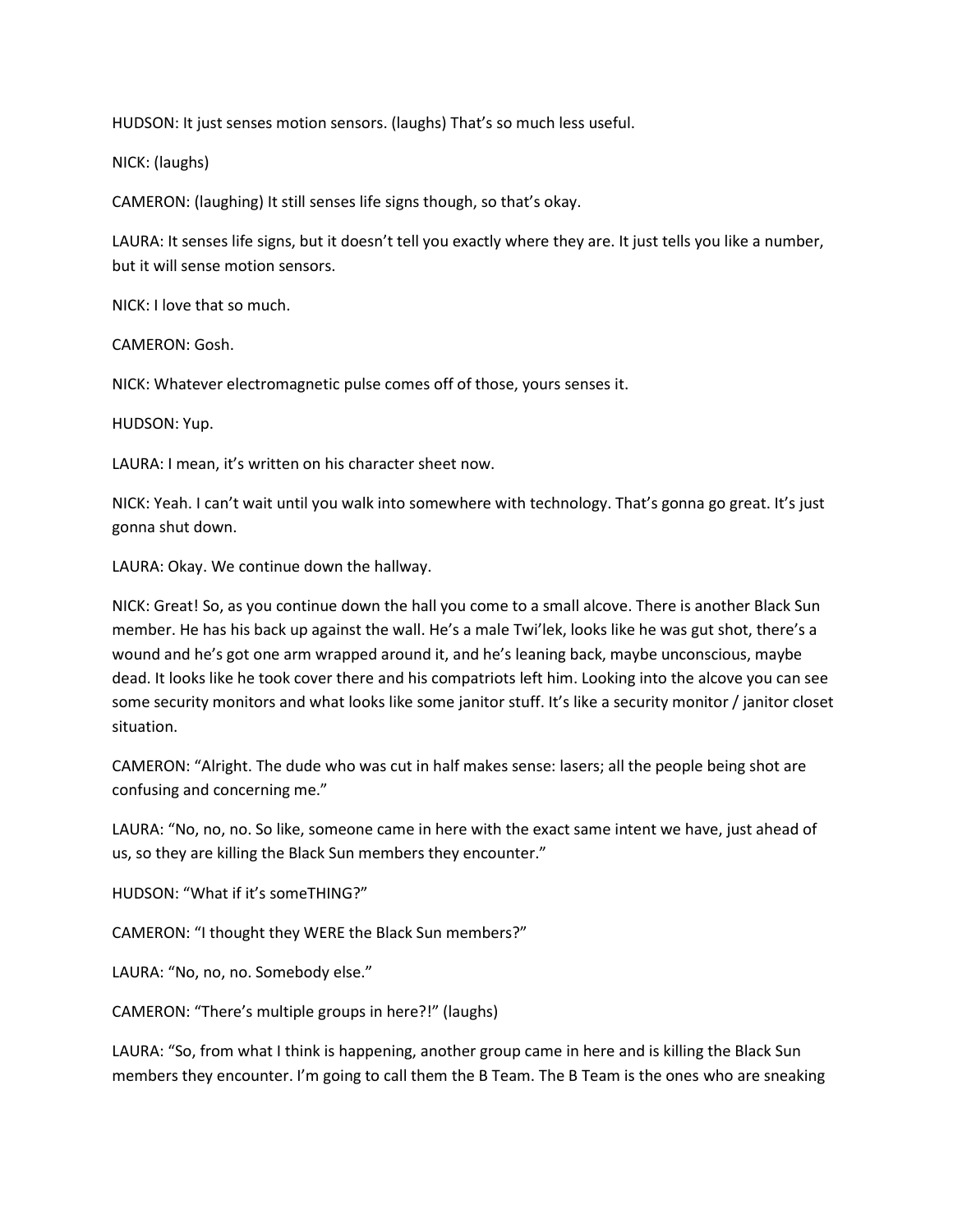into here. They are the intruders. The Black Sun members are just the collateral damage for them trying to get to the assassin droid as well."

HUDSON: "Alternate theory." I raise my hand.

CAMERON: "Okay. Yes? Yes Tink, please share."

HUDSON: "Alternate theory: So, what if it's the assassin droid with a gun?"

LAURA: "No."

CAMERON: "See, that's what I was thinking."

LAURA: "But why would the assassin droid be going further into the building?"

HUDSON: "What's its one function?"

LAURA: "I don't know!"

CAMERON: "Assassinating!"

HUDSON: "Assassinating things."

CAMERON: (laughs)

LAURA: 'I think it might actually have more than one function."

HUDSON: "It's the only one we know about right now."

CAMERON: "We don't know what its programming is."

LAURA: "I mean, assassin, but…"

CAMERON: "Well, yes, but like skill-wise. Obviously assassinating, but what else? We don't know what its programming is, if it's supposed to defend the base. Is this a base? I don't know."

HUDSON: "What if it really doesn't like Black Sun?"

CAMERON: "That's true. Yeah."

HUDSON: "Maybe it like, I don't know, hurt its family. You know what, this is all speculation at this point, but I'm pretty much 100% sure it's the assassin bot."

LAURA: "Okay, so it is the assassin bot. What? I don't… (groans)"

HUDSON: "let's just keep going, and then we'll find out."

CAMERON: "Okay. I'ma take this badge." (laughs)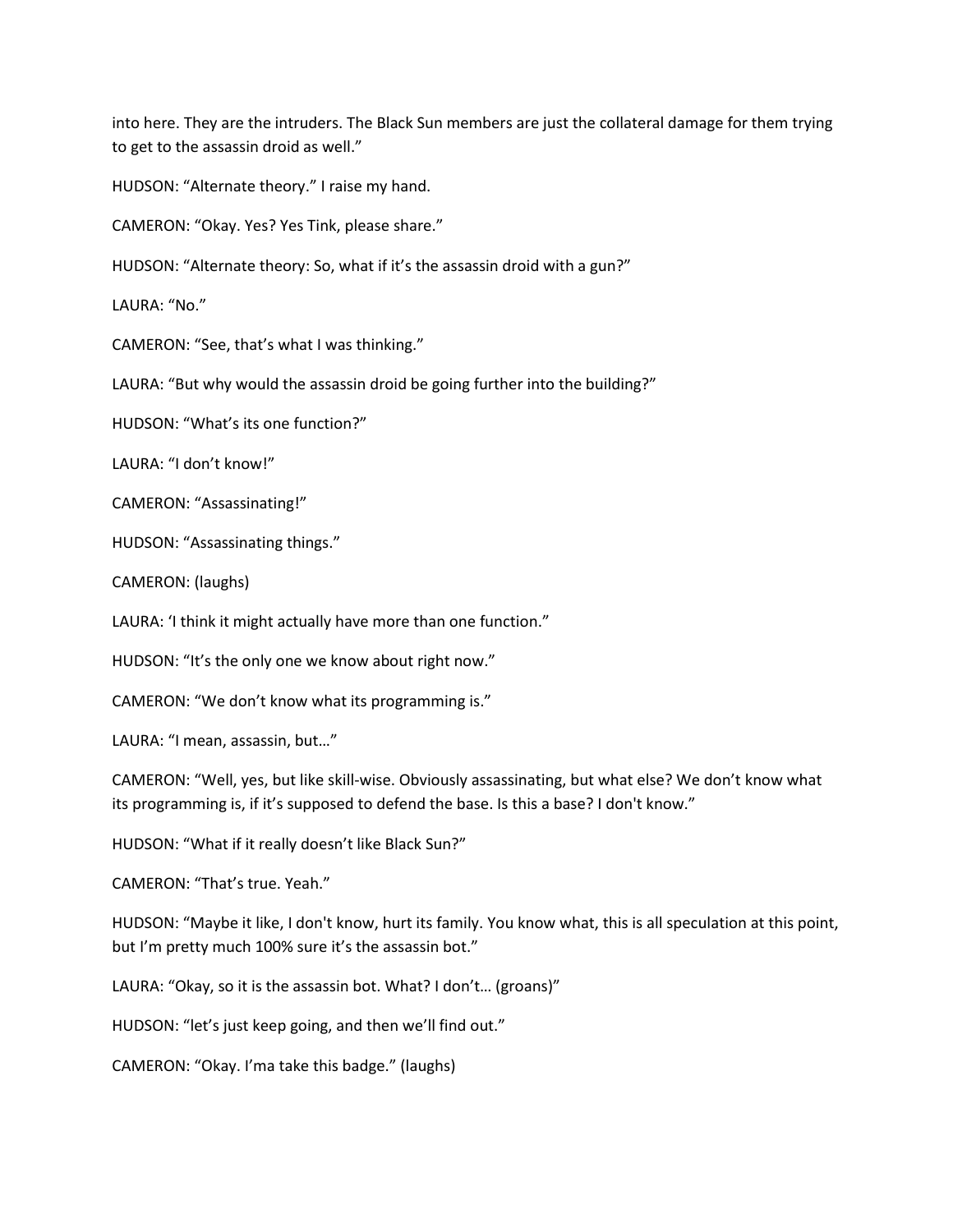NICK: You grab the badge. The body slides to the ground with a thump leaving a thick red streak behind it on the wall.

CAMERON: Do they have a blaster?

NICK: No, actually.

CAMERON: Dang! Guys, none of these guys have had weapons.

LAURA: "Actually, that makes no sense."

CAMERON: "Yeah."

HUDSON: How's my buddy doing?

NICK: Um, kinda soggy. You did stop the bleeding, you used a lot of tourniquets and things, no more blood is coming out, but pretty blood drenched in general. You can make a Medicine check to check on him again if you'd like.

CAMERON: We're adopting a gang member. (laughs)

LAURA: "Tink! That body is dead!"

HUDSON: "It's not dead."

LAURA: "Even if not, they are Black Sun."

NICK: It's going to be easy again, but with two black dice because you're very convinced at this point.

LAURA: "We do not need this in our lives."

HUDSON: "They'll be so relieved that they're alive that they'll have to join us."

CAMERON: "Hmm…"

HUDSON: Three successes, one … threat?

LAURA: Yes.

NICK: So, while they're busy trying to loot this dead Twi'lek, you sit your buddy down and you feel for a pulse. You don't feel anything. You get concerned. You check for other life signs. He's not breathing. He's got no pulse. It seems that he slipped away since you saved him earlier.

HUDSON: Without yelling or anything, because that would be too emotional, I do the actions like I'm yelling and slam my fist onto his chest.

CAMERON: (laughs) In agony.

LAURA: "Tink! We told you. He was already dead!"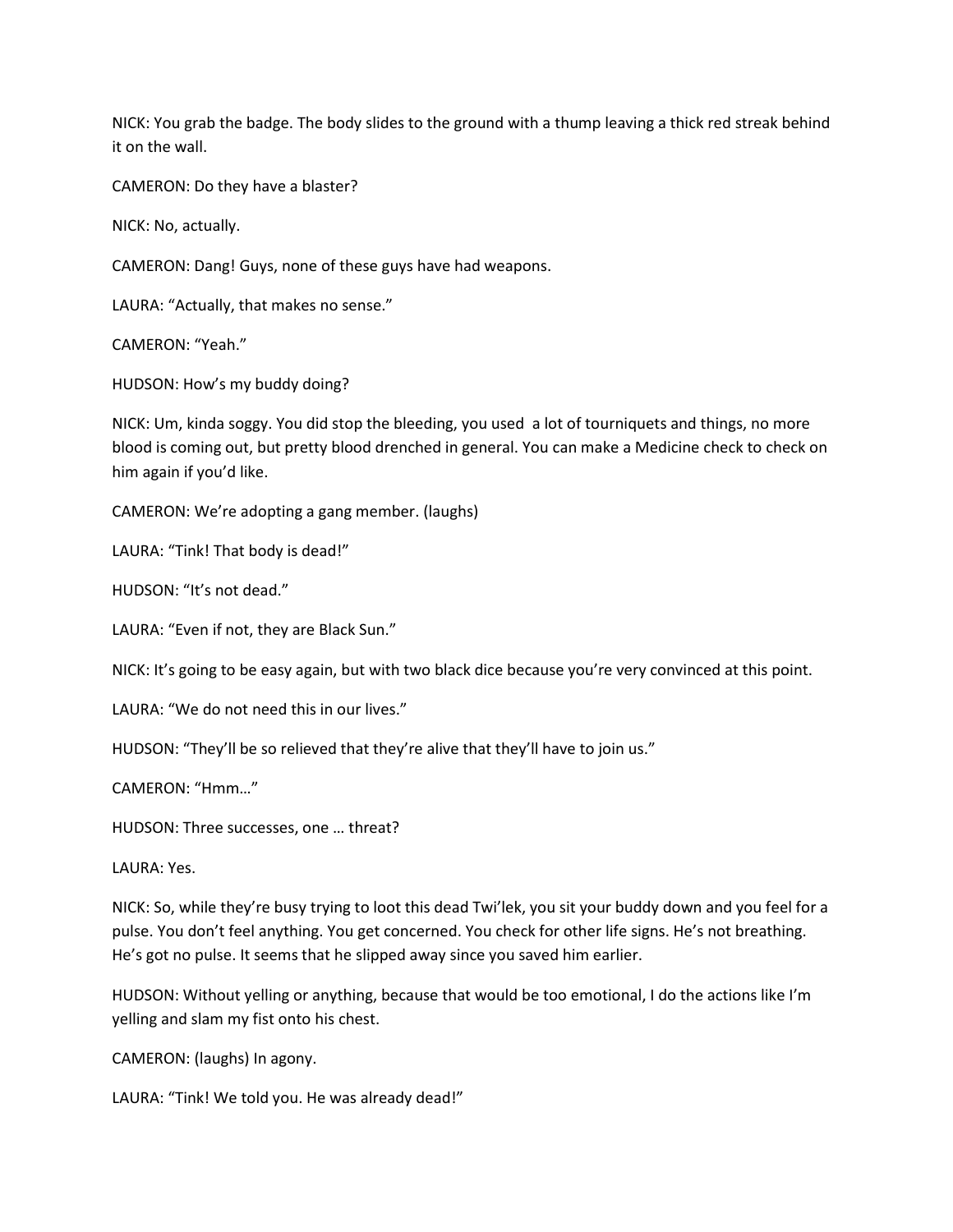NICK: There's a soft crunching noise…

CAMERON: Ew.

NICK: …because you're real strong. The body jerks a little, but yeah.

LAURA: "Tink, I swear to the goddess, I fi have to come over there and just shoot you I will."

HUDSON: I take my two fingers and close their eyelids.

NICK: They go down and then they pop back open, because that's super not how that works.

HUDSON: (laughs)

LAURA: yeah, that is not how that works in real life. It's difficult.

NICK: Yeah. Eyes, once they stay open they're open.

HUDSON: It didn't work, so I'm just like "Okay," and then I leave the body.

NICK: (laughs) Okay. there's a crunched, no longer bleeding corpse in the hallway.

CAMERON: "That was an admirable job you did there, Tink."

HUDSON: "Thank you. I wish more people appreciated my work and long hours to become a doctor."

LAURA: (through gritted teeth) 'He was already dead, and you are most certainly not a doctor! You didn't even graduate from just computer school."

HUDSON: "Whoa. Hit me at the core here."

LAURA: "Yes! You have to go to school and get some sort of license to become a doctor!"

CAMERON: "Not if he's a con artist doctor. I mean, he knows his medicine. That much is obvious."

HUDSON: "I do know my medicine. I read a book."

CAMERON: "He knows that if you're trying to remove glass, if you push on the skin around it the glass just pops out."

LAURA: "(sighs) I mean, Tink, are you an… Okay. We used to have this conversation with Sabos. Are you a con artist as well?"

CAMERON: I feel like it's very obvious to Xianna that Karma's being sarcastic, and I feel like Tink does not get it. (smiling)

HUDSON: No. (laughs) "Con artist? Depends on your definition. (exhales)"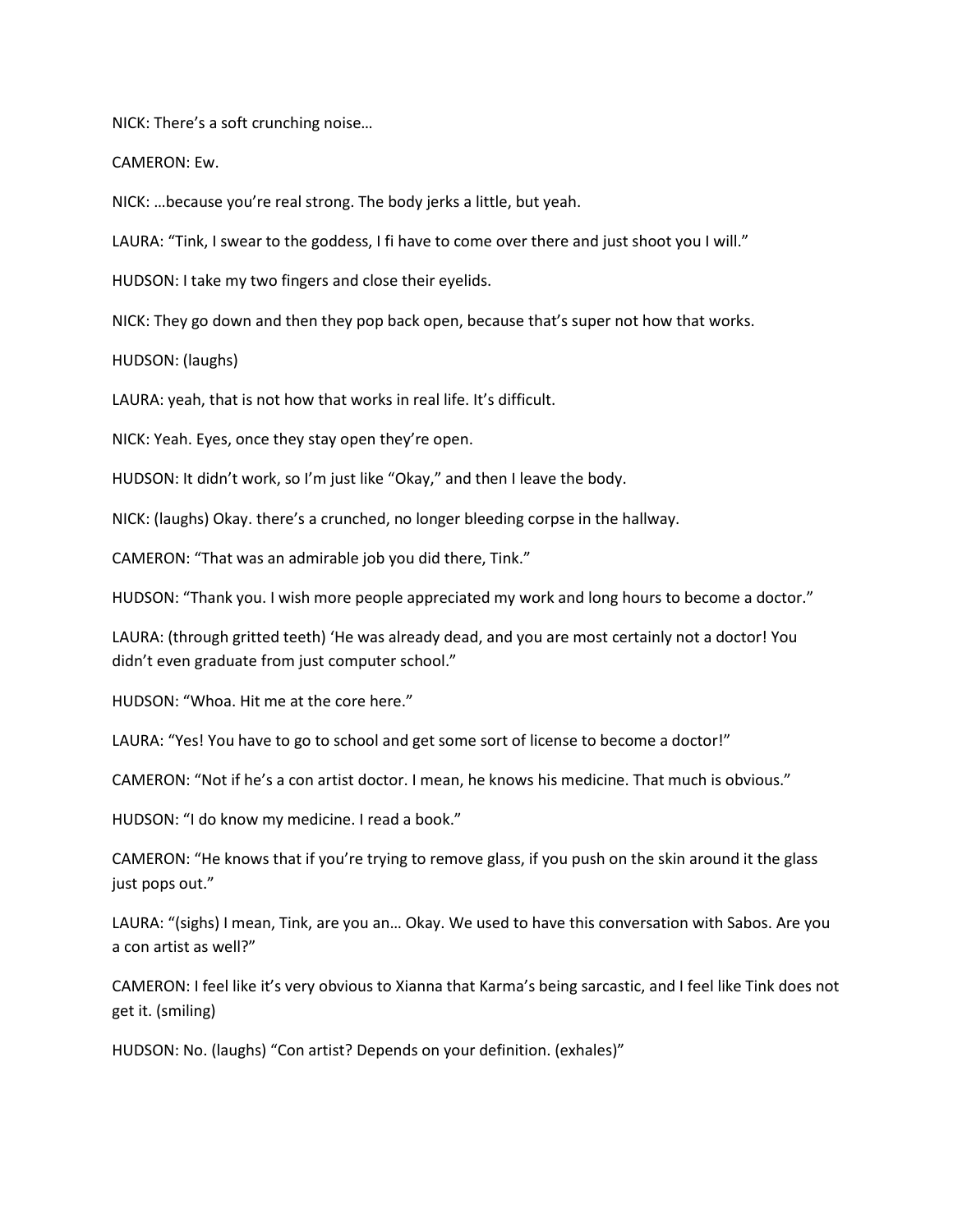LAURA: "Okay, so no." Xianna just turns around and starts walking away. "I am so done with this." You can just hear her, like… 'I don't understand why this keeps happening to me. No. Just, why can't I get competent crew members?"

CAMERON: Um, excuse me. (laughs)

NICK: So, you continue down the hallway. The hallway branches in kind of a Y shape. You hear some blaster fire, and you hear someone yell "Get it! Get it! Get it!" There's gunfire as you're approaching. You're not sure which direction it came from, but you can make me a Perception check if you want.

LAURA & CAMERON: Okay!

NICK: This one's gonna be hard because of the acoustics of the room. That's not really a thing I thought I would say.

CAMERON: Karma got a success and two threats.

LAURA: Two failures and three advantages.

HUDSON: Three successes and three threats.

NICK: Okay… Here's what happens. Xianna, you're pretty sure that the gunfire must have come from the left. It's a more narrow corridor. There's a lot of crates and stuff lining it for cover. If there was a gunfight it must have come from that way. Karma and Tink, you're pretty sure that the gunfire must have come from the right direction which is a wider empty hallway that curves around a corner and you can't really see what's further that way.

LAURA: "Okay, so it is the left."

CAMERON: "Right."

HUDSON: "Mm… Right."

CAMERON: "No, no, not left."

LAURA: "Yes. Correct." (laughs)

CAMERON: "No. Not correct. It is the right hallway."

HUDSON: "I agree with Karma."

CAMERON: "Not the left hallway."

LAURA: "yes, the left hallway is the right hallway."

CAMERON: "No. No, no, no. Not the left hallway."

LAURA: "But yes, the left hallway…"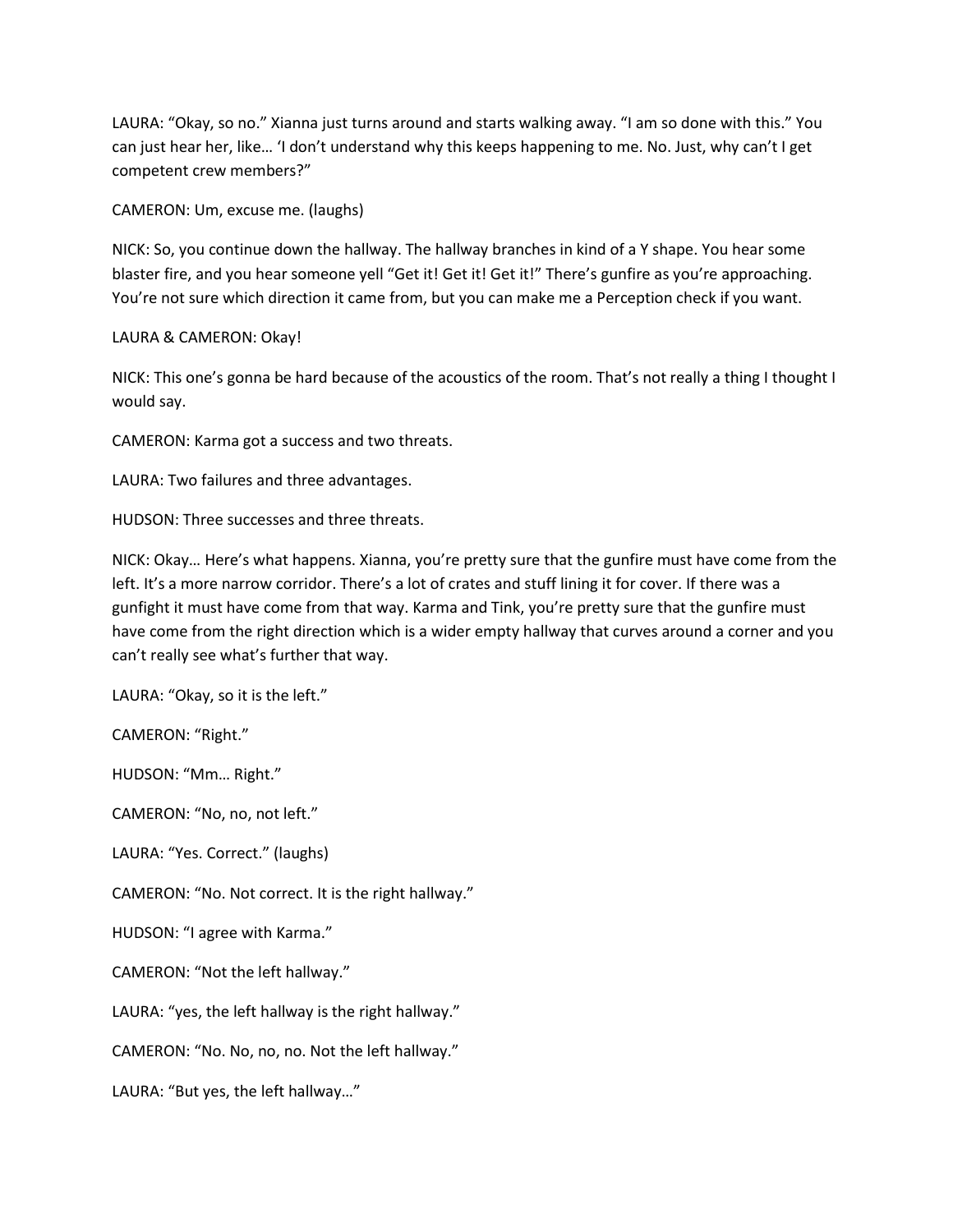CAMERON: "Nope. We're gonna go down the correct hallway which is the right hallway." LAURA: "Tink!" NICK: Tink falls prone. (dramatic bass noise) (laughter) LAURA: No! NICK: He had three threats. He falls prone. LAURA: "Tink." HUDSON: 'Whoa!" LAURA: "Okay. Which direction did you hear?" CAMERON: "What are you doing, Tink? Get up." LAURA: "What are you even doing?" HUDSON: "I… I fell. Listen, I—" LAURA: "How are you-? Why do you fall all the time?!" CAMERON: "We were just standing here!" HUDSON: "Coordination…" I literally have nothing in Coordination. (laughter) LAURA: "Just stand up! It is not that difficult! Which direction did you hear?" HUDSON: 'Right." CAMERON: "Right!" LAURA: "(sighs) Okay, right." HUDSON: "Right!" CAMERON: "yeah! Correct." NICK: Alright. So you go the right fork? CAMERON: Yes. LAURA: Whatever the successful people were told.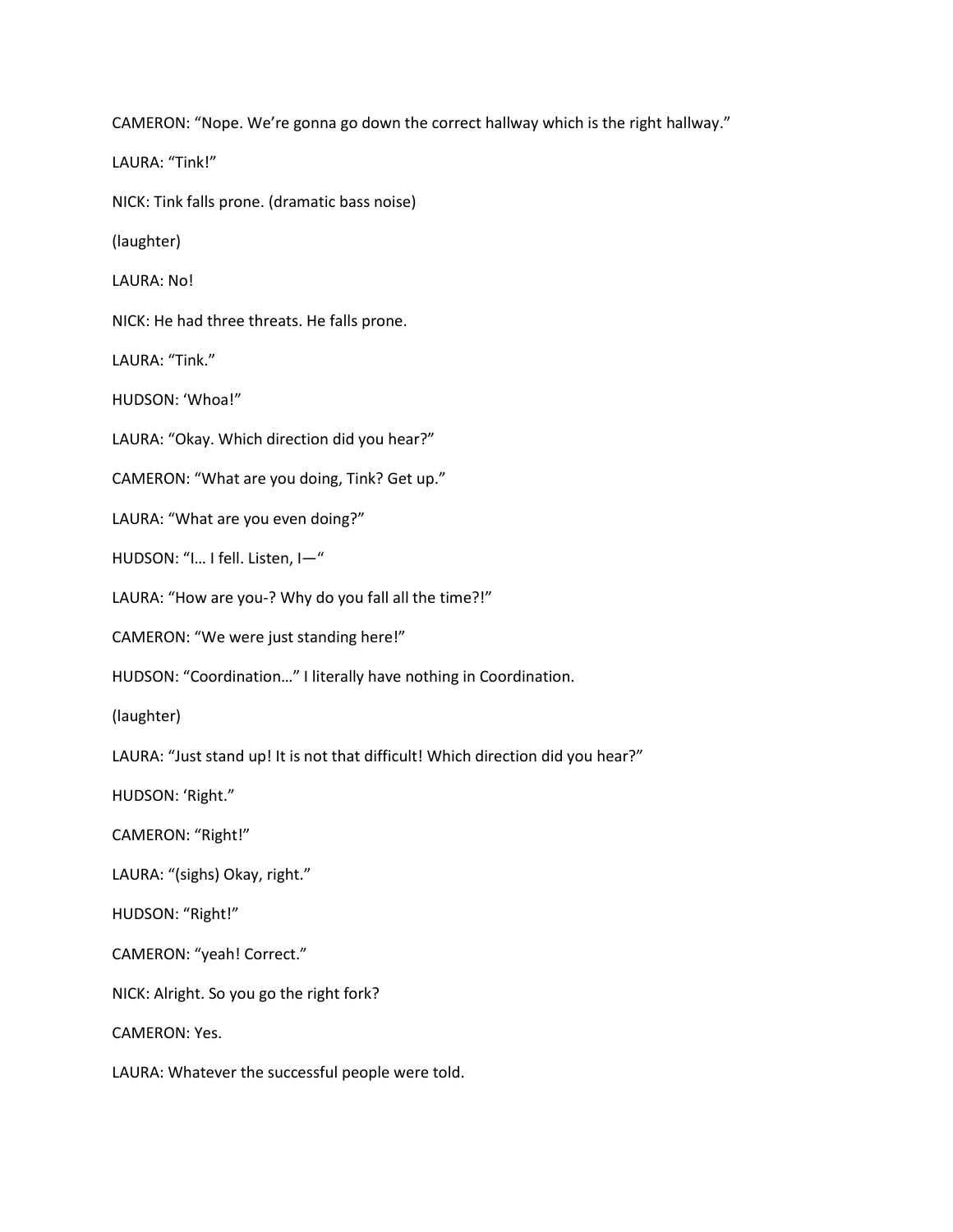CAMERON: (laughs) The right fork.

LAURA: The right fork.

NICK: Okay. You continue down that hallway. It's surprisingly long before it turns. The corridor makes about a 45 degree turn to the left. You see two corpses littered with blaster fire right there, like stuff stuck in a grease trap in a sink, just kind of smooshed up against the wall. You hear a loud explosion, and you turn around the corner and you see what looks like a motor pool. It's a wide open room, it's got a speeder in the far left corner, and then large toolboxes with a lot of tools and parts on it. There's about four of those scattered around. You see five Black Sun members. One of them is standing over a fallen droid. It's rust colored, it's kind of spindly, but has an armored front chest plate and has kind of a buglike looking head with little slits for eyes and two antennae sticking off the back that are kind of short. The droid is smashed up against the wall and appears to be down. The guy kicks it and says, "Well, it's no good to us dead." That's the scene that you walk up to.

CAMERON: I'm gonna say we don't step around the corner. (laughs)

HUDSON: Yeah, let's chill here for a second.

CAMERON: Yeah. (laughs)

NICK: Do you guys get the three heads peeking around the corner Scooby Doo style?

LAURA: Oh yes, certainly.

CAMERON: yes, but Tink is on the bottom.

HUDSON: Yeah.

CAMERON: It doesn't make sense what order our heads are in.

LAURA: Yeah, it goes Tink, karma, Xianna.

CAMERON: yeah.

LAURA: That's how that works.

NICK: Well that's what I was picturing.

LAURA: Yeah!

CAMERON: yeah. I mean, that's the only way we could have done it.

NICK: Okay. So you look around the corner, you see that, and the guy who was poking at the droid… They're all wearing those orange jumpsuits with the brown vests. He is a Human with blonde hair that's kind of spiked up. He turns around and they start arguing with each other about what they're gonna do now.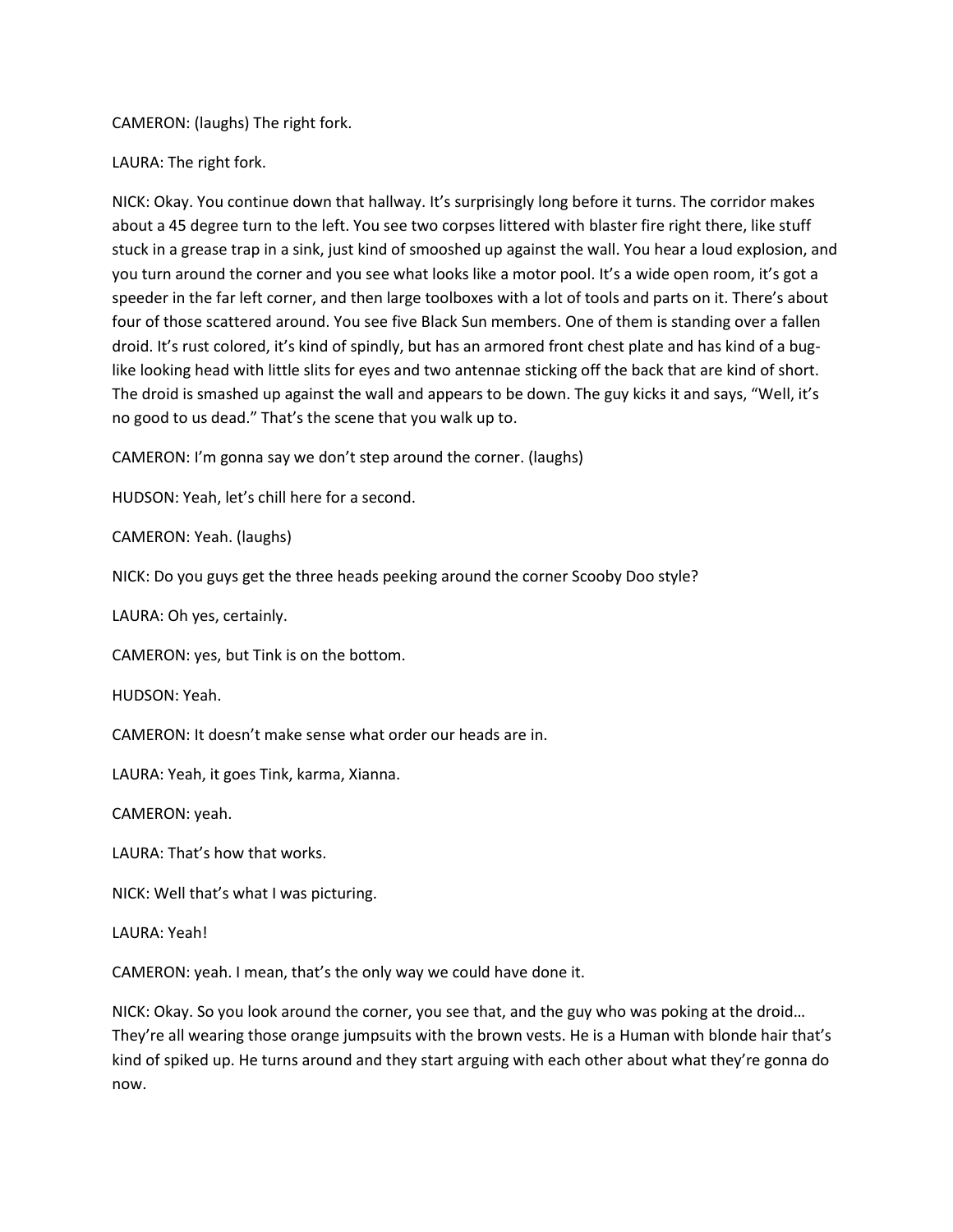LAURA: How close is the nearest pile of boxes? In my head I'm imagining like… crates?

NICK: Yeah, but they're like the really big, metal ones that don't make a lot of sense.

LAURA: Yeah, but so like a large 5 by 5, kind of?

NICK: From where you are in the corner you've got probably 30 meters into the actual room and then another 10 meters to the first set of boxes to hide behind. It's a decent distance.

LAURA: A decent trek to the boxes.

NICK: yeah. One might even say you are at a long range band from them right now.

CAMERON: Ooh.

LAURA: "Okay, so…"

HUDSON: "I have an idea."

LAURA: "My gun does not shoot very far. Tink, you do mostly the close quarters combat. So Karma is the only one really who does the long range."

HUDSON: 'I have a thought."

LAURA: "yes?"

CAMERON: "yes? What's your thing?"

HUDSON: "So, my idea is that we actually don't engage yet for once, and we just wait and see if they come to us or if they keep going down the corridor and leave the robot."

CAMERON: 'if it's no use to them dead, it is use to us dead."

HUDSON: "What's a robot? They leave the droid."

NICK: (laughs)

CAMERON: 'I was just gonna bypass that weird term you used, but yes."

LAURA: "yes, I'm not sure what a robot is. If they just said it is no use to us dead, that is probably the droid they were trying to get, meaning the droid we were trying to get."

HUDSON: "What if we wait until they walk away?"

LAURA: "But they probably won't walk away if that is the droid they are here for."

HUDSON: "Ohh."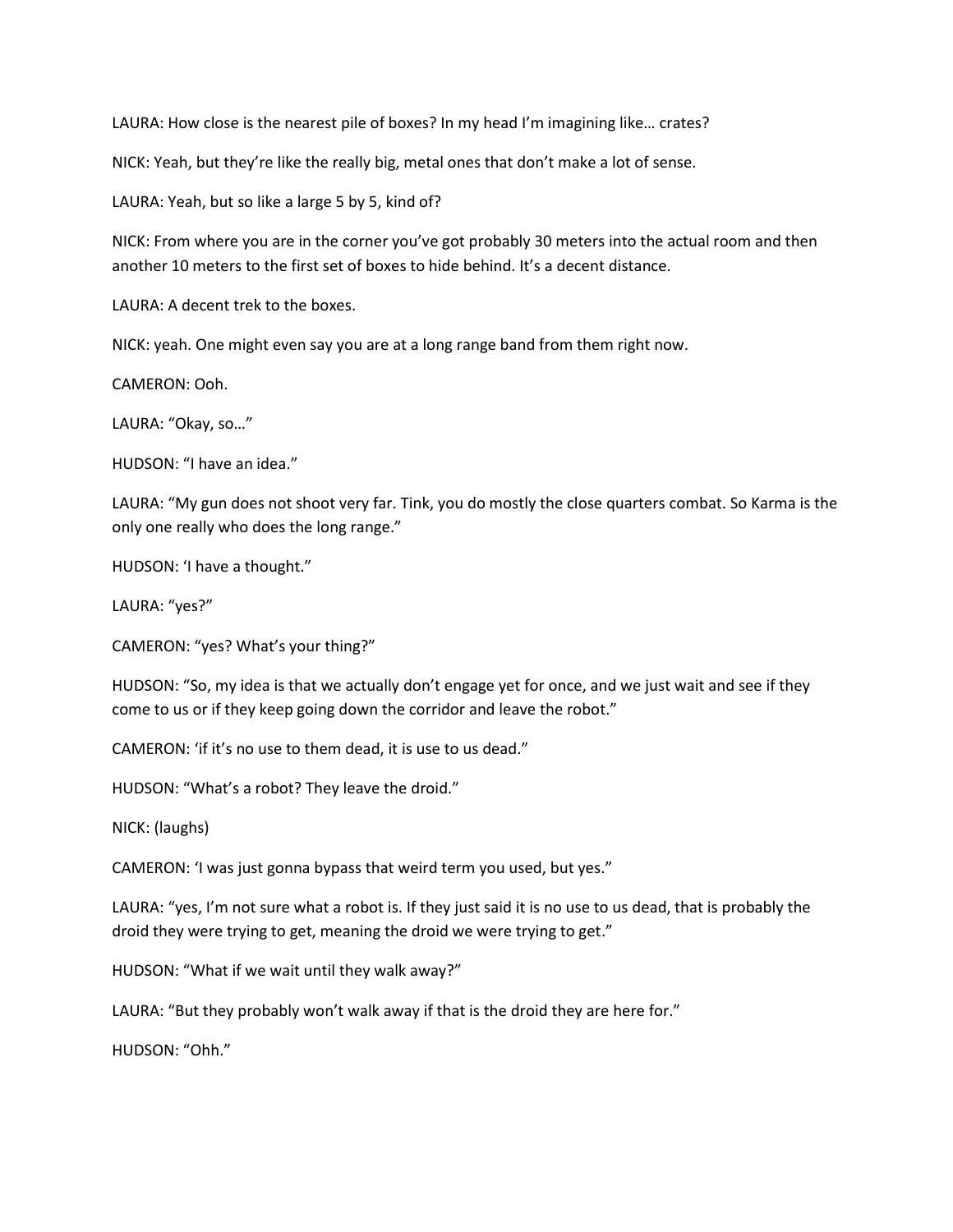LAURA: "Do you understand that they are probably arguing over what to do now that they think it is broken? So, I was thinking we would sneak to the boxes, they are pretty far away but it would be cover, and then we shoot them."

CAMERON: Does there look to be an exit from this room, or are they gonna have to come back down this hallway?

NICK: It's hard to tell, because you're in a narrow corridor and the room spreads out. You can't see any doors from where you're at. It's pretty obvious from the trail of bodies at this point that they came this way.

HUDSON: "What if we cause a distraction by throwing something down the hallway so they have to come this way, and then I just get them all with my vibro-axe, like bang, boom, bang."

LAURA: "Okay, so there are five of them. Maybe if we made a slight distraction we can pick them off one by one, but all five would probably be a bit of a difficult situation."

CAMERON: "If we want to hide, we think they're gonna come back this way, we can duck back into that other hallway that had the boxes in it where they wouldn't see us. Then they'd walk past us to get to the exit. Their ship's over by that exit, so they're probably gonna walk back this way. Running into this giant room when they all have blasters and we're not the most heavily equipped blaster-wise just doesn't seem all that bright to me. It's something Sabos would have done, so I'm kind of cautious against it."

HUDSON: "I may have been distracted for part of that, so I'll follow Karma to the end of the earth."

CAMERON: (laughs) Perfect.

LAURA: "Okay. So let's go back to that like janitor closet, go in there, maybe there will be something useful, and then wait for them there? Is that it?"

CAMERON: "Somewhere back along the hallway where they're gonna have to walk past us, behind a crate or something. If we can get cover and be in cover as they come towards us this is ideal."

LAURA: "Assuming they come back this way. Yes."

CAMERON: 'Yes."

NICK: So, you're going towards the hallway with the crates, or you're going to the janitor closet?

CAMERON: Probably janitor closet first.

NICK: That's further away. Is that okay?

HUDSON: Oh, it is?

NICK: Yeah. The janitor closet was before the fork. The hallway with the crates is at the fork.

HUDSON: Oh.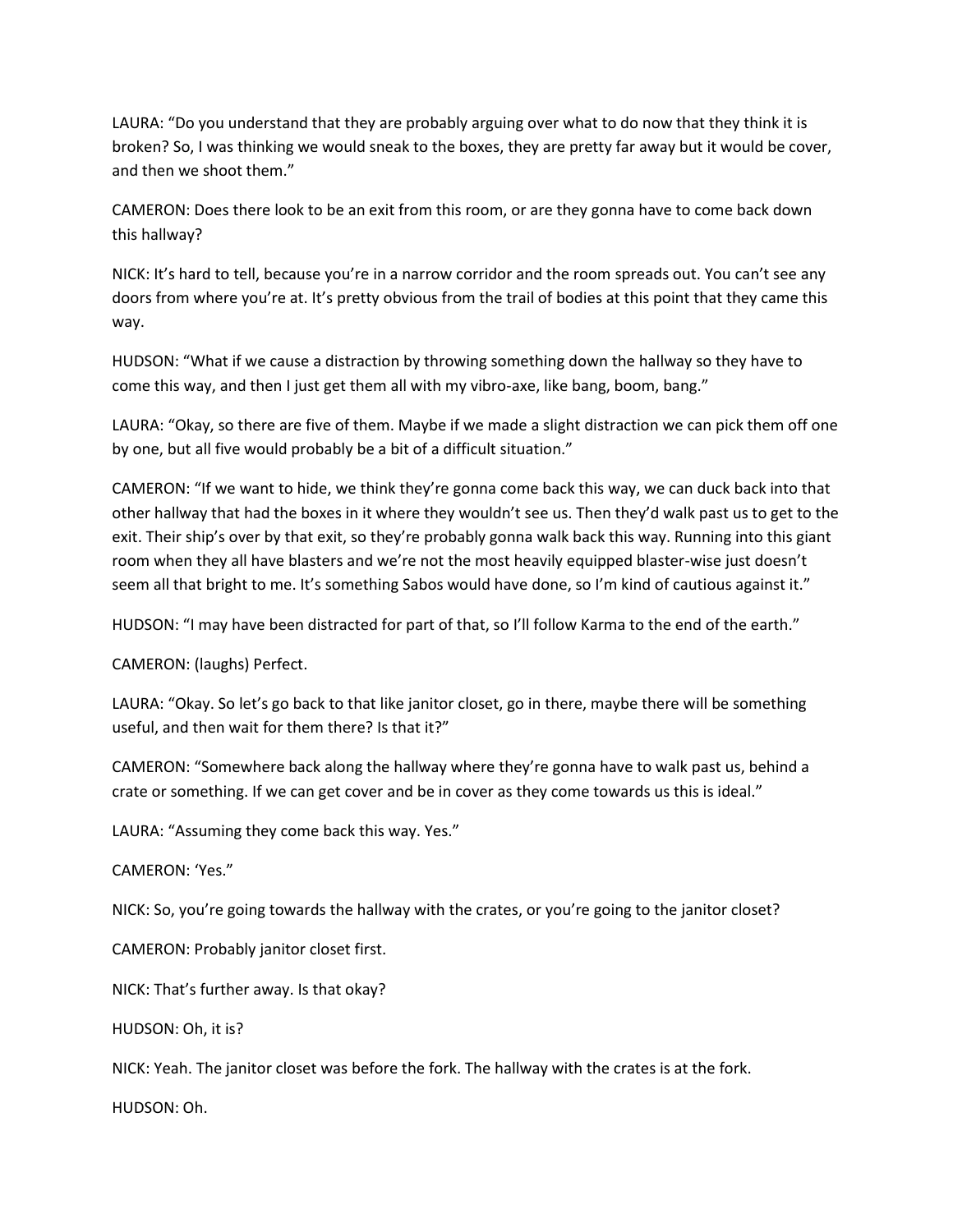LAURA: "Assuming they have to come back here, if we go now before they come back it probably won't matter too much which."

CAMERON: "Okay, here. I'ma go setup behind one of the crates in the other hallway so that I'm here at this fork in the hallway. If y'all wanna go look at the janitor closet and then melee it up, Tink, you can do that."

HUDSON: "Alright."

CAMERON: "I'm gonna have my blaster out though and just be sitting here and wait."

HUDSON: "Alright. I can go with this plan."

CAMERON: "And I can com y'all when I hear them coming."

LAURA: "Okay, so yeah. You can flank them! Wait for them to walk a little bit, and then you are behind them… and then you can shoot them, in the back. Yes! Okay. Tink, you and I, janitor closet."

HUDSON: "Janitor closet!"

LAURA: "Janitor closet. Go!"

NICK: As you take off down the hall, Karma you're a little bit behind them, you hear the leader of the group go, "Well, I guess we'll take it with us. Maybe they'll be able to salvage something."

Two of them try and pick it up and go, "Aw man, it's heavier than it looks."

The leader says, "Well, grab that weird gun too, because I think that's important." And they start to head down the hallway.

CAMERON: Since I'm at the corner, and you said it's a fair distance to get to where we were at the corner, I probably waited until they started moving to head to the other hallway to get cover so that we had more of a range of knowing closer to when the time was.

NICK: Sure. You come to the fork…

CAMERON: "They're coming down the hallway now."

LAURA: "Okie!"

NICK: The first crate is about 15 meters from the fork. You can see it's a narrow hallway with crates. They're just wooden crates full of (mumbles). They stagger left and right down the hallway so it's kind of a windy path. You set up. Can I get a Stealth check, please? This one's gonna be average.

HUDSON: Who's doing the Stealth check?

NICK: karma is. Don't worry about it.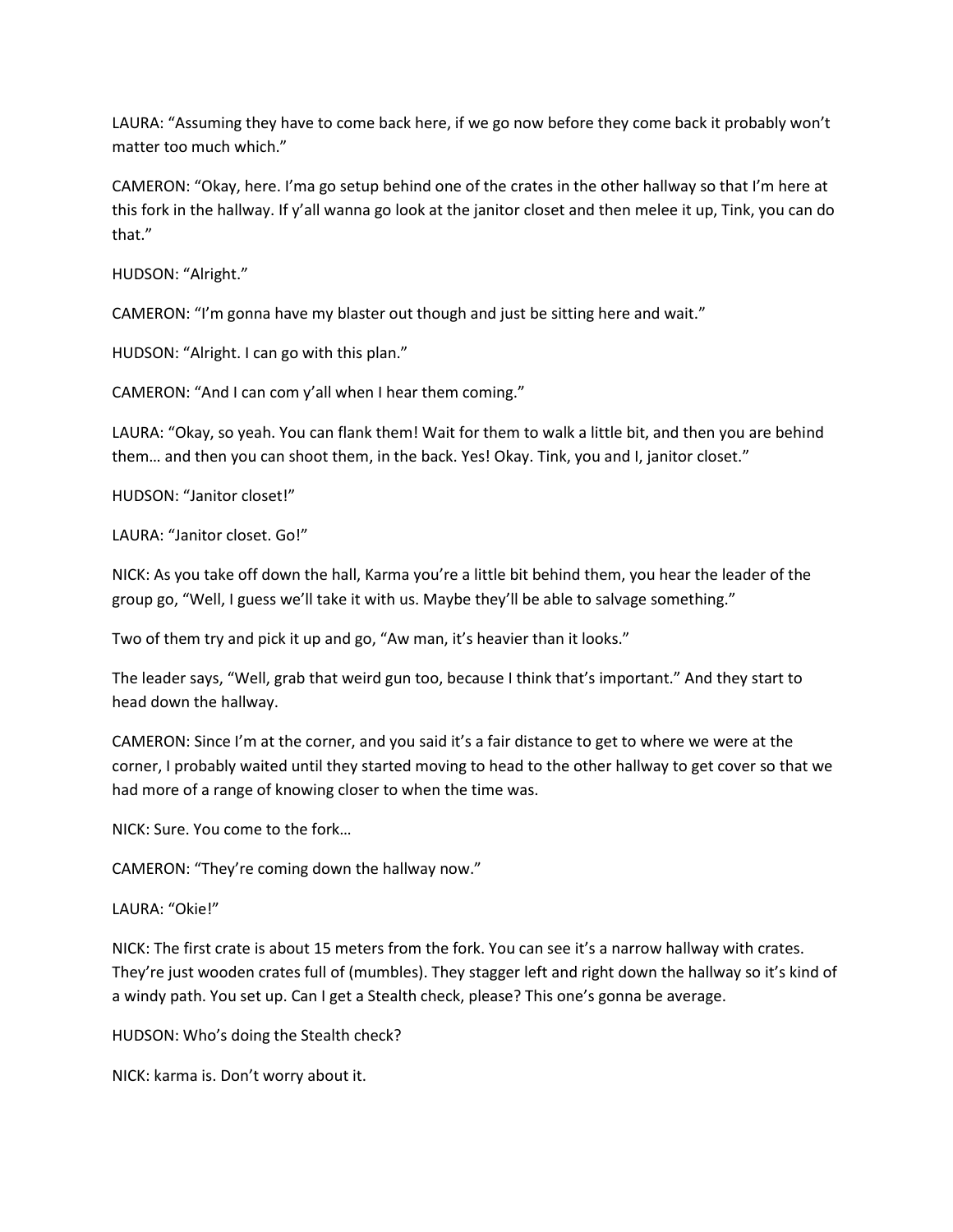CAMERON: I'm sure it's fine… One success, four advantages.

NICK: Alright. I'll say you can use those advantages to boost your potential initiative roll after you ambush them, so remember that. You're able to duck quietly behind some of the crates, and you hear something further down the hallway but whatever it is doesn't seem to notice you.

CAMERON: (whispering) "Guys, I think there's something in this hallway." (laughs)

LAURA: 'I mean, you are in the hallway."

CAMERON: "I mean, obviously it's not me." (laughs)

LAURA: 'Is it the Black Sun? You know they are here." (laughs)

CAMERON: "I don't know~ We'll see. I'm just gonna watch both directions."

LAURA: "Okay~" (laughs)

NICK: Around then you start hearing the clip-clomp of gangster feet as people come around the hallway.

CAMERON: (whispered) "They're coming!"

NICK: They make it to the fork. You can hear them arguing about who has to carry this stupid droid, it's so heavy, they stop and trade out. Everybody seems to be carrying either the droid, or you see a long looking rifle but it has a lot of different barrels on the front and they're not all the same length, and it appears to be fed with a different kind of power pack. It's a very weird looking gun. It also looks kind of like a prototype, like it's not a finished product, it's just a thing. They stop there for a minute. Do you do anything, or do you let them continue on?

CAMERON: I let them continue on until they all have their backs to me.

NICK: Okay. They continue down the hallway. I'm gonna need Cool checks from everybody.

LAURA: Cool!

CAMERON: Hey.

HUDSON: Oh no…

(laughter)

NICK: This is how well you do ambushes.

LAURA: Any difficulty?

NICK: A Cool check, it's just initiative.

CAMERON: Karma got three successes and two advantages.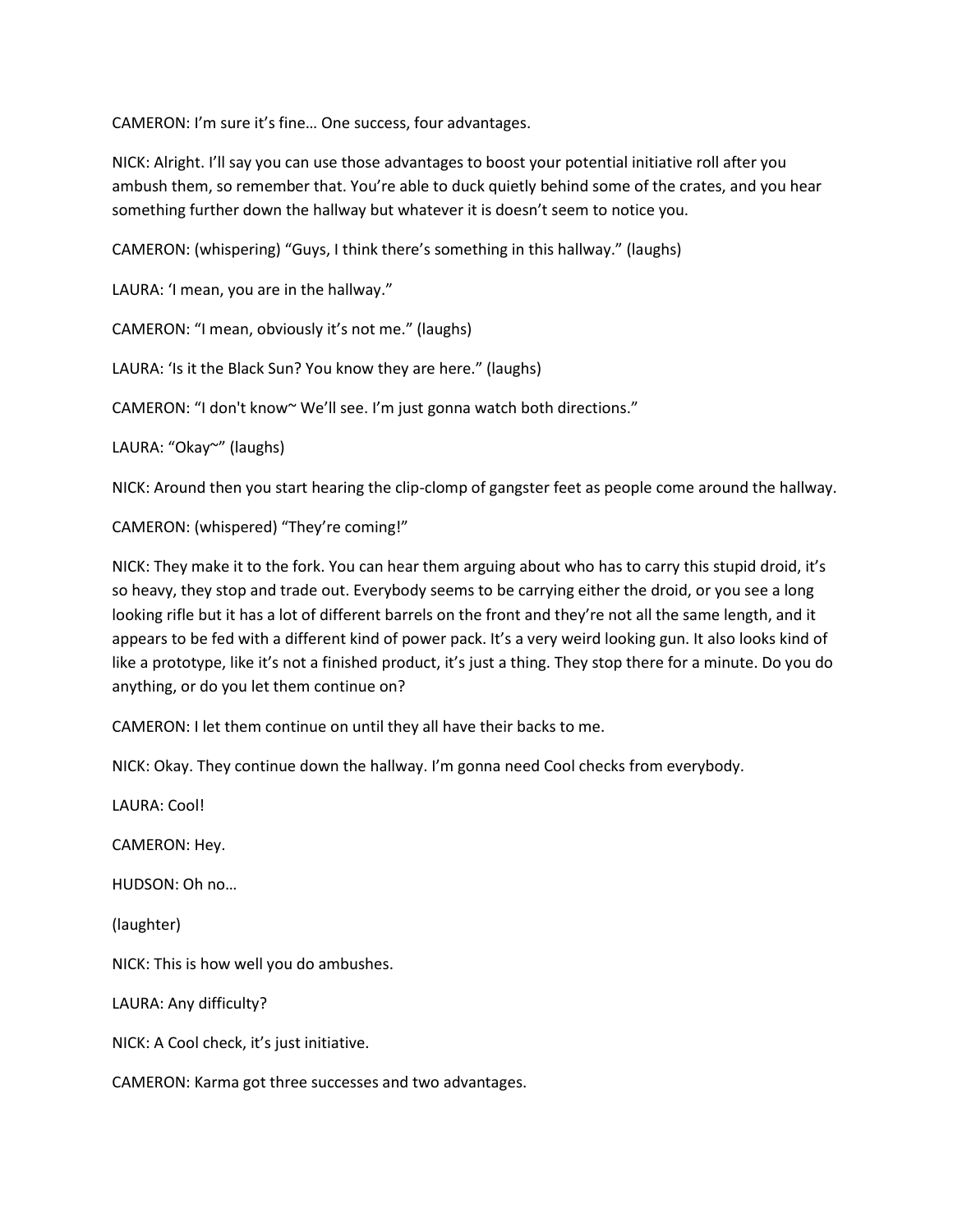NICK: Nice.

LAURA: Xianna got three successes and two advantages.

NICK: Wow.

LAURA: I'm cool~

HUDSON: Rolling two green, I got two successes and two advantages.

NICK: Wow.

CAMERON: Nice!

NICK: Can you roll me two yellows and a green?

CAMERON: Two successes, two advantages.

NICK: Can you roll me a yellow and a green?

CAMERON: One success, two advantages.

NICK: And two green?

CAMERON: A success and an advantage.

NICK: Alright. Let me throw this initiative order together real quick. We got Player, Player, NPC, Player, NPC, NPC. That's how it's gonna work. Y'all have about five advantages to work with here. Is there anything you would like to add to this setting or scene that you would like to use in your favor.

HUDSON: Can I happen to have something, maybe like a robot defibrillator?

CAMERON: (giggles)

HUDSON: Sorry, a droid defibrillator, something to revive a droid.

LAURA: I mean, that would just be like a toolkit.

HUDSON: yeah. I feel like I just would have that. Right?

CAMERON: Yeah, you just have that.

LAURA: If we get to the janitorial closet…

NICK: There's probably a bunch of tools and stuff in there. Yeah.

LAURA: …there's gonna be toolkits.

HUDSON: Perfect. Okay.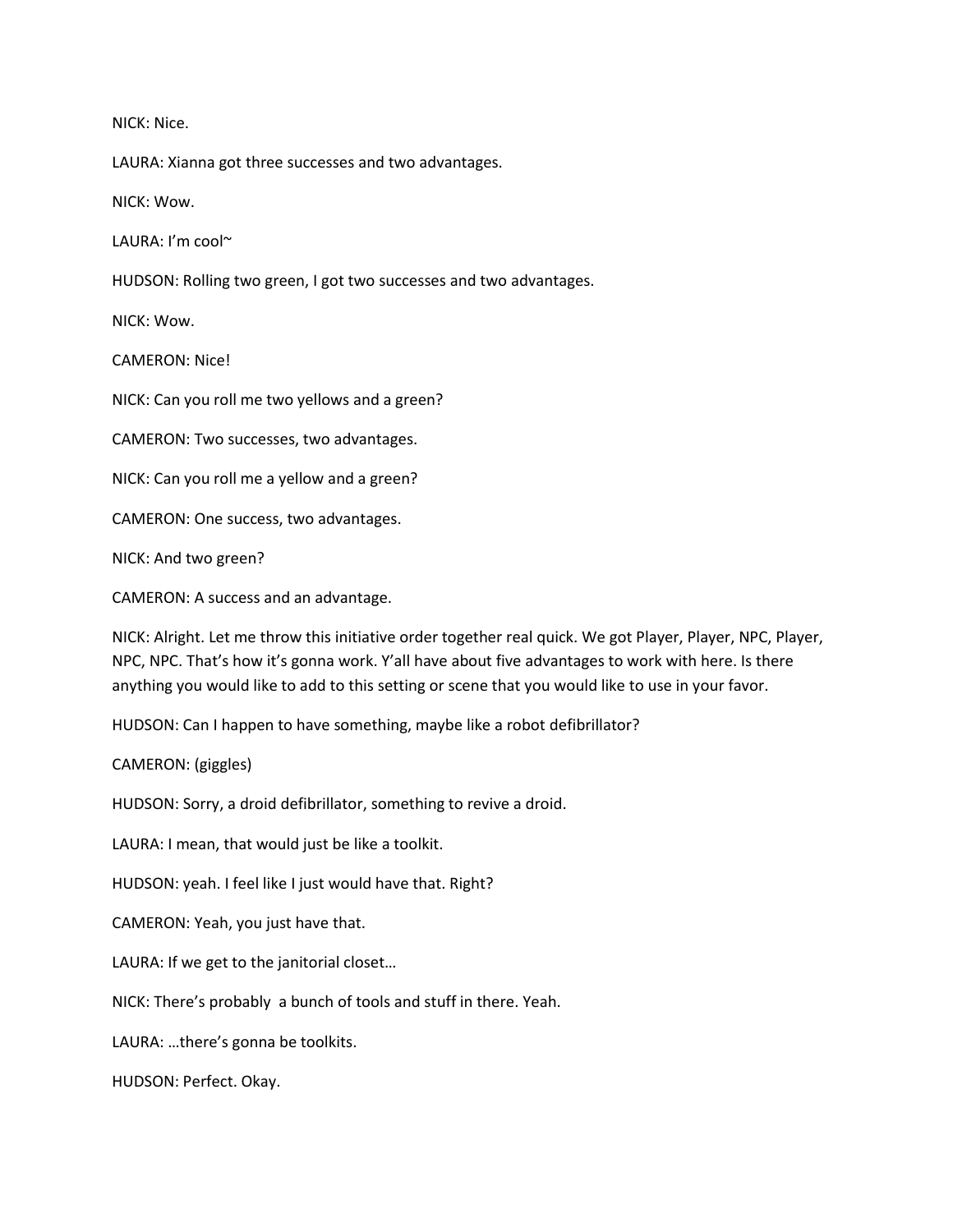LAURA: I would like there to be some sort of can of grease or oil that we can pop back out of the closet and throw further down the hallway so that when they walk that way it's slippery.

NICK: (smiling) Sure. There's a big can that says Star Wars Lube.

CAMERON: Yes!

LAURA: (laughs) Just an industrial tub of KY jelly.

NICK: It says Star Wars Lube, Danger: Flammable.

HUDSON: (laughs)

LAURA: Yes!

NICK: Okay. That's probably three of them. you got two left. Want to spend something, Cameron?

CAMERON: Um… I have cover already. What range are they at from me now, having walked a little bit past me to be in front of me?

NICK: Medium.

CAMERON: Okay.

NICK: The other thing you're gonna run into is if they make it all the way to the janitor closet there's gonna be a wall in the way, you're not gonna be able to see them from the crates, so you may have to move up. Right now you can still see them. they're about half way between your hallway and the closet.

CAMERON: I guess if there's some sort of pipe we could shoot to have steam go everywhere or something.

NICK: Oh yeah. The whole facility has those all over the ceilings.

HUDSON: (laughs)

CAMERON: Yeah. I just want some pipes that we can make steam go to make visibility a little more difficult for them.

NICK: Sure. That's there. You identify it quite handily from your experience. So, there's a player slot first. They're about half way between the two of you, probably at medium range to each. Who wants to go first.

LAURA: Tink and Xianna are in the janitor closet waiting. Before this all goes down as we're just on the com setting things up, Xianna's just sitting there shaking her leg up and down. 'Uh… Okay. I'm just gonna go ahead and do this." She reaches into her pockets and pulls out a bag of impact, and takes it, and is just... "Okie. Heh. I'm a lot better. That is, uh, going to help."

HUDSON: "Good for you."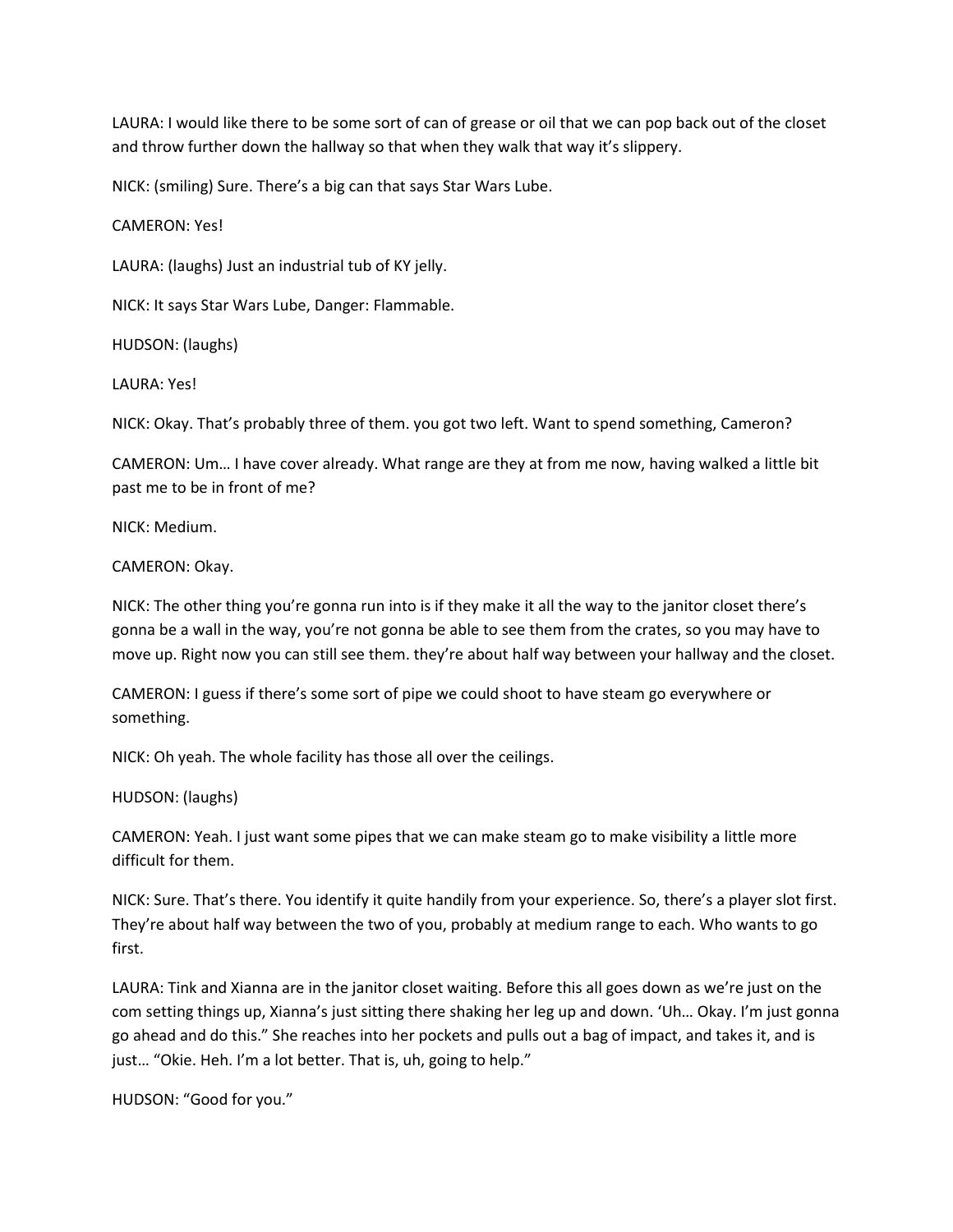LAURA: "yes. You want any?"

HUDSON: "No. you should know by now. No."

LAURA: "I mean, I also have some glitterstim. That will really mess you up. Yes."

HUDSON: "Ugh. I need to be focused. I need to be on my game."

LAURA: "yeah, so the impact."

HUDSON: "No…"

LAURA: "it really helps you focus. It does."

HUDSON: "Uh… N- I'm- … I am drug-free, I'm proud to say."

LAURA: "I mean, okay."

CAMERON: Dare to be drug-free!

HUDSON: (laughs)

LAURA: 'I will respect that, but you know, if you want it I have it. Cool."

HUDSON: "Cool."

LAURA: "Okie. Let's kill some people!" (laughs)

CAMERON: Probably since they're in the closet and Karma can see the Black Sun members, she probably goes first so that her blaster shot lets them know hey they're in position.

NICK: Okay.

LAURA: I would imagine that.

HUDSON: And if they turn around I can come from behind.

CAMERON: And then they turn around to face me, and Tink can axe them in the back.

NICK: Sure.

CAMERON: Since Karma's already in cover, she's going to use her maneuver to take aim at the gang member who's carrying the big, weird-looking gun.

NICK: Okay. You're at medium range, so that would be average.

CAMERON: Mm-hmm! And I got my blue die. That is two successes, two advantages.

NICK: How much damage does that do?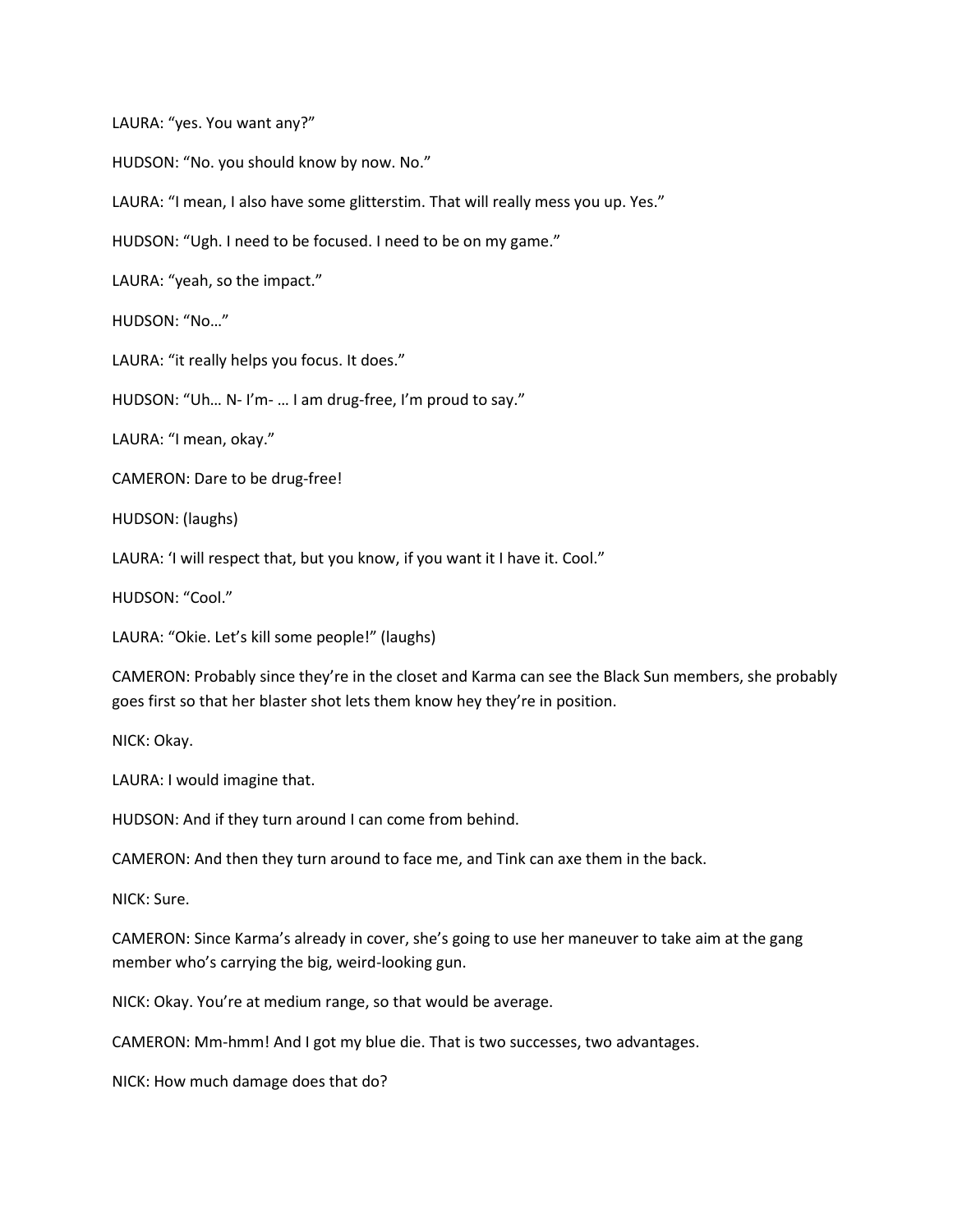CAMERON: Eleven~

NICK: Phew. Okay. Yeah, so you pop up from cover and shoot that guy. You hit him right between the shoulder blades and he just drops. Yeah. He goes down, the gun goes skittering down the hallway in front of him, and people start to turn around and try to see where the gunfire came from. Yeah, so that guy is down, good work.

CAMERON: I did shoot with stun. My gun is default to stun.

NICK: Right, so you stun that guy. Okay.

CAMERON: And my advantages, I want them to be that everyone turns to look at where the blaster came from, so whichever one of Tink or Xianna goes next gets a blue die, because they're now coming from behind.

NICK: Yeah, that makes sense. You confuse them. Up next is another player slot.

LAURA: Xianna will go next since we are shooting. She's gonna lean outside the janitor closet and… medium range?

NICK: Yup.

LAURA: Okay, and shoot just whichever one is closest.

NICK: So mechanically there's the grunts, there's three of them, and then there's the leader guy. He's got his own slot. Do you want to shoot at the group or the leader?

LAURA: I'll do the group.

NICK: Okay.

LAURA: That's two?

NICK: Should be, unless yours is short range. If it's short range then it's…

LAURA: The range of my gun is medium, but I do increase the difficulty by one for beyond short range.

NICK: Okay, so then it's three I guess.

CAMERON: I thought it was within short range, or less.

NICK: Hers is because it's a short range gun, or it's a medium range but she filed it up.

CAMERON: Oh, okay.

LAURA: Yeah. I have a filed frontsight so I get innate Quickdraw, but it means anything beyond short range is increased in difficulty.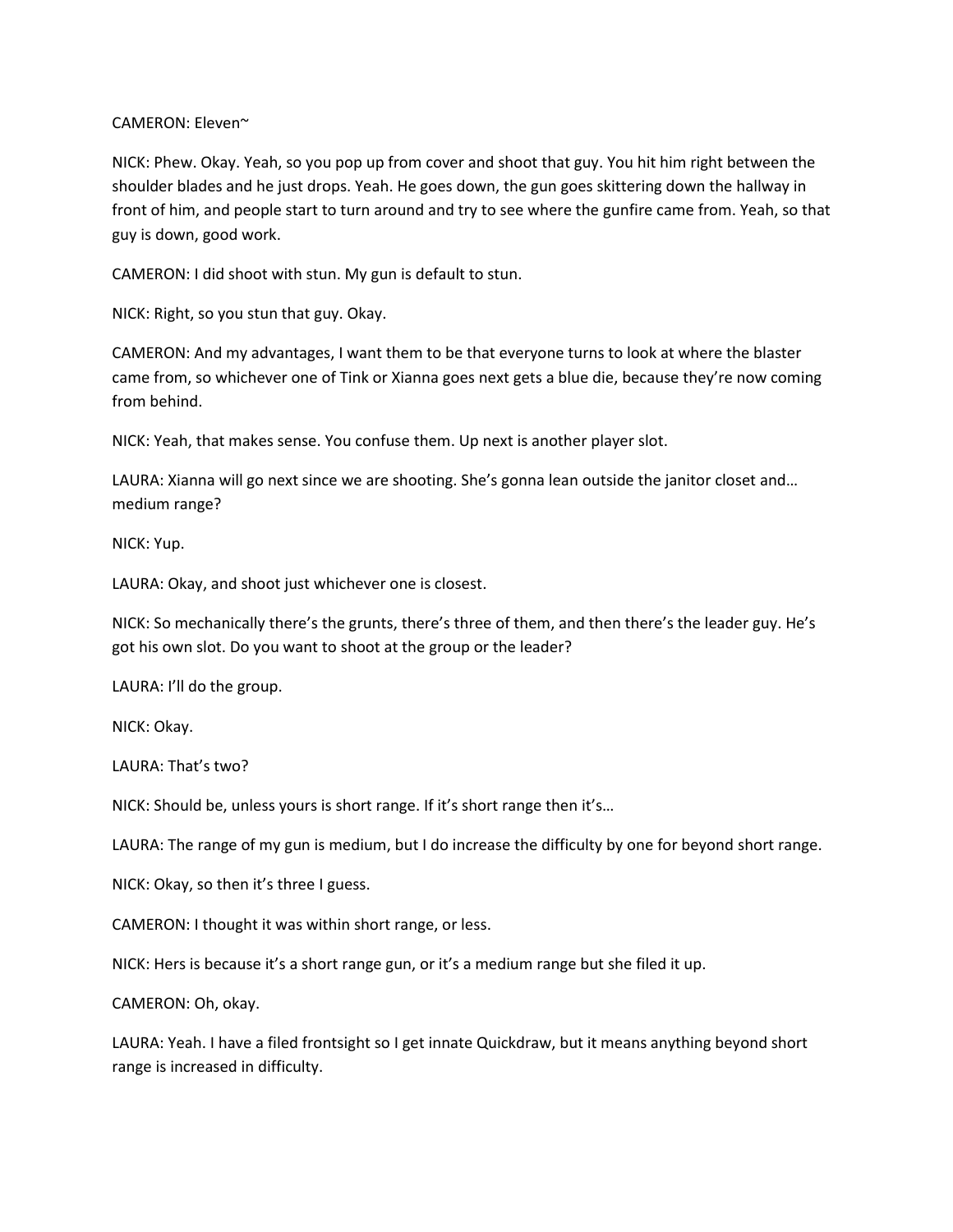CAMERON: Okay. I thought it was flipped. I thought it was anything less than short range was increased difficulty.

NICK: No, that's you. Your gun gets harder if you're closer.

CAMERON: Well yeah, it's big. (chuckles)

LAURA: I would also aim since I'm not taking any other maneuvers.

NICK: Sure.

LAURA: Oh shit. Heh… There's a triumph but no success, one failure, and three advantages. (pause) yeah.

## (laughter)

NICK: So… Since it's group combat I'll say you can use the triumph to take one down, because that's how that works. If you'd like to do that you can.

LAURA: Yeah. I'll do that for the group, and then I'd like those advantages to be passed, that my laser blaster kind of ricochets so they don't actually look back at the janitor's closet, they're kind of looking the other direction because they think that's where it came from.

NICK: Sure. They're confused.

HUDSON: (laughs)

LAURA: Yeah. They're just confused about where the laser fire actually came from, which would give Tink a blue die, because they might not expect him to come from that direction.

NICK: Sure, makes sense to me, and I don't have any dark side points to play with so this ambush is going very well for y'all so far.

CAMERON: Ha-ha!

LAURA: Ha-ha.

NICK: So yeah, you drop him, Tink's gonna have a blue die on whatever he chooses to do, but it's an NPC slot right now. The leader of the group is going to pull a blaster rifle off of his back and he's going to see that Karma has leaned out from behind cover and taken a shot at him. He is going to do a really cool action roll forward. 'They're trying to shoot us!" And takes a shot at Karma.

CAMERON: How observant. (laughs)

NICK: He is two yellows and a green, and it's medium range so it'll be two, but he'll get a black die because you're in cover.

CAMERON: Hey, good job, Cameron. That's two failures and one advantage.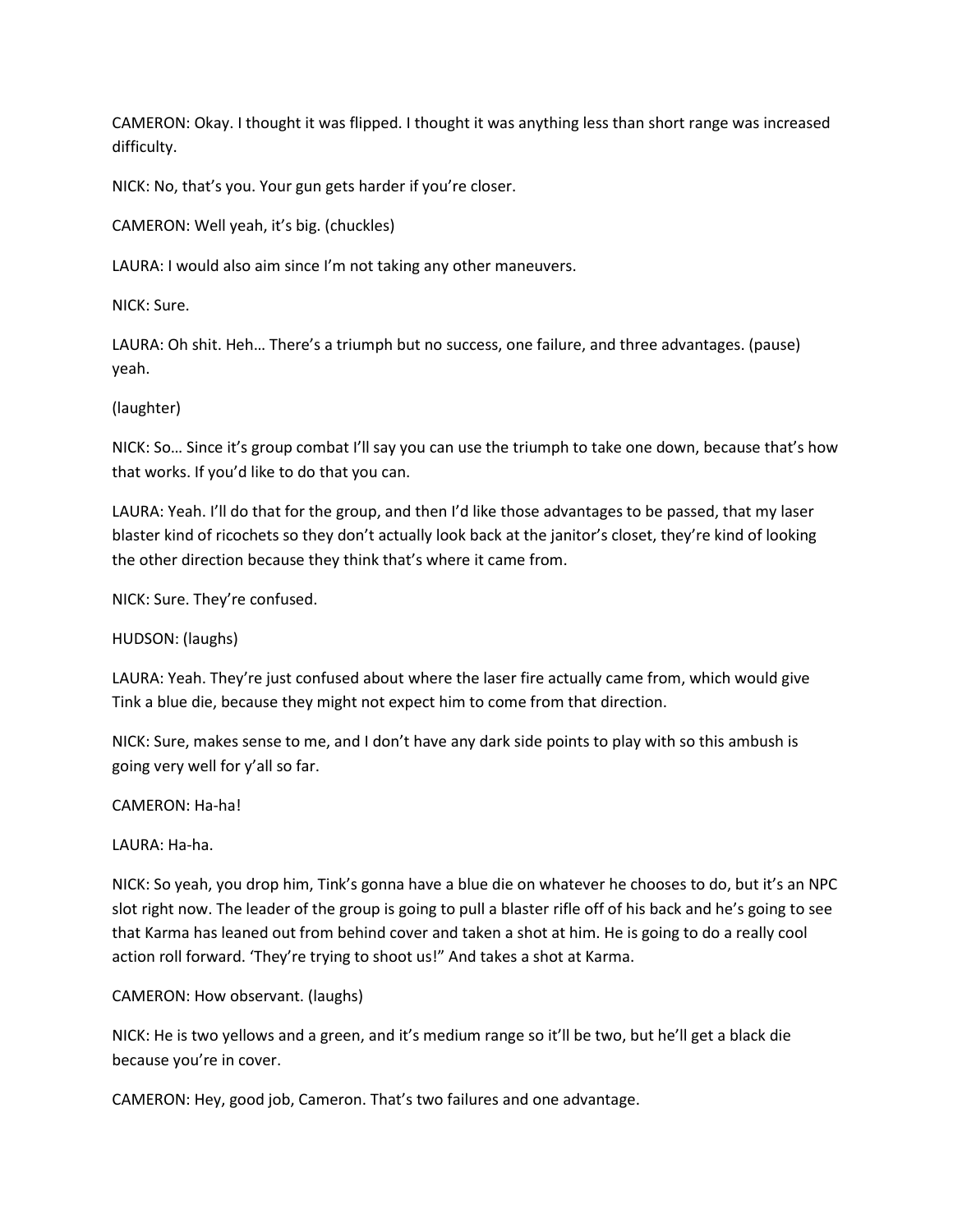NICK: Great. The advantage… don't worry about it. The failure, he shoots at you but his action roll was so cool that he didn't actually aim particularly well. His maneuver is he is moving towards you, but he misses, so that's his turn. Now we're up to another player slot. Tink, whatcha gonna do?

HUDSON: Alright. I haven't fought in a while. Maneuver, and then I get to do an action?

NICK: Yeah. You can do an attack or a main action, you have a maneuver, you can do little things no big deal, and if you take a strain you can do an extra maneuver if you want.

HUDSON: Got it. My maneuver's gonna be running towards them.

NICK: Yeah. For medium range, if you maneuver and then take a strain to do another maneuver you can close with them, you can be in melee range in one go and hit them.

HUDSON: Okay. I'll do that, actually.

NICK: Okay, so take a strain, because it's one to get from medium to short and another to get from short to engaged.

HUDSON: Okay. I'm going to go to the group and just try to axe one of them in the back. I don't think they were facing me.

NICK: (smiling) Everybody made their advantages that people weren't going to wonder what was going on with the janitor closet, so you're able to basically just activate your axe, run right up to them, nobody knows you're there… which is a little messed up.

CAMERON: And you get a blue die.

HUDSON: Ooh, yeah, I do. And the difficulty is?

NICK: Two.

CAMERON: Always two.

NICK: Always two, but they're not exactly wearing body armor, so…

HUDSON: Oh my. Three successes, three threats.

NICK: How much damage does your axe do? I think it's three plus your Brawn.

HUDSON: Yes, so six.

NICK: Plus the successes, so nine?

CAMERON: Plus another three.

HUDSON: Yeah.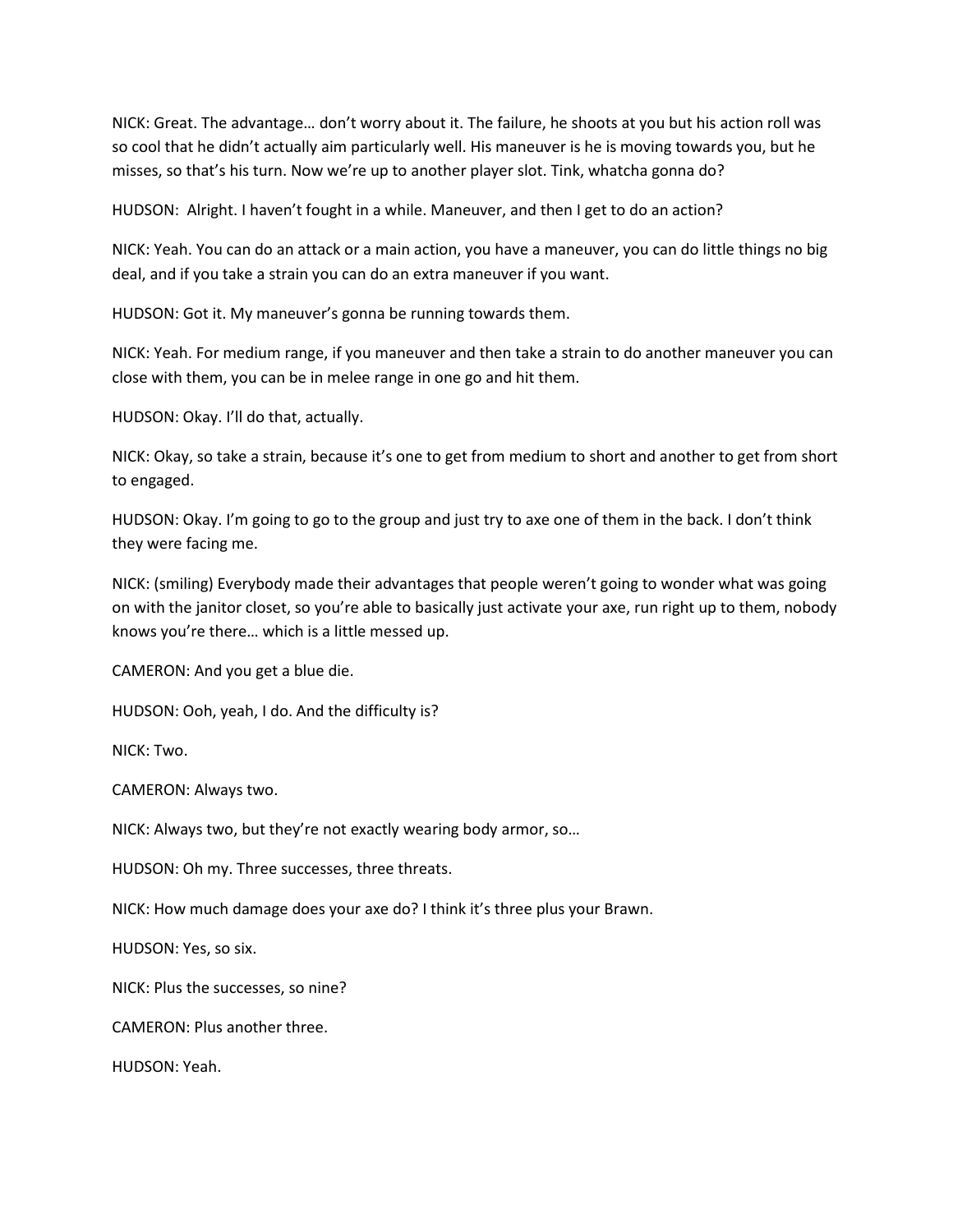NICK: Cool. The two guys from the group who are still standing are carrying the droid. How do you want to cut one of these guys up? What are you aiming for?

HUDSON: I only get to cut one?

NICK: Yeah. You only kill one of them. They have a decent amount of health.

HUDSON: Dang it. Alright. I do this cool anime jump with both of my legs in the air, knees bent, and come downwards and cross it across the top right corner of his head all the way down through his torso.

CAMERON: (laughing) Oh gosh.

NICK: Okay. You bisect this guy pretty cleanly. We get that horrible shot of the body sliding a little before it collapses.

HUDSON: Just like from that Star Wars movie when the ship's like cut open.

(laughter)

CAMERON: I gotcha. Yeah.

NICK: And then the legs of the droid get dropped, there's a really loud clang, that guy is very down, and this group is having a rough time. Good ambush, y'all.

CAMERON: We did so good at planning! (smiling)

NICK: Yeah! You do that. The final guy holding the droid says, "Kriff this!" and drops the droid, and pulls out a blaster pistol. He is very close to Tink, but he is going to try and shoot him in the face real quick.

HUDSON: (feigned fright) "Nooo…"

NICK: That is one green die. It's only one purple though, because he's at short range and he's got a pistol.

CAMERON: Okay. Do you wanna roll it, Hudson?

NICK: Yeah, that's it.

HUDSON: Really?

NICK: Yup.

HUDSON: One advantage.

NICK: Yeah, great. So, he shoots and the head honcho man sees that you are there, Tink, and he is now thinking quickly and tactically. Also, down to the next slot, three people from further into the box hallway having been alerted by all the gunfire and the threats that my characters have rolled, poke their heads up and go... "What the kriff?!" and they start to shoot at Karma. They'll have cover this time.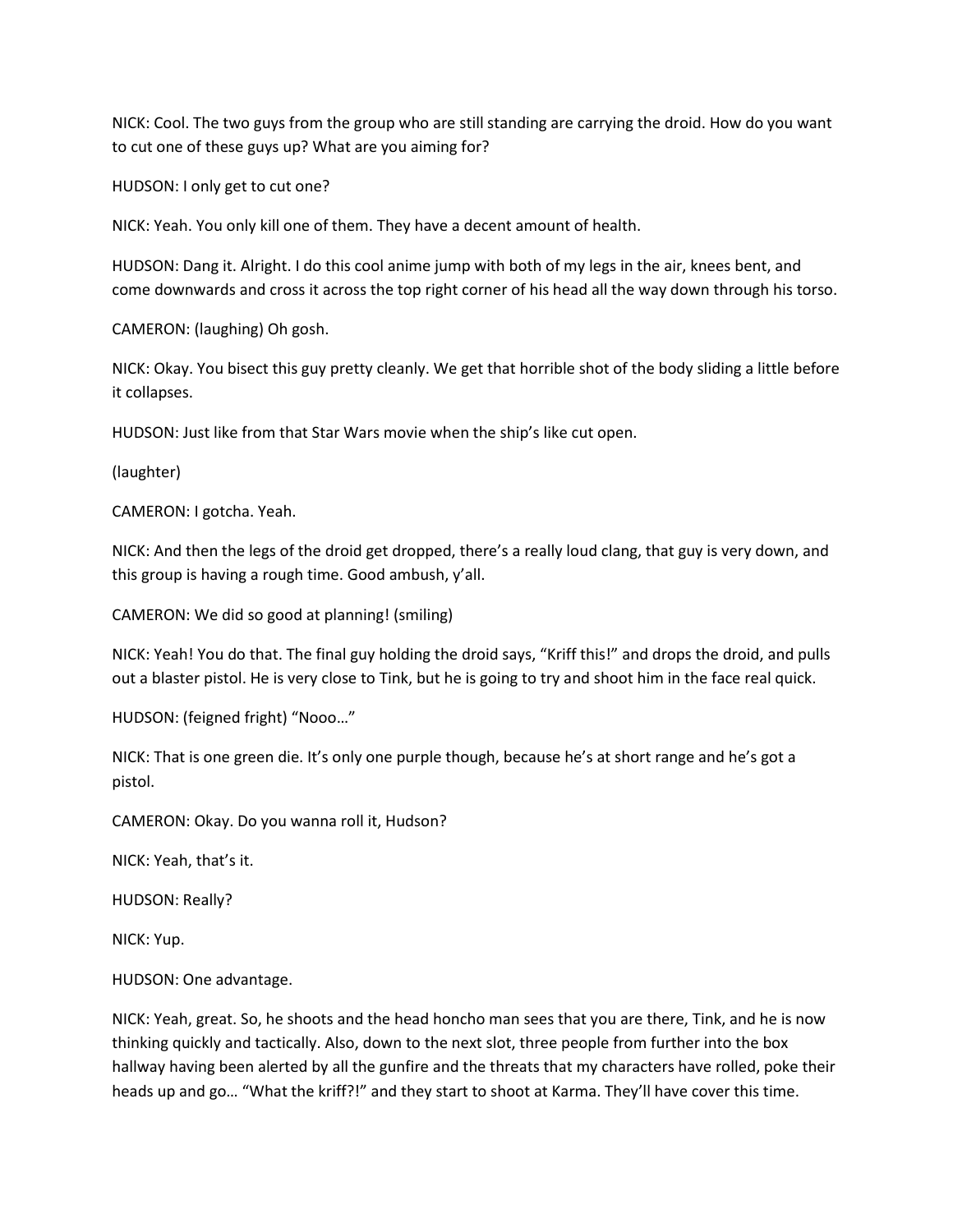They're going to spend their maneuver to get up to the first row of cover. They're running and gunning so we won't mess with that, but next time you'll have to pick who you're gonna have cover between.

CAMERON: Okay.

NICK: They are going to shoot at Karma. I need you to roll one yellow and two green. For those at home, I'm using the Mass Combat rules for groups of henchmen. It's pretty great.

CAMERON: They're at medium, so it's two?

NICK: Yup.

CAMERON: Two advantages.

NICK: (huffs) So much for my high-stakes fight, huh? They shoot some more, there's some lovely pyrotechnics, you all are protected by your plot armor…

HUDSON: (laughs)

NICK: …and the head honcho boss guy is wondering what he pays these people for.

CAMERON: We're being protected by our great planning skills.

NICK: Well, that too.

LAURA: And the dice.

CAMERON: (smiling) And the dice, the dice liked us.

NICK: In fact, the head honcho boss man says, "What am I even paying you all for?" And we're back to the top of the initiative with a player slot.

LAURA: Xianna will shoot the head guy this time.

NICK: Okay. He's at medium range.

LAURA: She's gonna aim, and I'm gonna go ahead and flip a light side point for that.

NICK: Might as well.

LAURA: Because might as well.

NICK: Ah-ha-ha. … Oh, swap one of those purples out for a red. He has Adversary 1. I forgot to mention that. You can pick which one you want to get rid of since I didn't tell you soon enough.

CAMERON: A despair. (laughs)

LAURA: Thank you!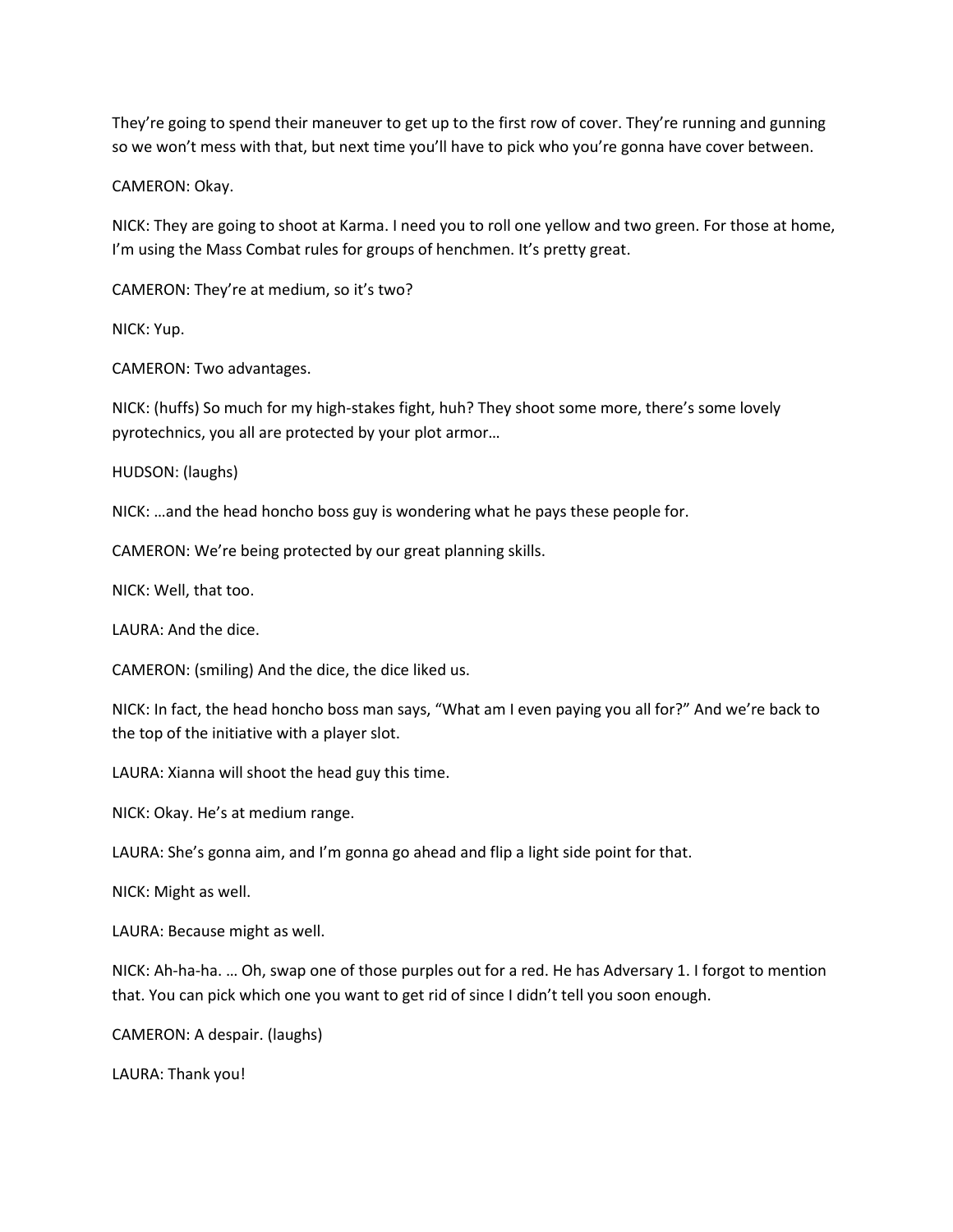### (laughter)

LAURA: Two successes and a despair that has no failure.

NICK: Okay. Hey, one of the despair things I can do is 'ranged weapons run out of ammunition.' Isn't that interesting?

LAURA: Cool…

NICK: Another one is 'ranged attack hits character engaged with target.' He's not technically engaged.

CAMERON: No one is currently engaged with him. (laughs) They're still in the courting phase, not engaged yet.

LAURA: Yes.

NICK: Yeah… So, what I'm going to do is, that initiative slot is now being used last in the initiative order. That's one off the sheet. Isn't that cool? That doesn't mean you get to reuse it. It means if it goes to another round it'll go down. What that looks like is, Xianna pops around the corner and she takes a shot. How much damage does she do?

LAURA: That would be eight damage.

NICK: Woo-hoo. He does not like that. It hits him pretty good. It hits him in the back of the arm and he drops. Xianna starts to get real, real, real jittery, and kind of has some muscle spasms going on and some double vision, and has to duck back around the corner and collect herself, and loses some time trying to get back in the zone.

CAMERON: Auto Zone.

LAURA: (laughs) Yeah.

HUDSON: God.

CAMERON: (giggles)

NICK: But yeah, that fun side effect brought to you buy Fantasy Flight Game, Star Wars: Edge of the Empire roleplaying game. You hit him, he did not like it, it appeared to do some pretty solid damage to him… and we're to another player slot.

CAMERON: "Y'all got this, right?" Karma says, turning away from the fight that she was fighting in and facing the guys coming down her hallway now.

HUDSON: "Yeah."

LAURA: 'Maybe. I think so! Maybe. (giggles) Sure!"

HUDSON: "Of course."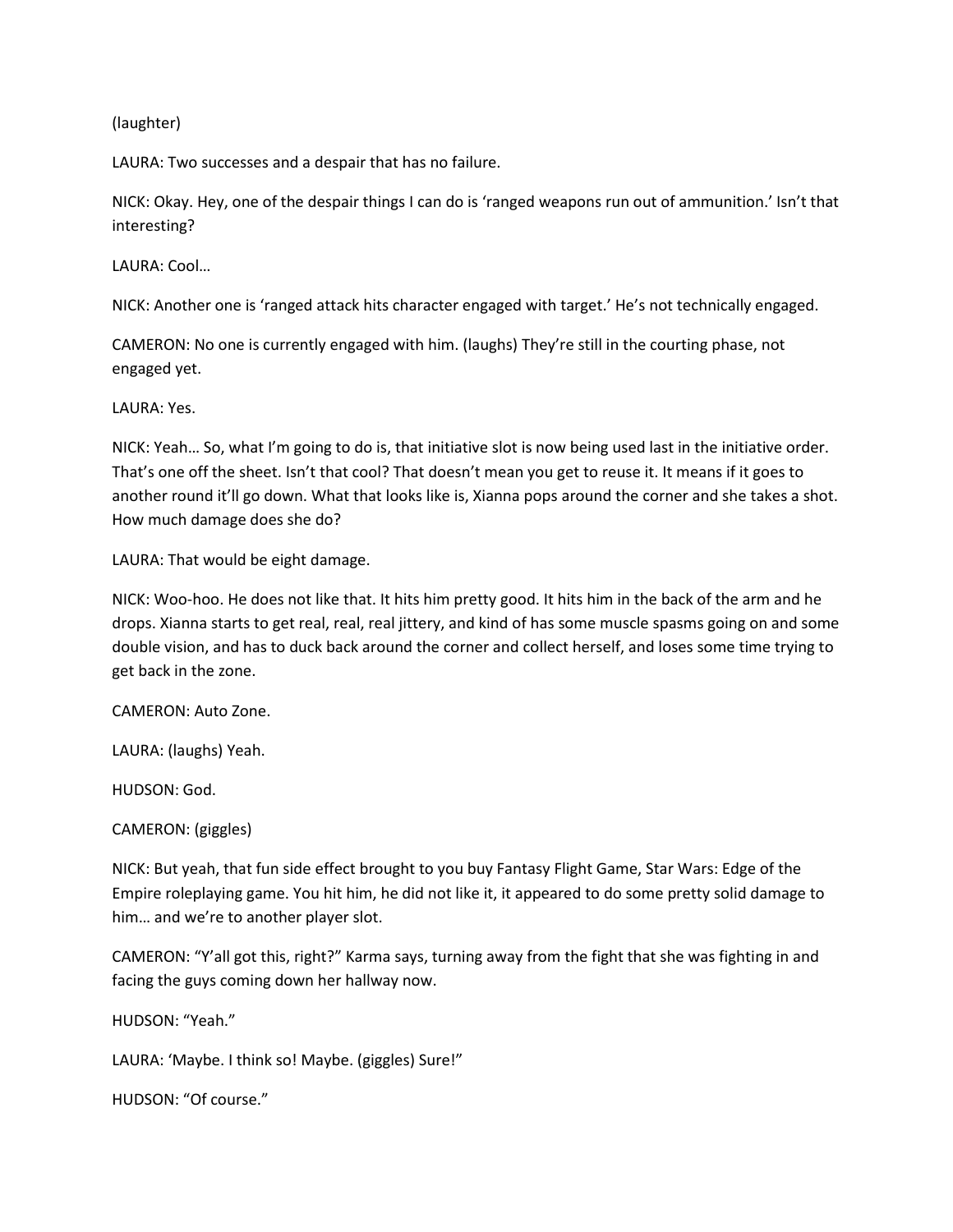CAMERON: She's gonna run from the crate she was at to the one in front of her so that she's still shooting over a crate and has cover, but is now just having cover the other way.

NICK: Sure.

CAMERON: And she's going to shoot at those dudes.

NICK: Okay. You're at close range, because they're also running towards those same crates. Is that going to negatively affect you?

CAMERON: I don't know. Hold on.

NICK: What are your weapon's trait things?

CAMERON: Ranged heavy, medium, stun setting.

NICK: Yeah. I think you can just shoot them, so it should be easy.

CAMERON: Okay, but do they have cover currently if they're running towards the boxes, or are they in between at the moment?

NICK: We'll say they're up in the air.

CAMERON: If I ran up to get cover again, that was my maneuver. Right?

NICK: Yup. You could take a strain to still aim if you wanted to.

CAMERON: Nah. I'll flip a light side point though to really upgrade this.

NICK: Great.

CAMERON: (laughs) Three yellows against one purple. Four successes.

NICK: How much damage is that?

CAMERON: Thirteen.

NICK: Ooh. Yeah, you got enough to roll out. You take out two of the dudes.

CAMERON: Ha-ha!

NICK: What does that look like? You shoot them in the face with your stun setting?

CAMERON: Well I shoot one of them, as he's running towards me he kind of does a thing where his upper body falls backwards but his legs keep moving for a second, and his blaster comes up and he just smacks his friend in the face and it breaks his nose into his brain and he dies.

NICK: Oh. Great.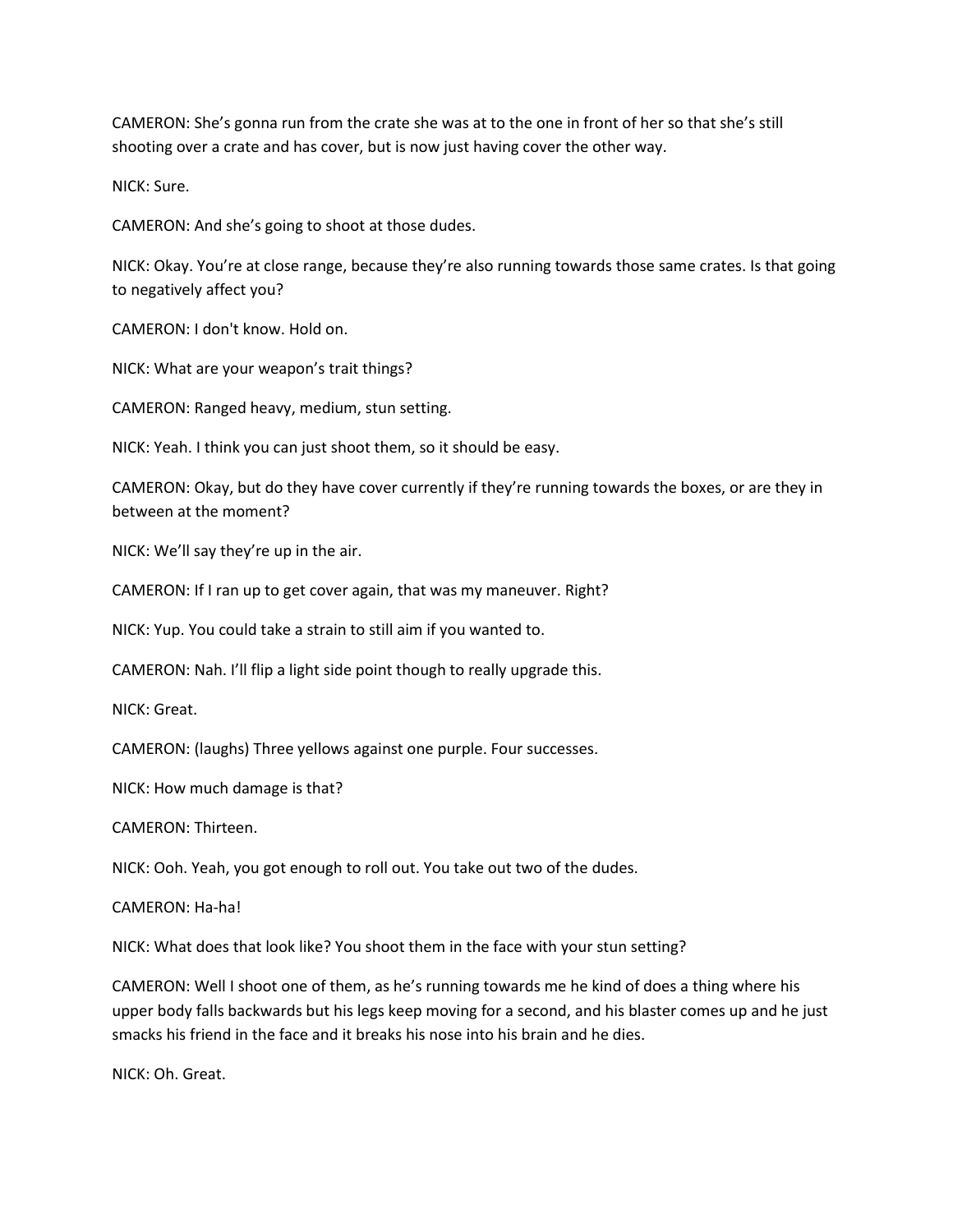HUDSON: (laughs)

NICK: That's pretty intense.

CAMERON: Yup! (laughs) But it wasn't Karma that killed him, his friend killed him, so it's okay!

NICK: I think Karma probably killed the drug lord.

CAMERON: Eh, it's fine.

NICK: Get it? Like karma, like karmic justice. I made a joke. (smiling)

LAURA: No.

HUDSON: Nuh-uh.

CAMERON: What?!

NICK: No?

CAMERON: I don't think that was a joke, babe.

HUDSON: (laughs)

NICK: Oh… Okay. Anyway! That brings us to an NPC slot. Boss guy is going to level his gun at Tink who is at close range and try to shoot him while Tink is busy dealing with the guys standing over the fallen assassin droid. That is two yellows and a green. Can you flip me a dark side point to upgrade that to three yellows, please?

CAMERON: It's one purple, because you said close?

NICK: Yes. This might hurt real bad.

CAMERON: I'm sure it'll be fine. … Oh shit, no. That is three successes and a triumph.

HUDSON: Egh…

NICK: So that's 13 damage, because he's using Karma's gun.

CAMERON: You get soak.

HUDSON: Yeah.

NICK: And I would like to roll a crit please, with my triumph.

LAURA: We have a chart.

CAMERON: It's a 96.

NICK: OOH!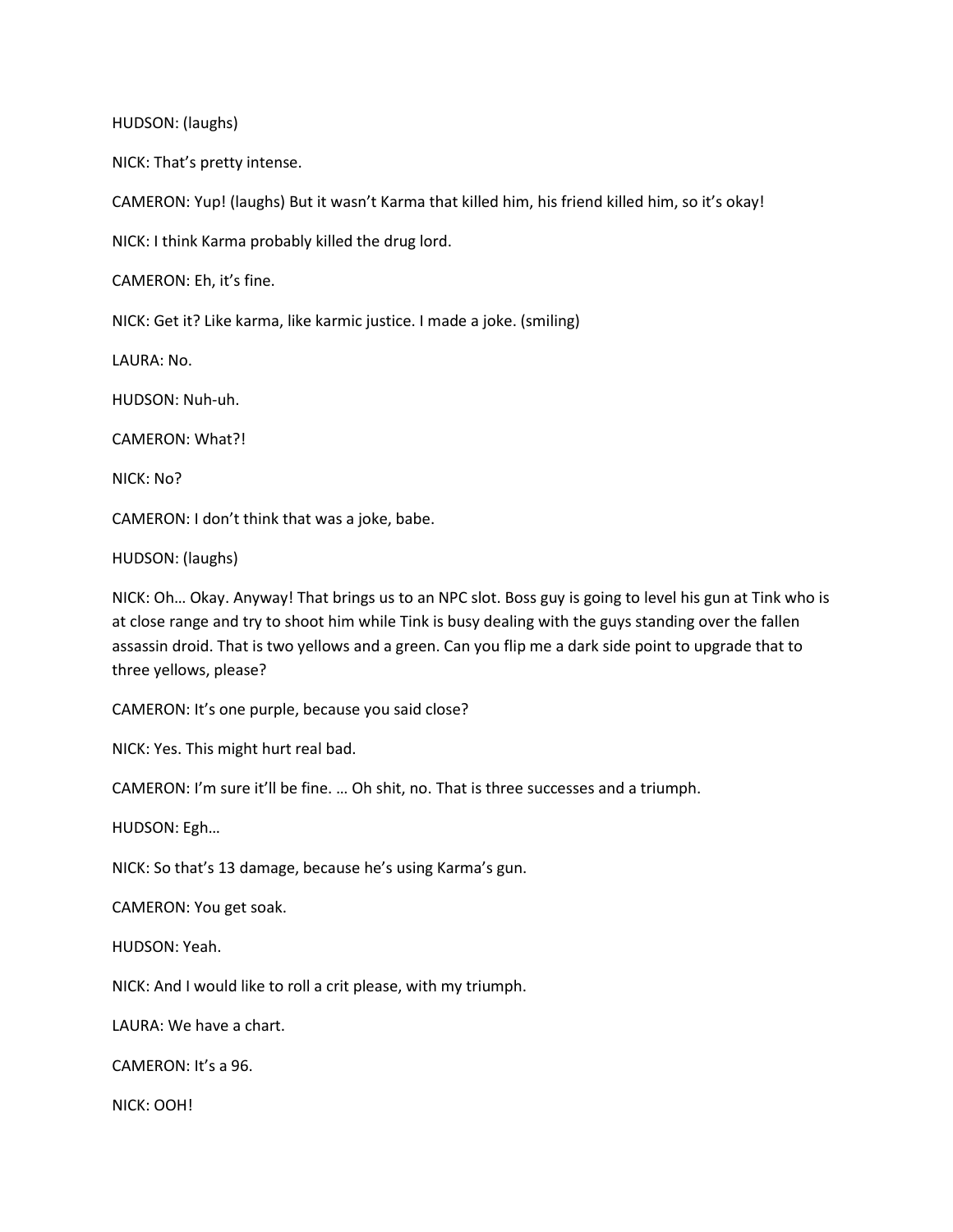LAURA: OOH! Bye Tink! (laughs)

HUDSON: Nooo!

CAMERON: No, it's not 140-something.

NICK: Crippled: One limb is impaired until healed/replaced.

HUDSON: Not my typing arm!

CAMERON: Shit! (laughs)

NICK: Plus one difficulty to all checks using that limb. I'll let you pick. What limb do you want to be impaired?

HUDSON: My left leg.

NICK: Your left leg. Any kind of moving that you're doing, and I'm gonna say attacking with your axe you probably attack with your legs for more strength, so it applies to attacks too. He rolls towards you, and from very close range he sets the gun to burst, and he says, "I've always hated Wookies!" He shoots a three-blast into your kneecap and just tears it up real bad.

LAURA: (shouting) That is racist!"

CAMERON: (shouting) "He is not a Wookie!"

NICK: "Uh- Oh, really?" And then we're gonna go to the next initiative slot. (laughs)

CAMERON: "Learn yourself!"

NICK: I guess it's Tink, actually.

HUDSON: Yep. Give me a second, I'm writing down 'left leg goners.'

CAMERON: Yup. (laughs)

NICK: Crippled. You didn't actually lose it. It's savable.

HUDSON: So, I'm like, "(shouts and groans in pain)."

NICK: "See, a Wookie!"

CAMERON: (smiling) 'No!"

HUDSON: "No, I'm a Gigoran you kriffin'… (grumbling snarl)." Alright. Am I close? Am I like short range to him?

NICK: You can do a maneuver to get to that guy if you want.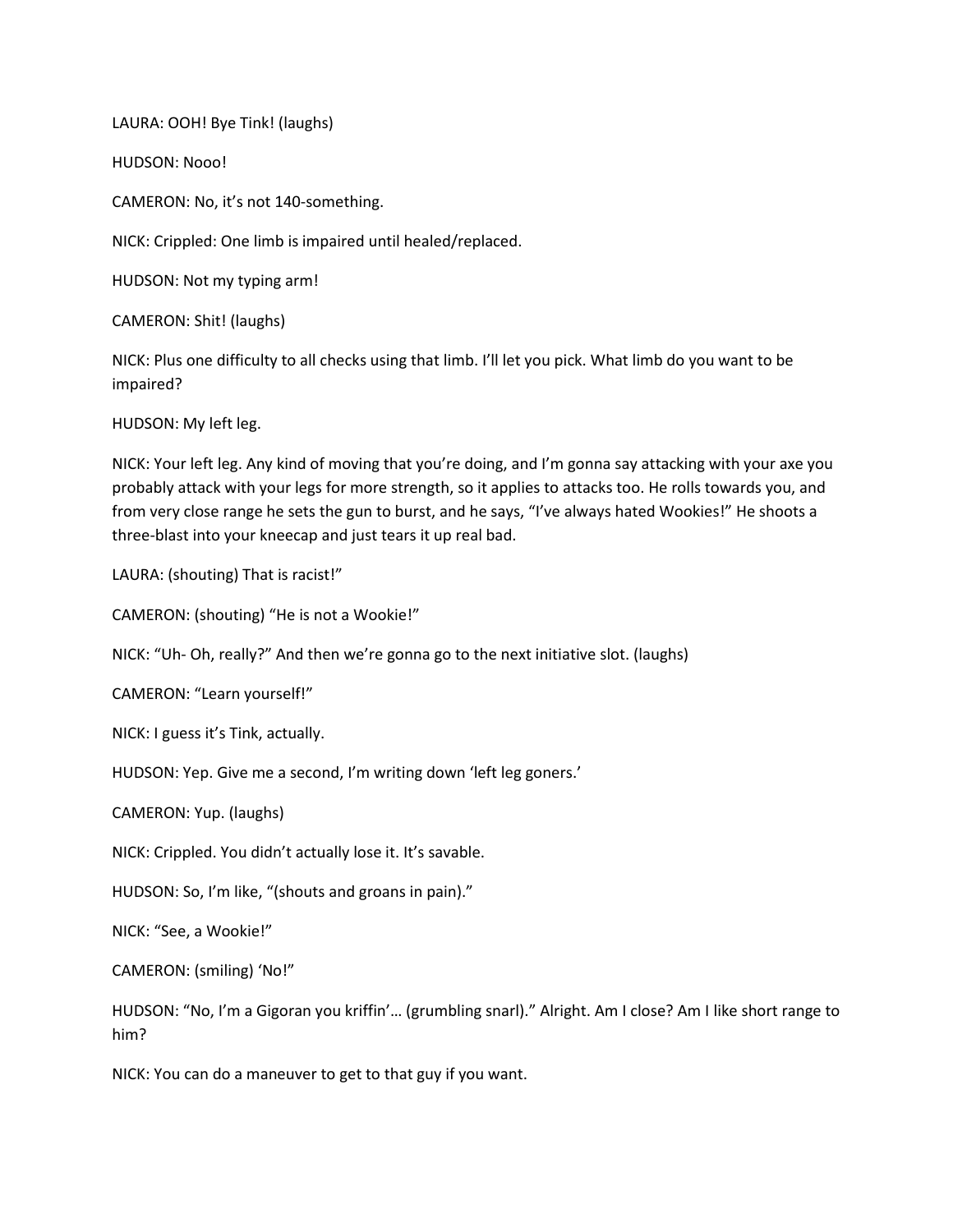HUDSON: Yeah, I want to get to that guy in particular.

CAMERON: (laughs) He's got a purple and a red, right? Because he's Adversary?

NICK: Yeah, one of those purples is a red.

HUDSON: Oh. That's right, because from now it's that way.

NICK: Well, yours is an extra purple, so it's two purples and a red, because it adds a difficulty and the red is because he has Adversary which means it's harder to attack him. Those are for like big bads. He's just not that big or bad.

HUDSON: Three threats and two successes.

NICK: Okay… You hit him, it does eight damage. Ooh. He takes it in the shoulder, he looks like he's in very bad shape and he's not doing well. There's a lot of blood and he gets a look on his face of someone who's thinking, 'I'm at least gonna take one of these suckers with me.' He kicks out at you as the axe bites into his shoulder and hits you in your injured knee, and you fall prone. (dramatic bass noise)

HUDSON: "Ow! This always happens to me!"

LAURA: "Your center of gravity is just off."

CAMERON: (laughs)

HUDSON: "No, this was a leg this time!"

LAURA: "I know, but I think your center of gravity is also off! Maybe you should try some yoga or something, maybe center yourself!"

HUDSON: "Where's the lube?! Knock them prone, all of them!"

NICK: (laughs)

CAMERON: "We do have that yoga studio if you sink the hot tub!"

LAURA: 'Wait, are we inviting them back? Is that why the lube is…?"

CAMERON: "No!" (laughs)

LAURA: "Oh no! Yes! We were going to throw it down the hallway! It is too late for that!" (laughs)

CAMERON: ((laughs)

HUDSON: (weakly) "Alright…"

NICK: We are up to an NPC slot. We're going to do the one dude left facing Karma. He's going to actually get up close and pull out a vibro-knife and try and stab Karma. "You shot Morty!"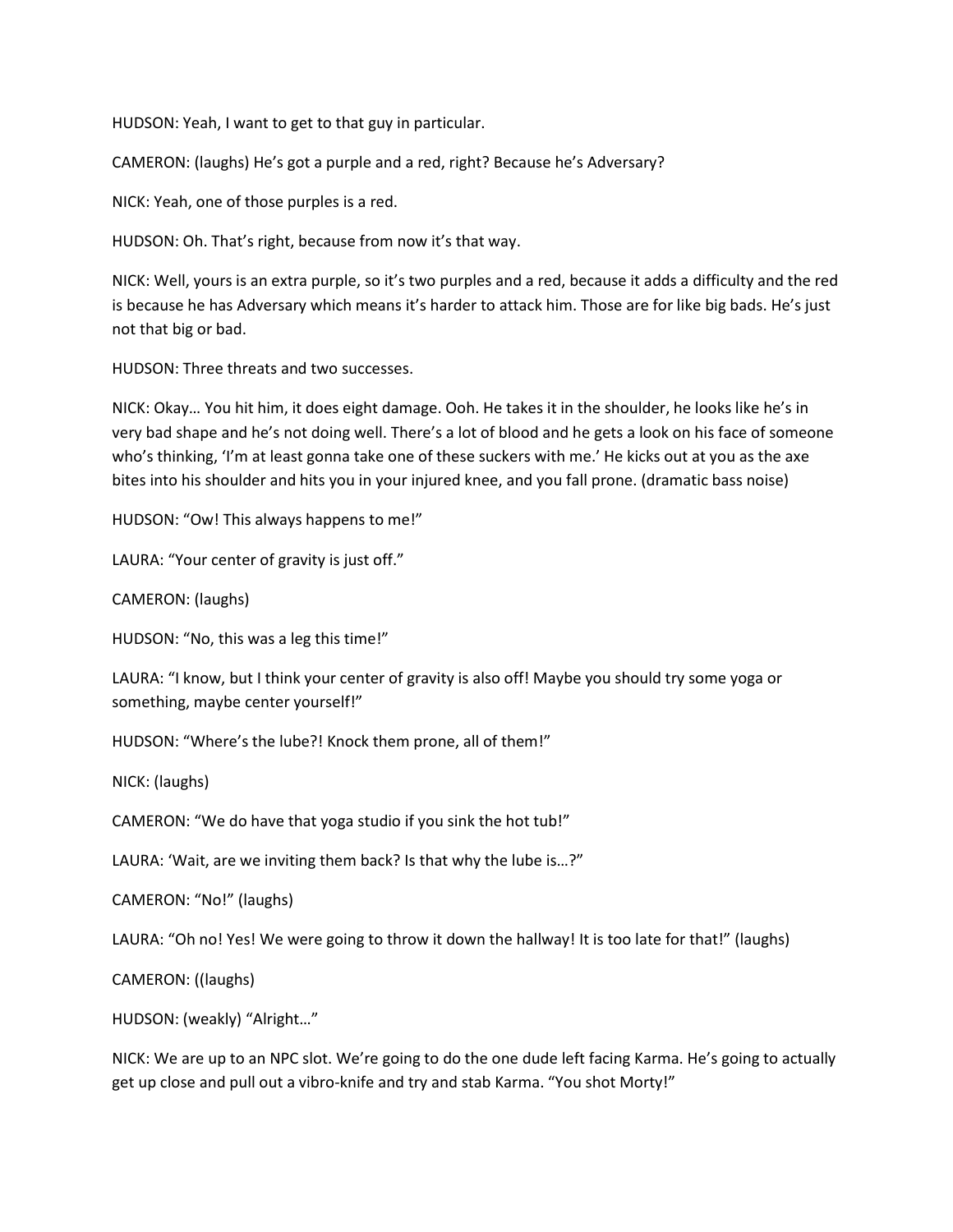### CAMERON: (snorts, giggles)

NICK: He only has one green, because you took out all his buddies.

CAMERON: Aww. Nada.

NICK: Yeah. How do you stop him from stabbing you, like a cool person?

CAMERON: So, I have my carbine on a harness, so I'm gonna let go of my carbine for a second and I want to turn and pull out my vibro-sword slightly and catch his knife on my vibro-sword.

NICK: Ooh, very cool.

HUDSON: Ooh.

CAMERON: Yep.

NICK: Then do you re-sheath it or do you draw it?

CAMERON: I re-sheathe it.

NICK: (laughs) Okay. You just (sound effects of unsheathing, blocking, and re-sheathing), and then grab your gun again?

CAMERON: Yeah.

NICK: Cool. Well, he's useless. We're back to the top of the order with a player slot. Right now we have one guy engaged with Karma, one guy standing over the assassin droid just waving his gun around looking useless, and the big boss man who just kicked Tink down to the ground and is standing over him with an assault rifle.

LAURA: Xianna's gonna lean out of the closet and shoot the big baddie by Tink, help him out. She's gonna aim and everything. Let's see…

CAMERON: Two purples for the distance.

LAURA: Yeah.

NICK: Yes! Yes!

LAURA: (nervously) Okay!

(laughter)

NICK: Here we go.

LAURA: So what I have is a despair and a triumph. I don't… I would assume the success of the triumph cancels out the failure of the despair.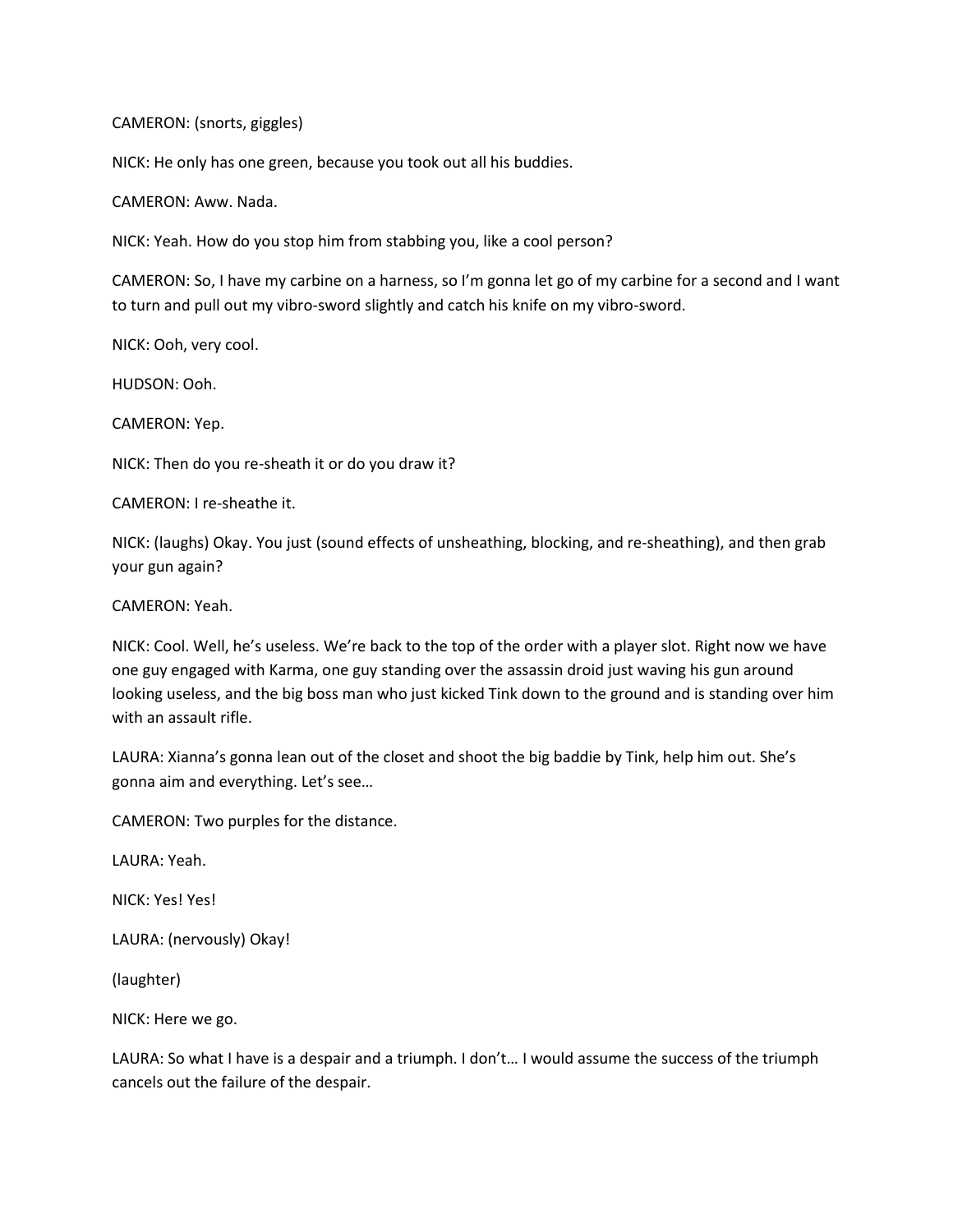CAMERON: Yes.

LAURA: So I have a failure-less despair and a success-less triumph.

NICK: Here's what the despair is going to be. I was reading it earlier. Ranged attack hits character engaged with target. So you're gonna hit Tink. You didn't have any successes so it's just going to be the base damage.

HUDSON: Nooo.

NICK: What's the base damage on your pistol, Xianna?

LAURA: Six.

NICK: That's six damage going at Tink. Are you still conscious?

HUDSON: Oh yeah. I have five left.

NICK: Oh bummer.

CAMERON: He's strong.

HUDSON: I'm stronk.

NICK: Oh I know, he can take it.

CAMERON: (mimicking Xianna's accent) 'Oh sheet! You are just so beeg!' (giggles)

LAURA: "Tink! Stop being so big. You are in the way. It is your fault." (laughs) "Sorry Tink! Sorry~!"

HUDSON: "Ow!"

LAURA: "I did not think you were going to be there!" (laughs)

HUDSON: "I was literally- How did you not think that?"

LAURA: "I don't know, honestly." (laughs)

NICK: At this point you can just hear the boss guy going, "Heheheheheh." That was a player slot, now we're to an NPC slot, and it's going to be him. He is just going to shoot Tink. He gets a black die because Tink is prone. He is two yellows and a green.

CAMERON: One advantage.

NICK: Okay. He misses.

HUDSON: Ha-ha!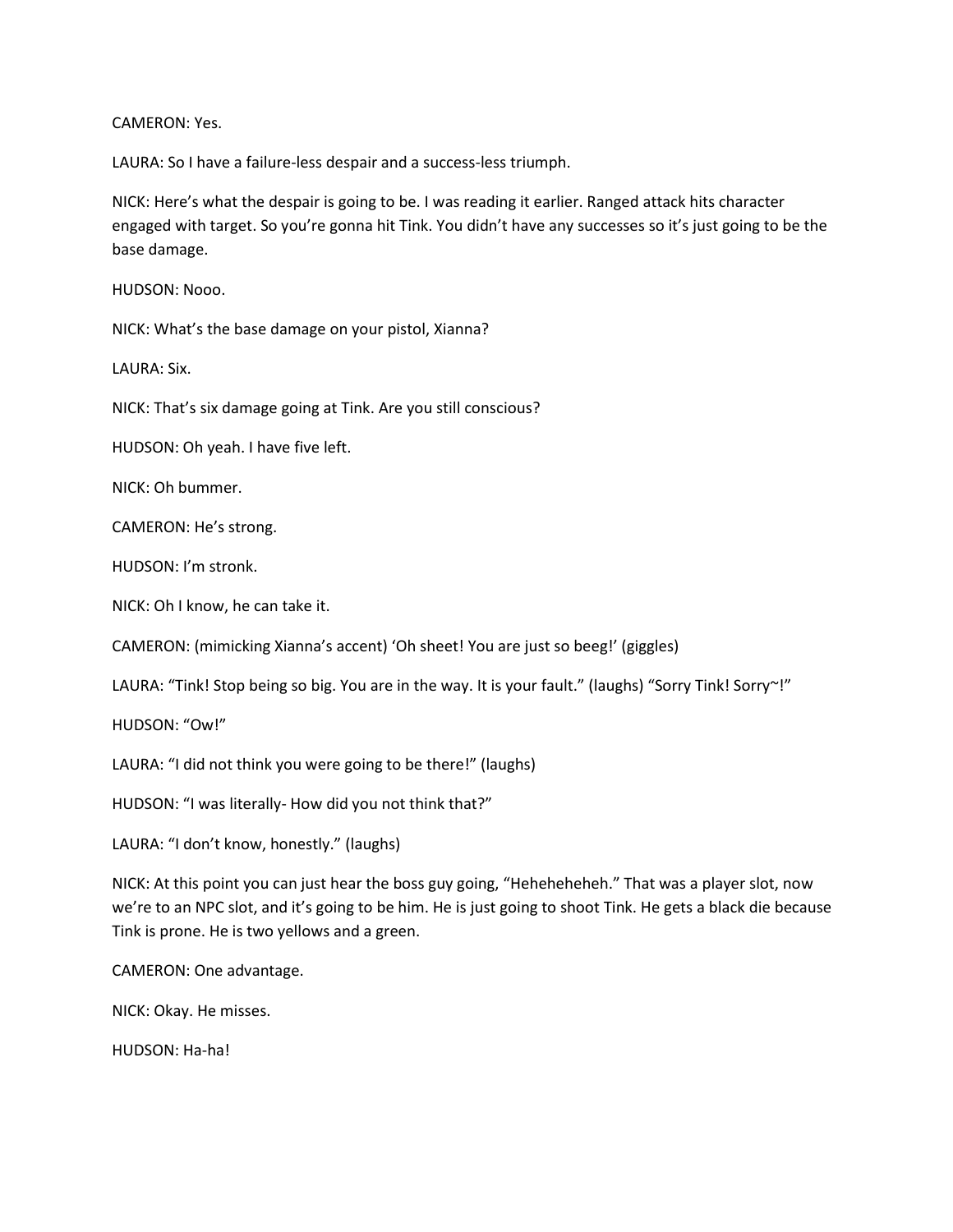NICK: I'll give a blue die to Knifey McKnife or whoever goes next. How do you dodge this guy shooting you at point blank?

HUDSON: I do a roll and roll over my very, very injured left leg and go, "Aghhh~!"

NICK: "See! A Wookie!"

CAMERON: "Still no! That's incredibly … speciest?"

HUDSON: (growling through pain) "I'm. A. Gigoran!"

NICK: With that, we are to a player slot.

CAMERON: Alright. Karma's gonna take it. I want to look at the guy who just tried to stab me. "Sorry babe, you're not worth my time," and turn around and walk away and go shoot the boss man. (laughs)

NICK: Okay. We'll say you use a maneuver to get out of the hallway and back to where you can see him. It probably puts you at medium range.

CAMERON: Cool. That's a red and a purple?

NICK: Yep.

CAMERON: (laughs) That's just a threat. (heavy exhale)

NICK: Okay. You do that. I think the guy goes, "Hey!" and shoves you from behind as you're shooting, and your shot goes wide.

CAMERON: Two of my dice came up blank.

NICK: That's a bummer.

LAURA: Why are we like this?

NICK: (laughs) I don't know.

CAMERON: I was doing real good before I tried to help y'all.

LAURA: I mean, I just keep rolling the weirdest shit, just… a triumph and a despair! Because why not.

NICK: No, that was fun. That was a player slot, so we are to an NPC slot. We're gonna say the guy who shoved Karma is going to stab her again since she faced away. He was able to bump into you so that you couldn't shoot his boss, Karma, and now he's going to try to follow that up with a stab. He gets a blue die, because you were obviously ignoring him.

CAMERON: One success.

NICK: Yay! A vibro-knife does two, he has two Brawn, and one success, so that's five damage.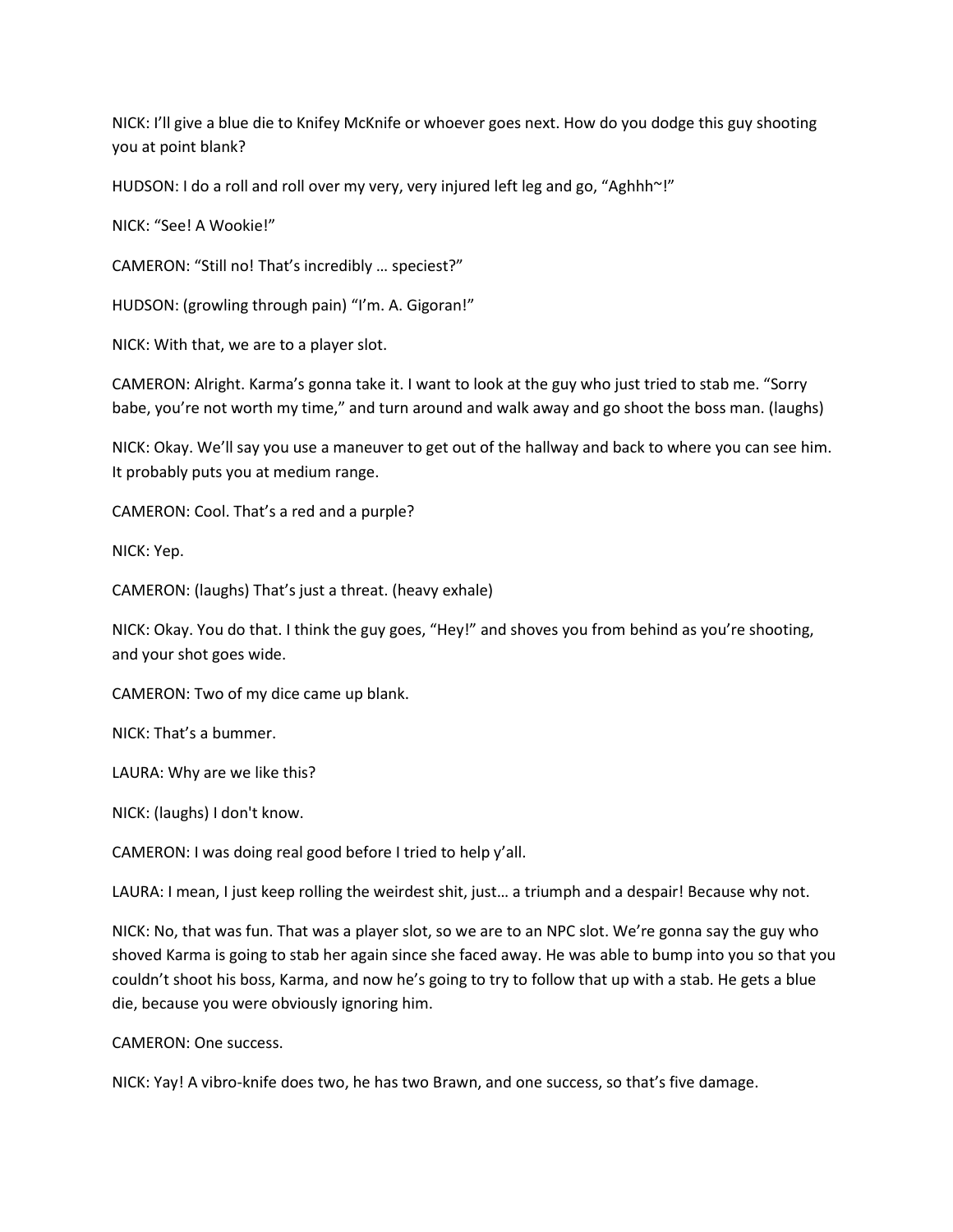CAMERON: (smiling) Karma soaks all of it. (laughs)

NICK: Yeah, so he drives a knife into you and… you're the combat character, and it does nothing.

CAMERON: I look over my shoulder. "Oh, are you still here?"

HUDSON: (scoffs) Oh dang.

CAMERON: (giggles)

NICK: (laughs) Roll for sad.

CAMERON: (laughing) Alright. What's that gonna be?

NICK: The last one is the guy standing over the assassin droid who is still up because everyone has decided he's not important. He's actually going to use his maneuver to get to close range with Xianna, and he is going to shoot Xianna.

LAURA: Okay. I have some cover from the closet. I also have one defense for ranged.

NICK: Great. That's two black dice, and he only has one green.

CAMERON: So it's a green, a purple, and two black?

NICK: Yeah. Let's flip a dark side point though. He's really motivated.

CAMERON: Ooh, it's a yellow.

NICK: I only need one crit. I'm gonna shoot her in the foot again.

(laughter)

LAURA: If you take my foot! (laughs) I will only come back more powerful!

CAMERON: One failure.

LAURA: (quietly) yes!

NICK: Alright, so he comes running around the corner, and he sees you. "Ha!" Then he reenacts that scene from Pulp Fiction where he empties the clip of his blaster pistol, even though they don't have clips, and it goes all around you and does not hit you at all, and you end up just kind of staring at each other awkwardly for a second. Now we are at the bottom of the initiative order where the player slot that used to be at the top is. That's Tink.

HUDSON: Yeah, I'll go. I'm lying there. I just dodged a bullet, or a laser blast, a sblaser.

CAMERON: Blaster shot.

HUDSON: A blaster shot.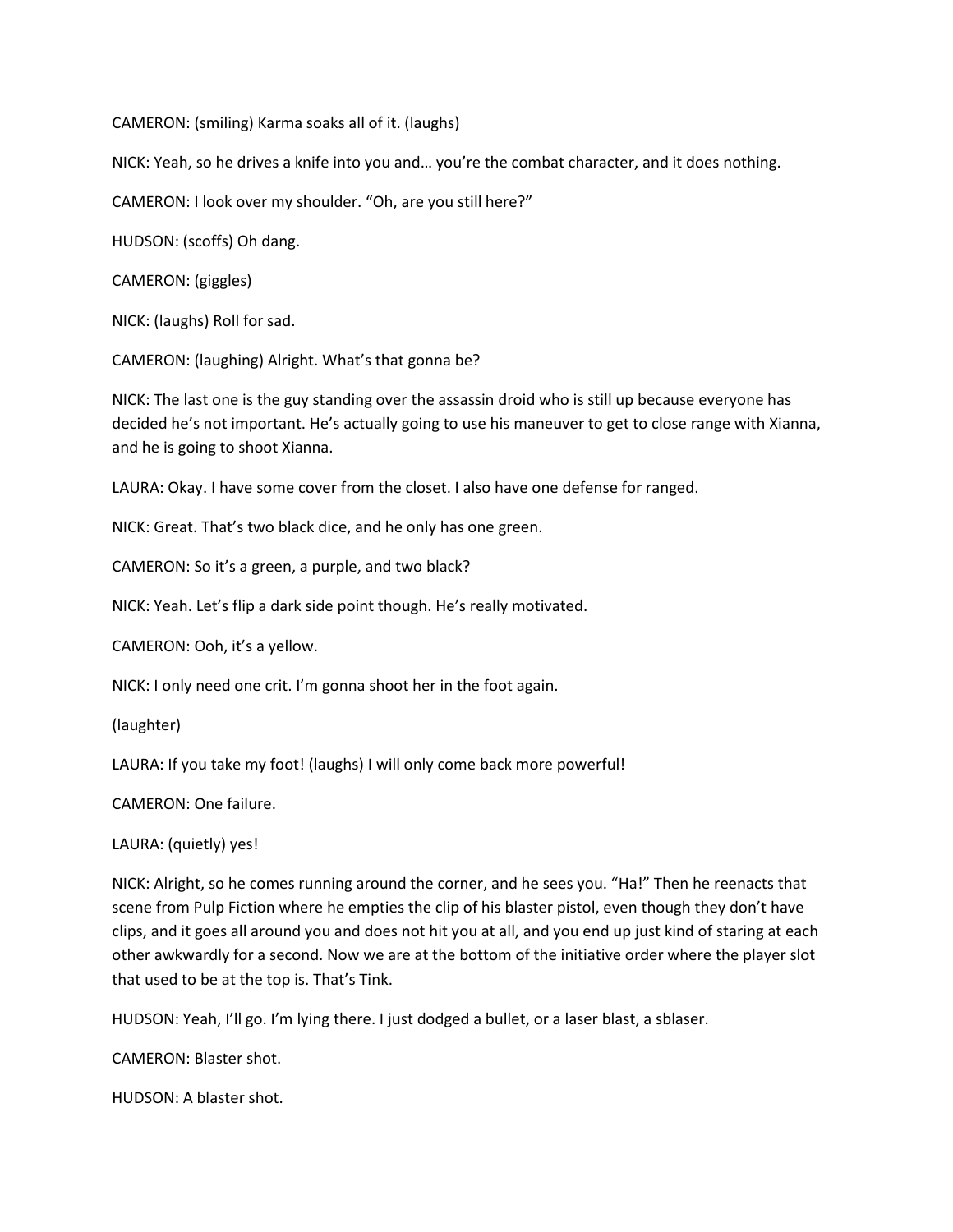NICK: A sblaser. (laughs)

HUDSON: A sblaser. So, I grab my vibro-axe and I go after boss man.

NICK: Okay. Do you stand up?

HUDSON: I could just do it from the ground. Does that give me a disadvantage?

NICK: Yeah. That would give you a black die to do it.

HUDSON: For the theatrics, sure.

NICK: Sure.

CAMERON: (laughs)

LAURA: Do you want to flip a light side point?

CAMERON: Yeah!

HUDSON: Yes.

LAURA: That adds a green.

NICK: I will say, it won't add another purple, because if you're swinging from the ground you're not using your legs so you won't get that crit issue. All upper body.

HUDSON: Three successes.

NICK: Whoa… Alright. How do you wanna kill this guy?

HUDSON: Oh. I don't even need to give you damage, do I?

NICK: No, you got him.

HUDSON: I'm on the floor, and I swing around and I cut him off at the knees and watch him scream in pain, and then cut him off the middle.

NICK: Phew. Tink has a vendetta there. Yeah, you silence him. He is done. If you, with that description, can you roll me a green versus two purples please?

CAMERON: A threat.

NICK: Just a threat?

CAMERON: Just a threat.

NICK: Okay. They'll have a black die, but they're not gonna totally break. I was thinking these two henchmen were probably like super done, they don't get paid enough for this, but apparently they're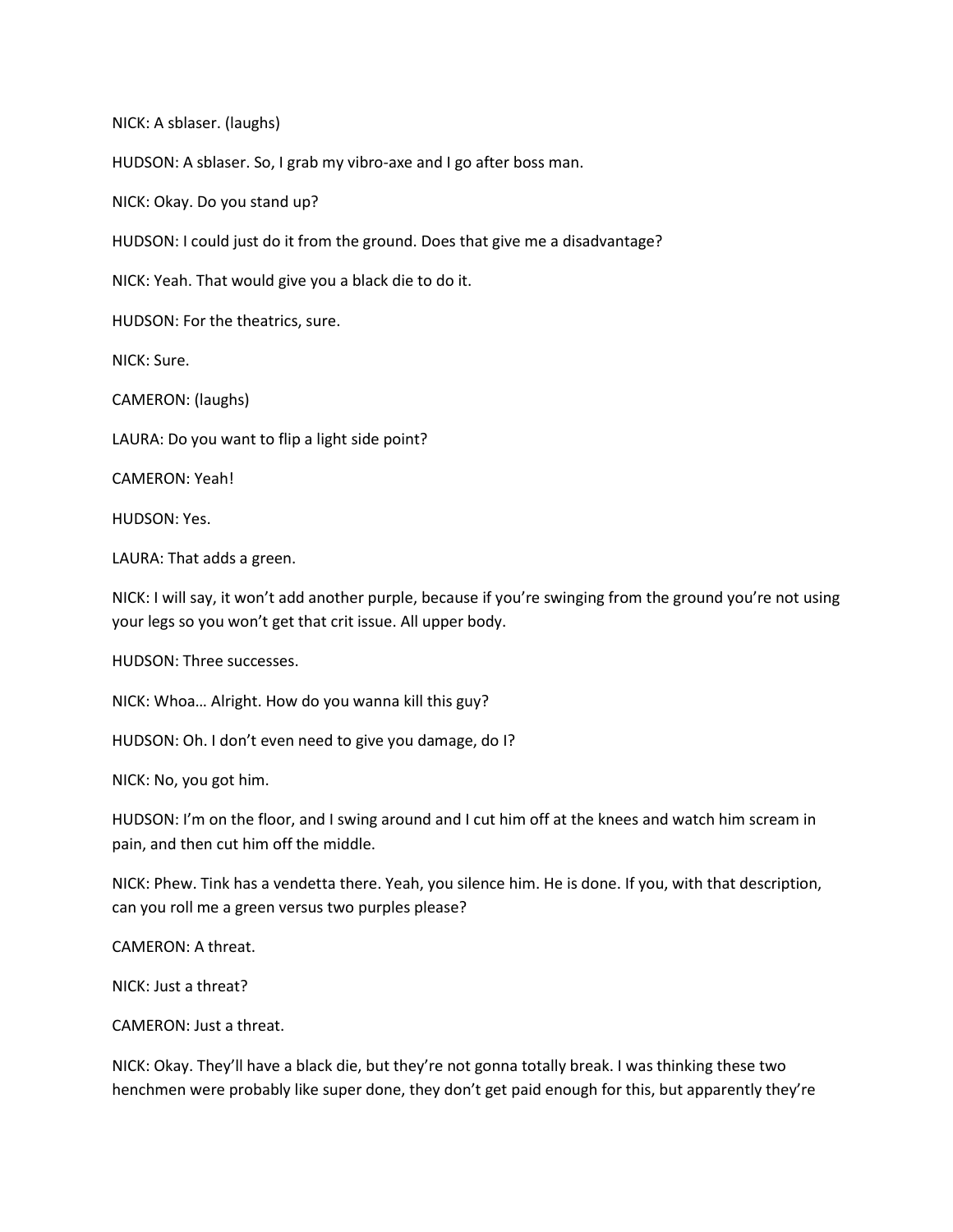very loyal to mister now has a hole in his chest. Up next is a player slot. We've got a goon standing near Xianna, we've got a goon standing near Karma.

LAURA: Yeah, Xianna will shoot the goon.

NICK: Okie-dokie.

LAURA: The goon is at what range?

NICK: Close range.

LAURA: Close range? Okay. I don't have to upgrade~

NICK: Yeah, he came to you.

LAURA: I'm gonna also aim, since…

NICK: Weird.

LAURA: …I can.

NICK: (musically) Playing Star Wars.

LAURA: Yes. Two successes and two advantages.

NICK: That's how much damage?

LAURA: Eight damage.

NICK: Yeah, you kill him.

LAURA: yeah!

NICK: You just shoot him in the face?

LAURA: Oh, I shoot him in the neck.

NICK: You shoot him in the neck? Oh, so we get that lovely—

LAURA: oh. There's that gigantic just Monty Python level blood spurt, where it just goes, and he falls, and it keeps going. (giggles)

NICK: So, for the listeners at home who wonder why our combat usually ends pretty quick, it's because when I let this team get going it gets real bad. He drops, you get his boot heels rattling on the ground as he suffocates under his own blood. Thank you so much for that. My mom listens to this show.

LAURA: Hi Nick's mom!

NICK: Hi~!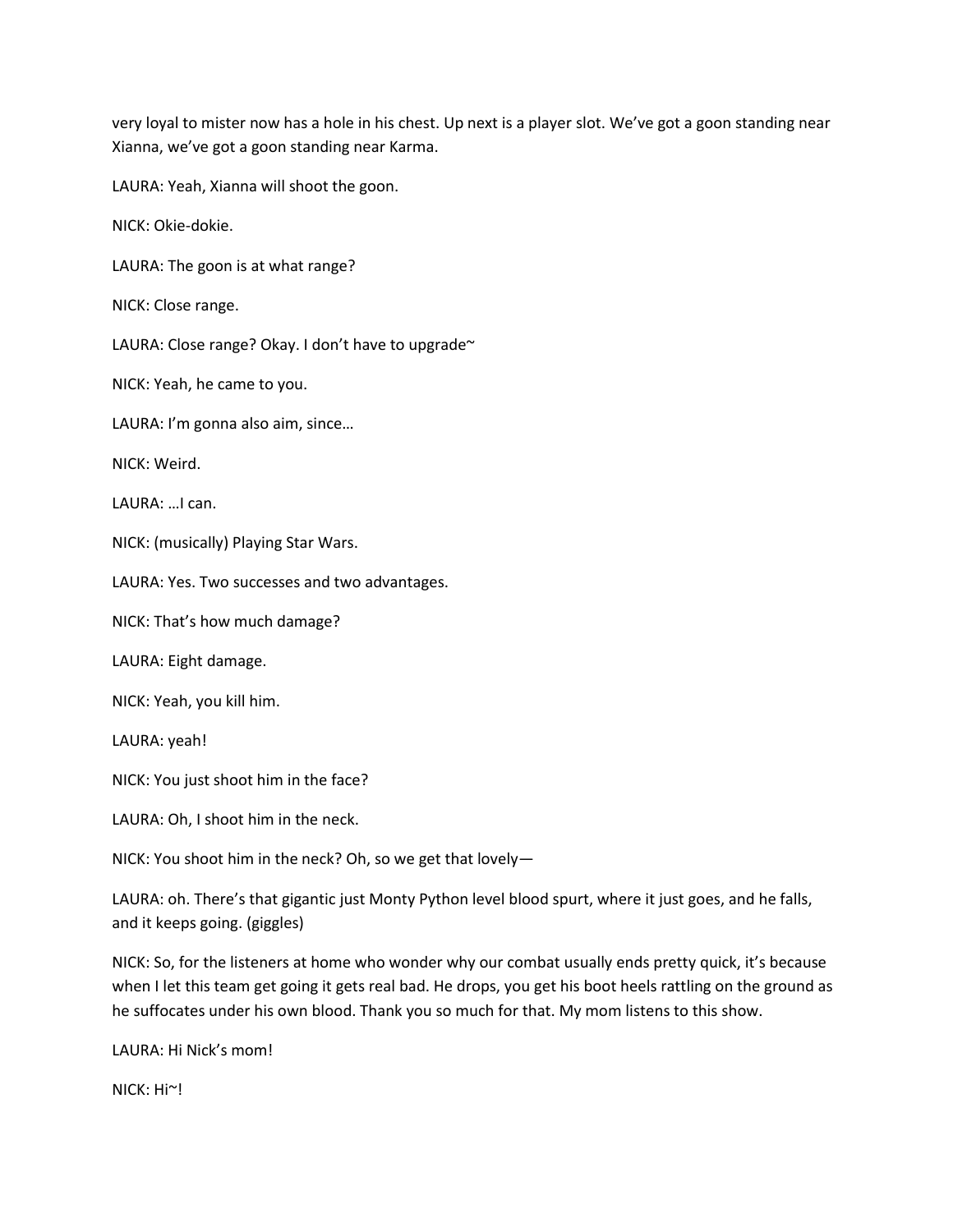LAURA: (smiling) I shot a dude in the neck. I'm sorry.

NICK & CAMERON: (laughs)

LAURA: Not really. (laughs)

NICK: Yeah, me neither. Well, that was his thing, so another player slot.

CAMERON: Can I have a blue die from your advantages?

LAURA: Sure! I'll say that the blood spurt was so dramatic that it just was going so much, and the guy made a horrible yelping noise that it distracted the goon that Karma is facing, and he did that wide-eyed stare giving Karma a bit of an advantage.

CAMERON: (laughs) Alright. I'm gonna flip another light side point to upgrade again, because we got them so might as well.

LAURA: (musically) We wanna kill them.

CAMERON: I'm going to back up from the dude again, "You can do better than this," and shoot him. (laughs)

NICK: (sad laughs)

CAMERON: Because my gun's on stun, so he's gonna be okay.

NICK: Maybe.

CAMERON: We'll see. That is one success, one advantage.

NICK: That's what, 10 damage?

CAMERON: Ten damage.

NICK: Yeah. You shoot him with that blue, weird ringy thing. He does a fun electrocuted hand gesture and collapses to the ground, and the building falls silent.

CAMERON: I stand up and start collecting badges.

NICK: Alright. You get badges from all of them.

CAMERON: Ah-ha!

HUDSON: I crawl with my broken leg over to the one that's really bloody that Xianna shot in the neck and I just slowly pull off their boots. "I got boots for you, Xianna."

(laughter)

LAURA: "Those boots are not my size."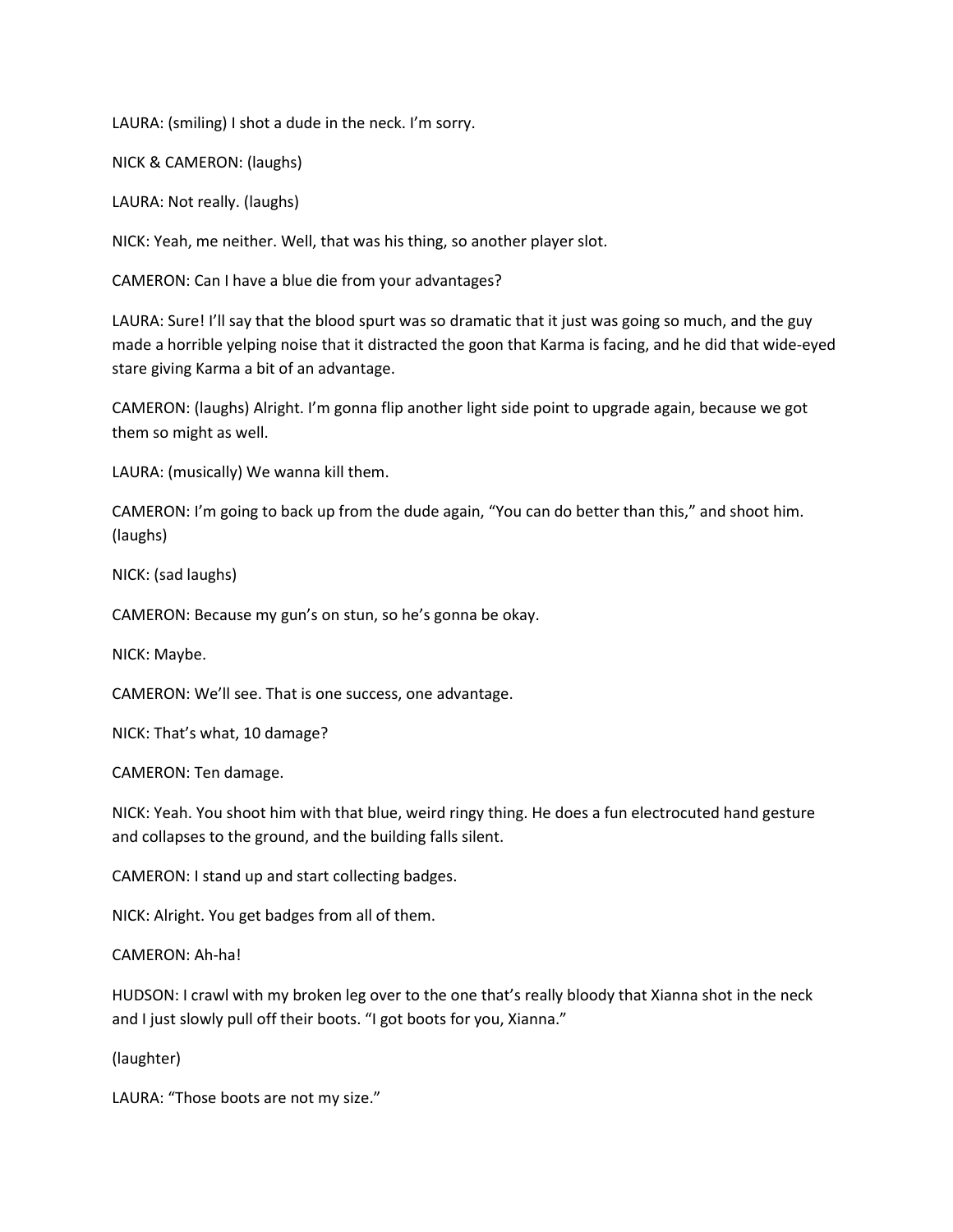HUDSON: 'You haven't even looked at them yet. What is your size?"

CAMERON: "Yeah. What size do you need? I've got three guys over here."

LAURA: "I wear a galactic 6 ½ women's." (laughs)

CAMERON: Can I flip a light side point for one of the guys to be wearing a galactic 6 ½ women's, and they're very nice boots?

NICK: Sure… and that's how we're gonna end the episode.

CAMERON: "Oh hey! This guy's got a pair!" (laughs)

LAURA: "Oh! Fuck yes!" (laughs)

CAMERON: 'They're nice, too!" (laughs)

NICK: End of episode!

ALL: Ba-naaa~!

CAMERON: Yay~!

NICK: Gosh.

CAMERON: (laughs)

LAURA: (singing) …ooh-ooh, for the longest time.

#### ## Outro

CAMERON: Thanks for listening to Tabletop Squadron. If you've enjoyed our show please consider logging into iTunes and giving us a five-star review. Five-star reviews will help new listeners to find the show and give the squad warm fuzzies when we read them.

Xianna'fan is played by Laura Penrod. She can be found on Twitter at @cheerio\_buffet.

Tink is played by Hudson Jameson, and he can be found on Twitter at @hudsonjameson.

Karma Nailo is played by me, Cameron Robertson. You can find me on Twitter at @midnightmusic13.

Our game master is Nick Robertson, and you can find him on Twitter at @alias58.

Our intro song is Space Jam by Pablo Ribot.

Additional music by James Gunter.